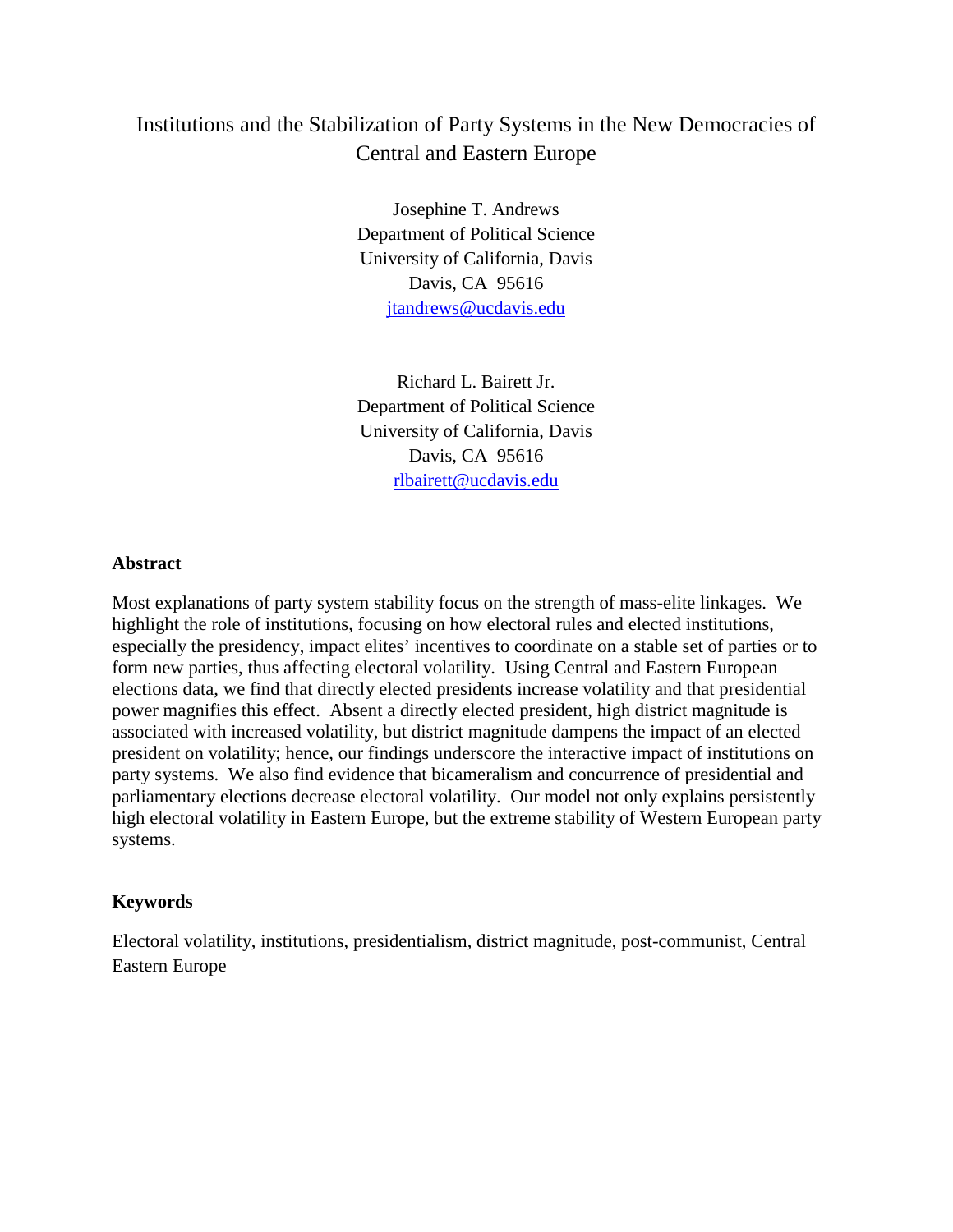1. Introduction

Scholars have long argued that successful democratization demands development of a stable party system (Sartori 1976, Mainwaring and Scully 1995, Mainwaring 1999, Kitschelt et al. 1999, Tavits 2005, Mozaffar and Scarritt 2005). However, lack of party system stabilization has not impeded successful democratization in the new democracies of Central and Eastern Europe.<sup>[1](#page-1-0)</sup> Since democratization began in this region, measures such as Polity have risen steadily, yet voters have continued to change party allegiance and the composition of parties competing has been in constant flux (Evans and Whitefield 1993, Colton 2000, Rose and Munro 2003).

Scholars use an index of electoral volatility (Pedersen 1983), a measure that captures change in vote share from one election to the next, to operationalize stability of party systems. High volatility is associated with weak or unstable party systems (Bartolini and Mair 1990, Mainwaring 1999). Despite the overall success of democratic transition, levels of volatility across the post-communist democracies of Central and Eastern Europe have been consistently higher than those observed in other transitions (Toka 1995, Mair 1997, Lewis 2007, Powell and Tucker 2009, see especially Bielasiak 2002, Table 2). Further, levels of volatility remain higher than in Western Europe, despite the fact that many Central and Eastern European democracies are now economically and politically integrated with their Western neighbors.

Since Lipset and Rokkan wrote on the origins and stability of West European party systems (1967), lack of party system stabilization is best explained as the result of inconsequential party organizations with weak ties to the electorate (Mainwaring 1999, Roberts and Wibbels 1999, Kitschelt et al. 1999). Recent work has shown that exogenous factors such as

<span id="page-1-0"></span> $<sup>1</sup>$  As of the most recent competitive election in each country, the Polity score was 7 or above for all but Russia.</sup> Further, eleven Central and East European countries have joined the EU, implying that they have met EU criteria for successful democratization. Croatia is set to join in 2013, and Albania is an official candidate country. Only Russia, Ukraine, and Moldova have no official relationship with the EU.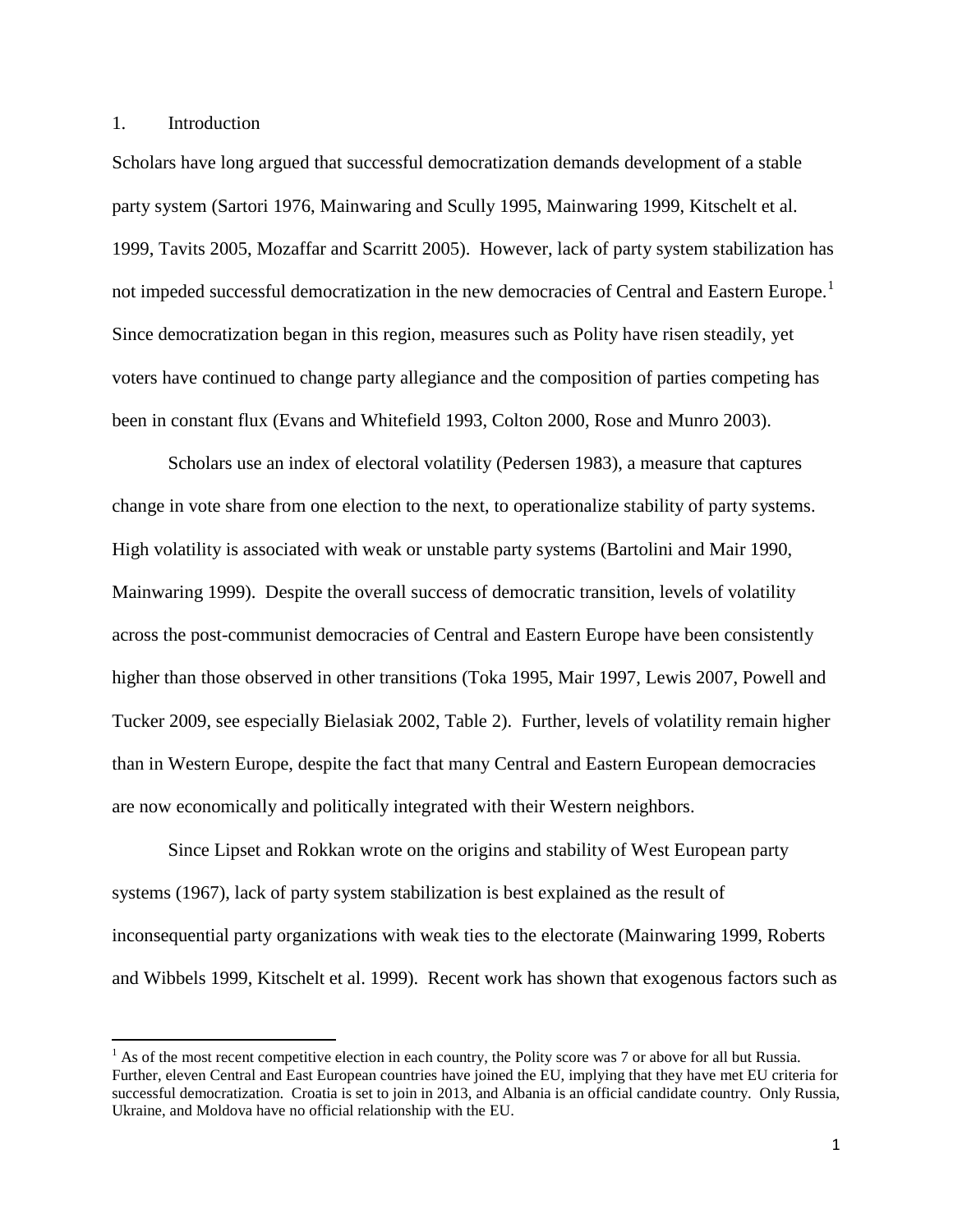economic performance and time since democracy's founding also impact electoral volatility, but the focus on the quality and characteristics of mass-elite linkages remains (Mainwaring 1998, Kitschelt et al. 1999, Reich 2004, Tavits 2005).

Our approach differs. Our institutions-based theory of party system stabilization explains high volatility in post-communist democracies primarily as the result of institutions chosen at the time of transition. Characteristics of these countries' initial choice environments—in particular the extremely condensed time-frame in which new institutions were chosen, the high degree of instability in number and strength of parties, and "politicians' miscalculations of costs and benefits of alternative institutions"—yielded institutional outcomes "not predicted by legacies of communist rule" or by pre-communist political history (Kitschelt and Smyth 2002, 1231). In several countries, including former Soviet republics and former satellite states, elites adopted the West European model of parliamentarism with proportional electoral rules; however, in other cases, elites added popularly elected presidents with varying levels of executive power, singlemember district electoral tiers, and upper legislative chambers.

As we demonstrate, such institutional additions, especially the addition of a directly elected president with more than ceremonial power, help explain both variation in electoral volatility within Central and Eastern Europe and the decidedly higher levels versus Western Europe. We argue that the most important factors explaining party system stabilization are the institutional prizes that political elites compete for and the rules governing that competition. Institutions that provide incentives to coordinate on a stable set of parties—low district magnitudes and upper chambers—reduce electoral volatility; institutions that provide incentives to forge new parties in order to compete more successfully for national office—high district magnitudes and directly elected presidents with more than ceremonial power—increase

2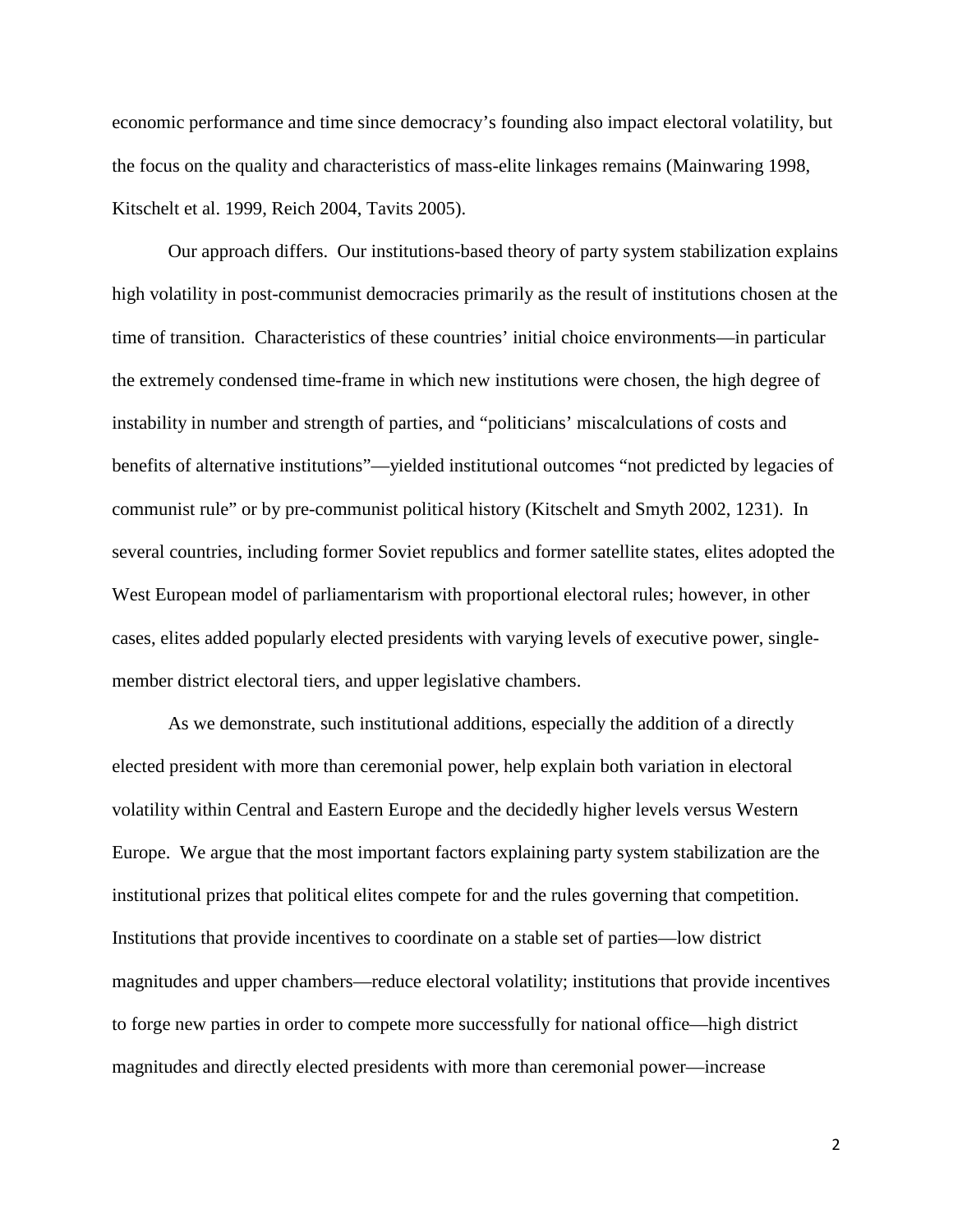volatility. Furthermore, the combined effect of any or all of these institutional features is not additive: we find that district magnitude impacts volatility differently in a system with a directly elected president than in a system without, and the impact of directly elected presidents varies depending on the strength of that institution.

Although studies of volatility often include institutional controls, such as district magnitude (Tavits 2005, Birch 2001) or elected president (Birch 2001), none offers theoretical reasons for doing so, and none considers potential ways in which combinations of institutions may impact volatility. Hence, results are inconsistent (Tavits finds that DM decreases volatility, Birch that it increases it) and explanations are ad hoc. We provide a consistent theoretical framework to explain how institutions comprising the competitive electoral environment impact elite coordination incentives and thus party system stabilization.

Using original data on electoral volatility, we test our hypotheses on 16 post-communist Central and Eastern European countries from first competitive, free and fair elections through  $2011<sup>2</sup>$  $2011<sup>2</sup>$  We find that volatility is higher in countries with directly elected presidents, and that presidential strength amplifies this effect. Electoral rules impact volatility as expected, with higher district magnitudes promoting higher volatility; however, this effect depends on other institutions. Absent a directly elected president, high district magnitude is associated with increased volatility but in systems with a directly elected president it has little independent

<span id="page-3-0"></span> $2$  We include all free and fair elections, as assessed by international monitoring organizations, starting with each country's first election after attaining independence. This criteria corresponds well with a Polity score of 6, insuring that we include only cases in which the Polity score is 6 or better. We exclude elections to constituent assemblies, elections held during periods of civil collapse (e.g. 1996 Albania), the Czechoslovakian election, and all Russian elections after 2003. For the case of Russia, we make an exception to strict adherence to Polity because there is stark disparity between Polity coding scores and first-hand accounts of competitiveness and quality of elections as well as overall freedom of the press during the 1990s. According to Fish (2005), Shevtsova (2003), and many others, it is clear that Russia was more democratic in the 1990s than in the 2000s. Freedom House coding for Russia reflects these first-hand accounts, worsening considerably during the 2000s. Therefore, we include all elections in the 1990s, but include only the 2003 election from the 2000s, after which Russia's Polity score dropped from 6 to 4.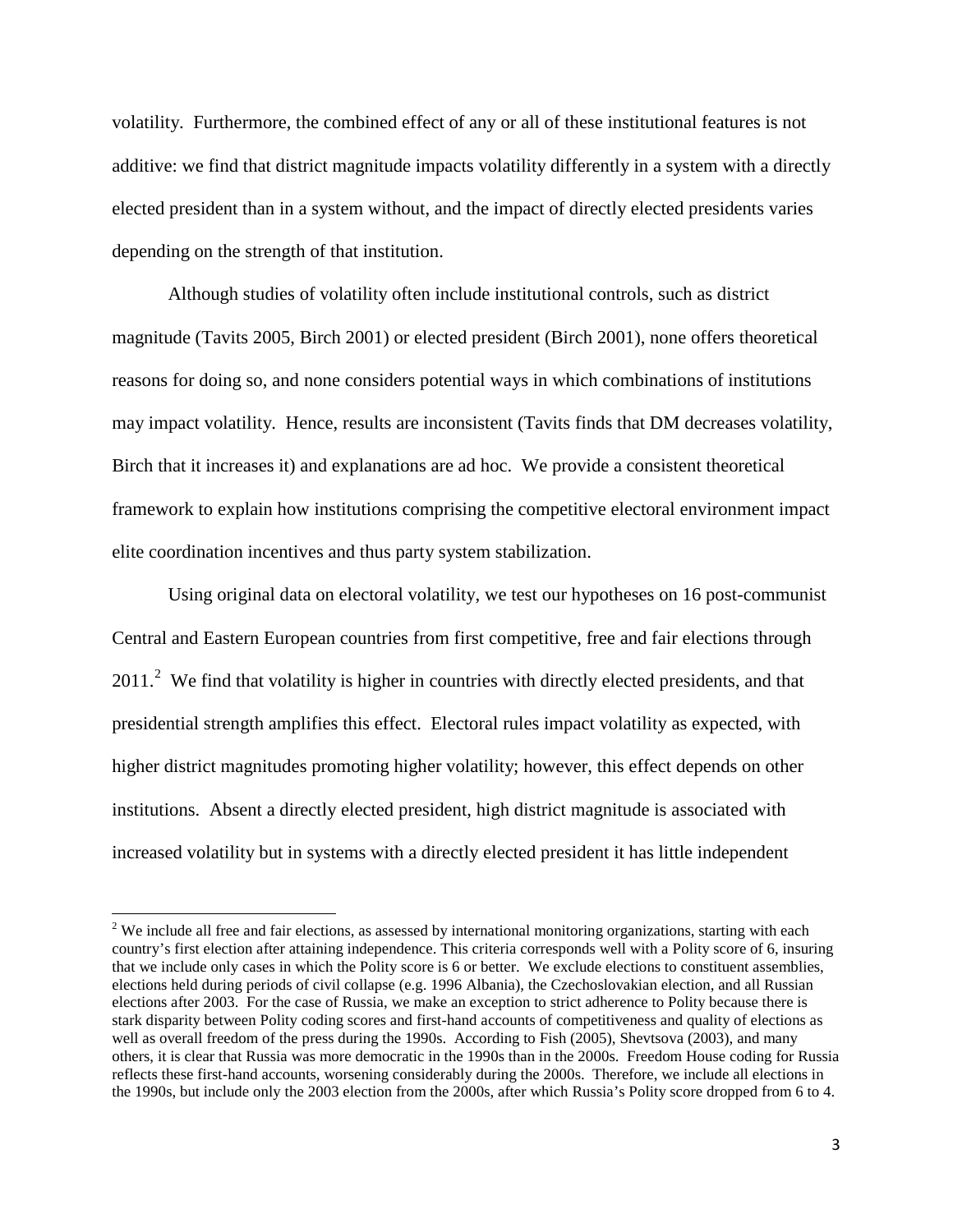effect. Bicameralism and concurrent election of president and legislature are associated with decreased volatility. Thus, we find that complex institutional choices affect volatility interactively. According to our theoretical framework, volatility is, on average, high in the new Central and Eastern European democracies because directly elected presidents are common, upper chambers rare, and district magnitudes high.

We begin by developing theory on how elected institutions affect incentives for elites to coordinate on a stable set of political parties, underscoring unique features of the initial choice environment that allow us to isolate the impact of institutions on volatility. From this theory, we develop a series of hypotheses that we test using original data on electoral volatility from 70 democratic lower-house elections in 16 post-communist countries in Central and Eastern Europe. We conclude by discussing the implications of our findings for the study of comparative institutions.

#### 2. Theory

Typically, scholars operationalize electoral volatility using the Pedersen Index (Pedersen 1983); however, this standard measure does not differentiate volatility due to shifts in voter allegiance versus volatility due to disappearance of old and appearance of new parties (Sikk 2005, Tavits 2008, Powell and Tucker 2009). A voter who switches support to another party is making a different kind of choice than a voter who must switch because the party voted for in the last election no longer exists. Most studies of volatility, motivated by a framework that emphasizes social cleavages and their ideological connection to parties—mass-elite linkages—have sought to explain the first kind of choice and have done so in terms of ideological and socioeconomic characteristics of the voting population (Roberts and Wibbels 1999, Tavits 2005). However,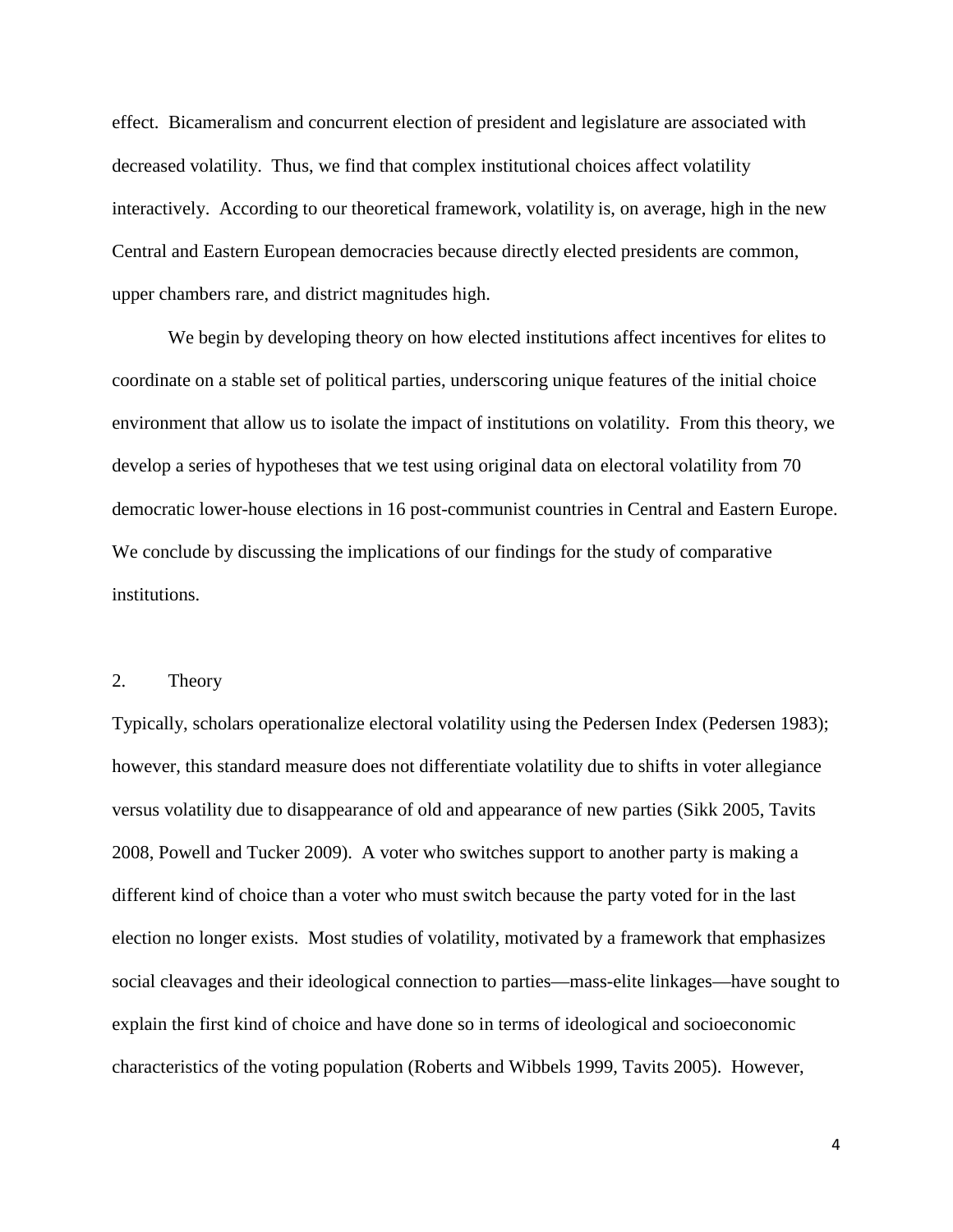Powell and Tucker demonstrate that most volatility in Central and Eastern Europe (hereafter CEE) is due not to changes in voter preferences but to almost constant changes in number and array of parties competing (2009). Thus, elite decisions to form new parties (or coalitions) contribute more to CEE volatility than does weak partisanship (Kreuzer and Pettai 2003).

Powell and Tucker (2009) distinguish two types of volatility captured by the standard index. One, which they designate Type B, is caused by voters switching allegiance among existing parties. The other, designated Type A, "is caused by the entry and exit of parties from the political system" (2). Type A volatility is the direct result of elite decisions to create new electoral vehicles with which to compete, or to disband old ones. As shown in Figure 1, Type A volatility accounts for a greater proportion of CEE total volatility than does Type  $B$ .<sup>[3](#page-5-0)</sup> Thus, a primary reason for high electoral volatility is failure of political elites to coordinate on a consistent set of parties. Because we model change in vote share due to party exit and entry, we concentrate on explaining variation in Type A volatility, and our institutions-based model explains over 50% of the variation in this measure. In the new CEE democracies, institutional choices made in the aftermath of communism continue to play a significant role in determining the degree to which party systems stabilize.

#### [Figure 1 approximately here]

In contrast to those emphasizing mass-elite linkages, our theory explains volatility primarily in terms of the institutions comprising the competitive environment. The new CEE democracies provide an ideal setting to isolate the impact of institutions on party system development. Most importantly, the timing of constitutional bargaining reduced the impact of pre-democratic mass-elite linkages on the institutional choices of party leaders. The groundswell of support for democratic transition ensured that no single party or type of party dominated

<span id="page-5-0"></span><sup>&</sup>lt;sup>3</sup> Using our own data, we adapt Powell and Tucker's presentation of Type A and Type B volatility (2009, Figure 1).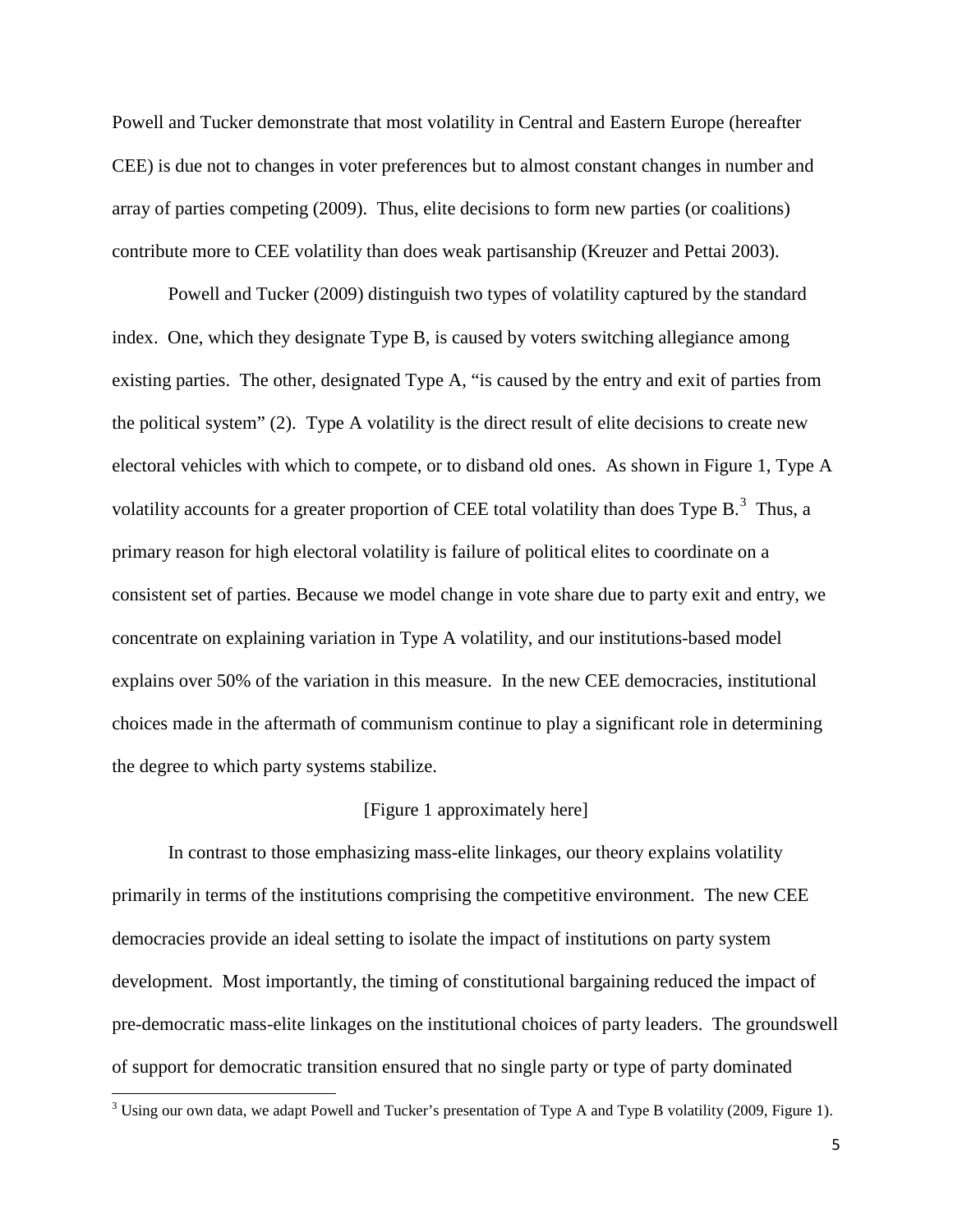initial bargaining.<sup>[4](#page-6-0)</sup> Participating elites represented mass movements, communist-era party organizations, historical parties, programmatic parties centered on liberal market reform, and nationalist parties. Further, with the exception of communists (Ishiyama 1999), parties involved in constitutional bargaining had no prior democratic experience, had only recently formed, and had almost no members or organization, many of which disintegrated or disappeared after the first election (Reich 2004).<sup>[5](#page-6-1)</sup>

In addition, the initial choice environment was characterized by high uncertainty regarding the number and strength of parties participating (Jones Luong 2000, Andrews and Jackman 2005), making it difficult for elites to predict the impact of any institutional choice on their own or their parties' future electoral performance (Kaminski 2002, Shvetsova 2003). During round table negotiations or within parliamentary or constitutional assemblies, elites focused on short-term costs and benefits of particular institutional features rather than considering the implications of the constitutional design as a whole (Lijphart 1992, Elster 1998, Geddes 1996, Benoit and Schiemann 2001, Moser 2001, Remington and Smith 1996). As information regarding potential competitors and voters' preferences changed, so did elites' perceptions about which institutions were in their best interest. In Poland, former communists initially supported a strong, indirectly elected president. However, following their spectacular

<span id="page-6-0"></span><sup>&</sup>lt;sup>4</sup> The Russian constitution alone was drafted by one political group outside parliament, was never submitted to parliament for debate or approval, and was adopted by popular referendum (Smith and Sharlet 2008). Other CEE constitutions resulted from debate among party elites, and parties that later amended constitutions were almost never the same in name, ideology or organization. For details on drafting and passage of constitutions in Poland, Estonia, Latvia, Lithuania, Czech Republic, Slovakia, Romania, Bulgaria and Albania see Ludwikowski (1996). For Hungary details see Elster (1996) and Elster et al. (1998). For details on Macedonia, Croatia and Slovenia see Aceuska (1996) and Roberts (2009). Although conditions for initial constitutional debate in Moldova and Ukraine were not ideal, in both cases bargaining occurred in parliaments. Ultimately, the Moldovan parliament reduced the powers of the president and changed the mode of election from direct to indirect in 2000 (Brezianu and Spânu 2007). In Ukraine, the parliament heavily amended the constitution to reduce the powers of the president in 2004, but these amendments were overturned by Ukraine's Constitutional Court in 2010 (Christensen et al. 2005).

<span id="page-6-1"></span><sup>&</sup>lt;sup>5</sup> In the months prior to the first elections, populist leaders were as likely to be associated with democratic movements (e.g. Poland's Walesa and Russia's Yeltsin) as with the reform wing of former communist parties (e.g. Romania's Iliescu and Lithuania's Brazauskas).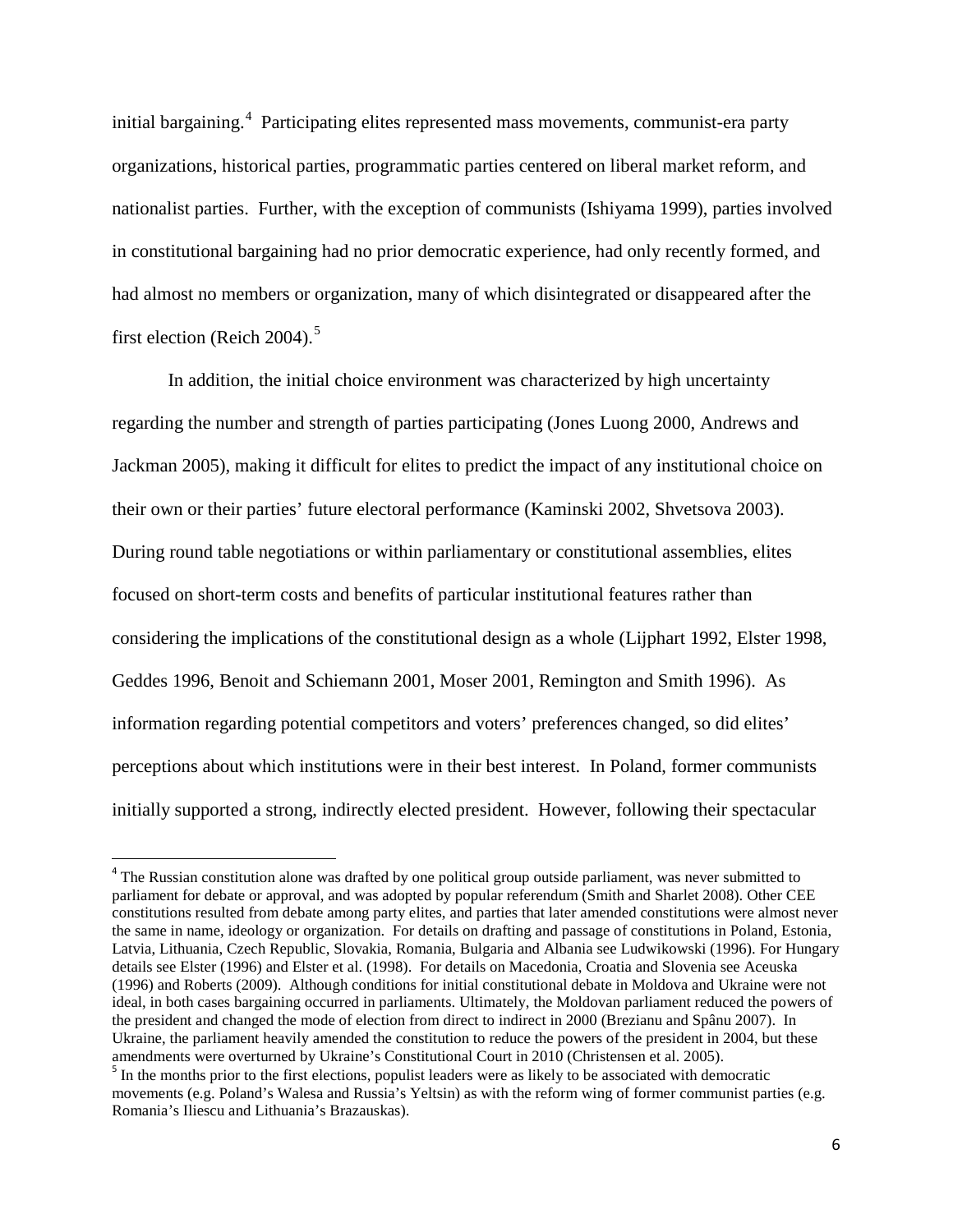1989 loss to Solidarity, the former communists threw their weight behind securing a highly proportional electoral system, whereas Solidarity pushed for direct election of the presidency (Geddes 1996). Likewise, the Hungarian Socialist Party's support for a directly elected president waned with their standing in the polls. Often institutions were added purely to appease other parties and reach consensus. For example, adding an upper chamber to the Polish parliament was proposed by the former communist bloc to appease a party important to the negotiations (Osiatynski 1996). Thus, constitutional design epitomized compromise among elites representing parties with different prospective interests, making it impossible ex-ante to predict the final complex institutional outcome.

That said, each country's unique history, especially the particular legacy of communism (Jowitt 1992), affected the experiences of elites who participated in constitutional negotiations (Kitschelt and Smyth 2002). Among countries in our study, prior constitutionalism, democratic experience, relationship to the Soviet Union, and extent to which Stalinist command systems were implemented varied greatly. Kitschelt et al. (1999) find that specific characteristics of communist regimes made it more or less likely for programmatic, as opposed to clientelist or personalist, parties to arise following collapse, implying that makeup of parties in the immediate postcommunist environment could impact choice of institutions. However, for the reasons we have elaborated—that institutions resulted from compromise among elites representing a variety of party types and that bargaining occurred in an environment of extreme uncertainty—we find it impossible to predict support for adoption of directly elected presidents, proportional representation, or other institutions based on parties' prior histories, role within the communist regime, or ideological orientation.<sup>[6](#page-7-0)</sup> Elites from countries with shared communist or interwar

<span id="page-7-0"></span><sup>&</sup>lt;sup>6</sup> Primary supporters of directly elected presidents included opposition parties in Croatia, Slovakia and Slovenia, popular democratic movements in Poland and Russia, and former communist parties in Bulgaria, Lithuania,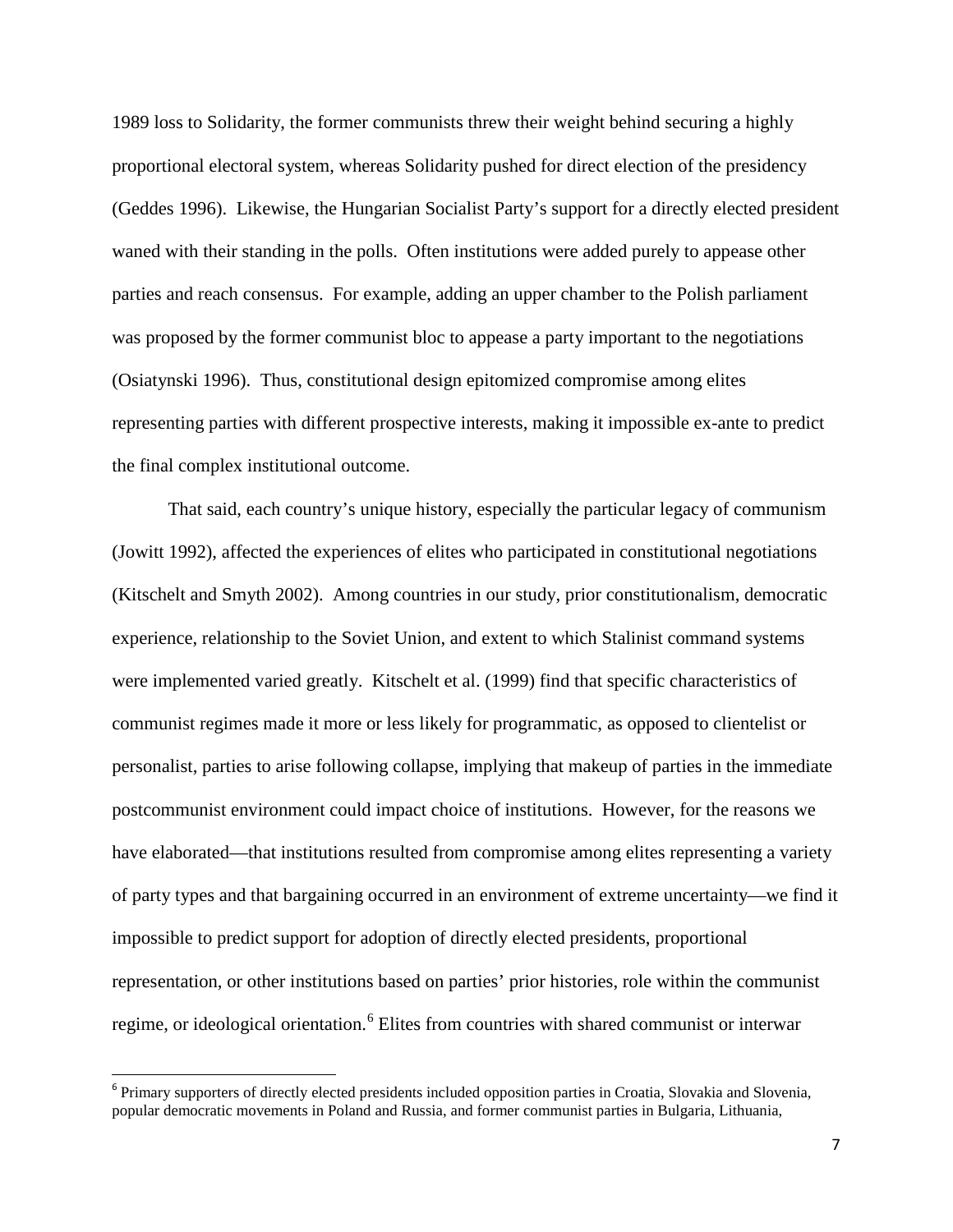experience (such as former Soviet republics) were not more likely to adopt particular institutions,<sup>[7](#page-8-0)</sup> and there is little variation in support for particular electoral systems, since almost all parties supported predominantly proportional electoral rules (Shvetsova 2003). In addition, we find no empirical support for the proposition that CEE countries' experiences with communism or interwar constitutionalism are associated with either stability or instability of party systems.

Whatever the constitutional starting point—interwar constitution or European model institutional features were added or adjusted piecemeal, with different parties supporting different features at different points in time. In short, the collapse of communism created a situation as close to a *tabula rasa* as is historically possible (Elster 1998), and so presents a unique opportunity to study institutional effects on the development of party systems.

Hence, we emphasize the primacy of institutions, theorizing that the combination of directly elected institutions—electoral opportunities—impacts entry and exit of parties from the political system because these opportunities may encourage elites to form new party vehicles to better compete or may discourage such behavior. To the extent that the competitive environment encourages coordination on a stable set of parties, we expect electoral volatility to be reduced; likewise, lack of institutional incentives to coordinate creates conditions for higher volatility. Although we know of no theory concerning the combined effect of electoral institutions on party

<span id="page-8-0"></span>Moldova, Romania and Ukraine. Geddes argues that former communist parties were inclined to support directly elected presidencies (1996), and while this was true initially, these parties' support for the elected presidency disappeared rapidly as information on their lack of popularity surfaced, e.g. Hungary and Bulgaria. <sup>7</sup> While it is plausible (and supported by evidence from several cases) that charismatic party leaders with a strong personal following were more likely to push for adoption of a directly elected president with significant powers, such leaders were not unique to any set of cases sharing a particular pre-democratic experience. For example, leaders with populist followings existed in Poland, Lithuania, Russia and Croatia. Further, although Russia's president is the strongest elected president in CEE, directly elected presidencies with more than ceremonial power were just as likely to be adopted in former satellites and future members of the EU (Poland, Bulgaria and Romania) as in former Soviet Republics (Lithuania, Russia and Ukraine). Note: We define a president with more than ceremonial power as scoring 6 or better on Metcalf's presidential powers index.

 $\overline{\phantom{a}}$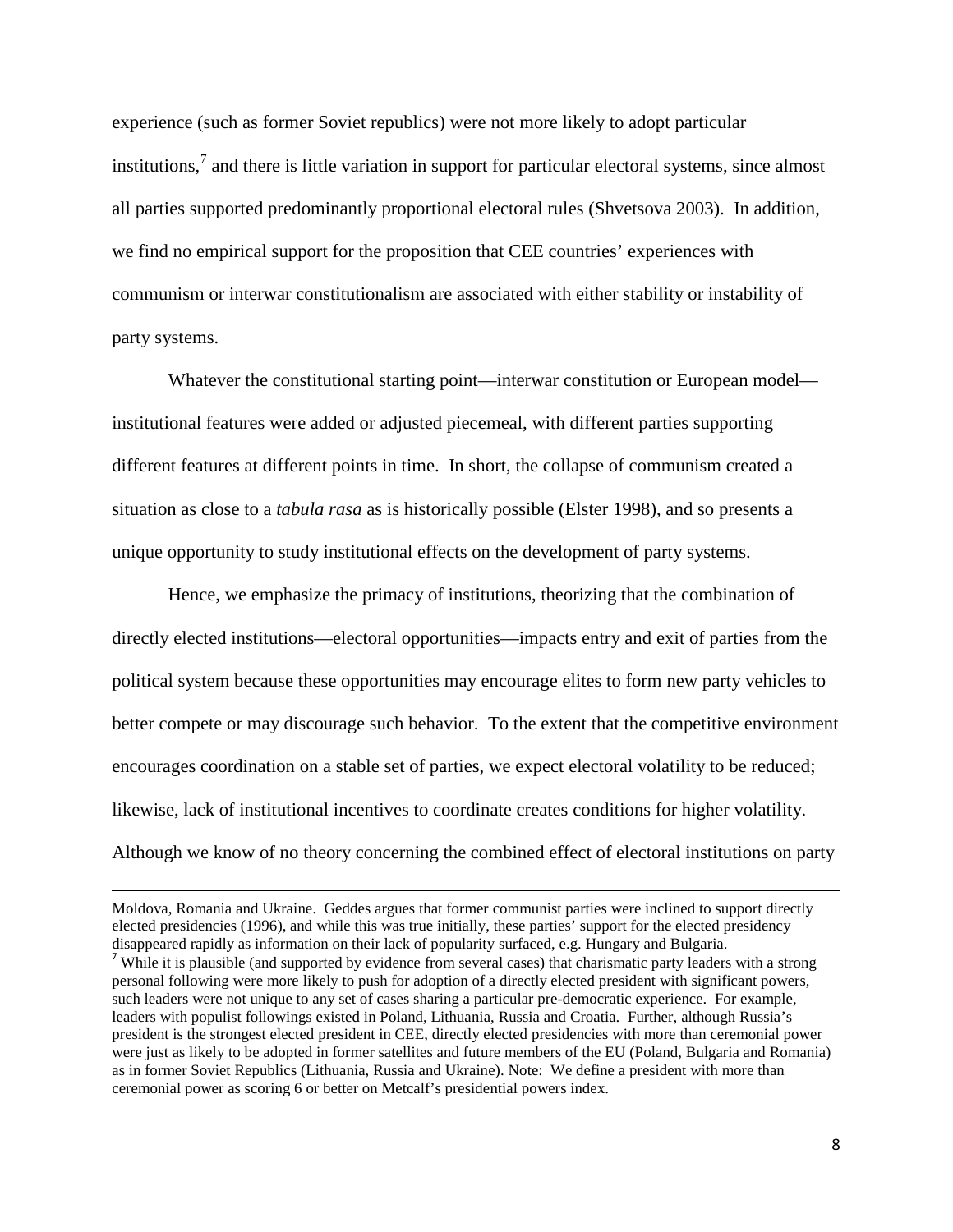system stability, many scholars have written on particular institutional incentives for elite coordination. We review relevant work here and identify those institutions that ought to increase volatility, beginning with literature on how electoral rules impact elite coordination.

Cox demonstrates how different electoral rules influence elite coordination (1997). Rules that increase incentives to coordinate reduce the number of contestants, and the characteristic that most influences coordination is district magnitude. Smaller district magnitudes provide stronger coordination incentives and predict fewer political parties. To the extent that coordination on a stable number of parties reduces volatility, we expect greater coordination and lower volatility in countries with low district magnitudes, and less coordination and higher volatility in countries with high district magnitudes.

Cox also investigates the effect of additional electoral contests, such as the contest for president, on strategic decisions of political actors (1997). He finds that incentives to coordinate across electoral contests increase when contests occur concurrently, so concurrent legislative and presidential elections have a reductive effect on the number of parties. Extending Cox's logic, we expect to find that concurrent presidential and parliamentary elections increase incentives to coordinate and so decrease volatility. We further expect that concurrent legislative elections, as generally occur with bicameral legislatures, also reduce volatility.

Other scholars have studied the effect of popularly elected presidents on party system stabilization, notwithstanding the relative timing of presidential elections. There is broad consensus that presence of a directly elected president hinders parties' organizational development and slows consolidation of the party system (Colton 1995, Fish 2000, 2005, Mainwaring 1993, Shugart and Carey 1992).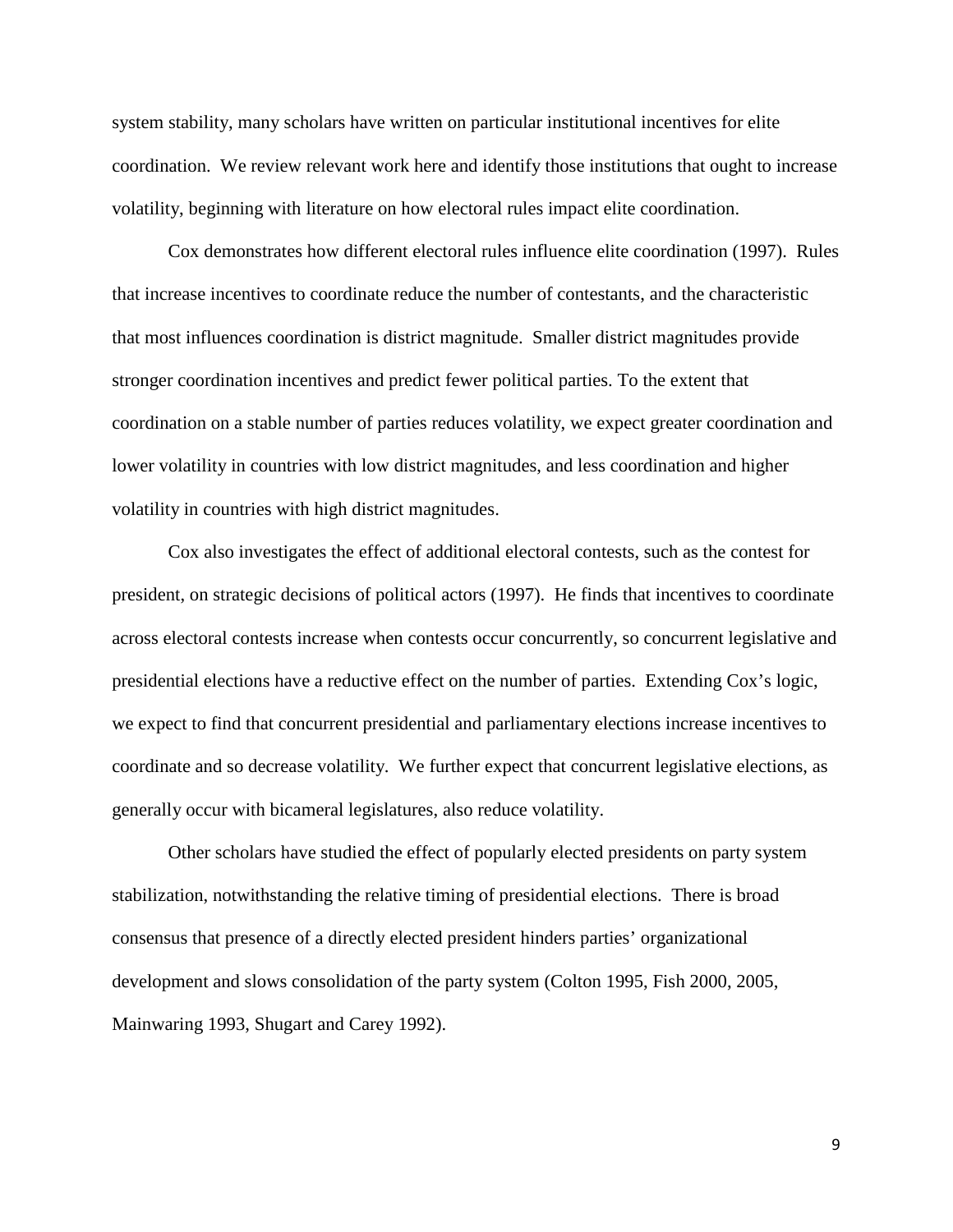Samuels and Shugart consider the impact of elected presidents on the organization and focus of parties (2010). They state that "to the extent that capture of a separately elected presidency is important for control over the distribution of the spoils of office and/or the policy process . . . pursuit of the presidency … tends to become parties' overriding organizational and behavioral imperative" (2010, 15-16). Further, Samuels and Shugart argue that the stronger the presidential prize, the greater the incentive for party elites to prioritize the national campaign and the greater the "electoral separation of purpose" between elites running for parliament and elites interested in the presidency. So presence of a directly elected president increases opportunities for political entrepreneurs and decreases the need to coordinate on a stable set of political parties, leading to increased volatility.

Clark and Wittrock, in their study of the effect of presidential strength on CEE party systems, hypothesize that in the presence of a strong presidential executive, "there is decidedly less incentive for the formation of cohesive political parties" (2005, 176). They find a positive and significant relationship between presidential strength and number of parties in the party system. Hicken and Stoll (2008) and Golder (2006) also find significant relationships between presidential strength and the structure of party system. Based on this body of work, we theorize that the stronger the elected president the greater the elite incentives to create new party vehicles to compete for the presidency, thus increasing volatility. Note that our theory is interactive increasing presidential strength increases the effect of a directly elected president. Given that our theoretical framework rests on the incentives provided by elected institutions, we offer no theory as to any independent effect of presidential strength.

Scholars have also considered bicameralism's incentives for elite coordination. Tsebelis and Money state the fundamental institutional implication: "Compared with unicameralism,

10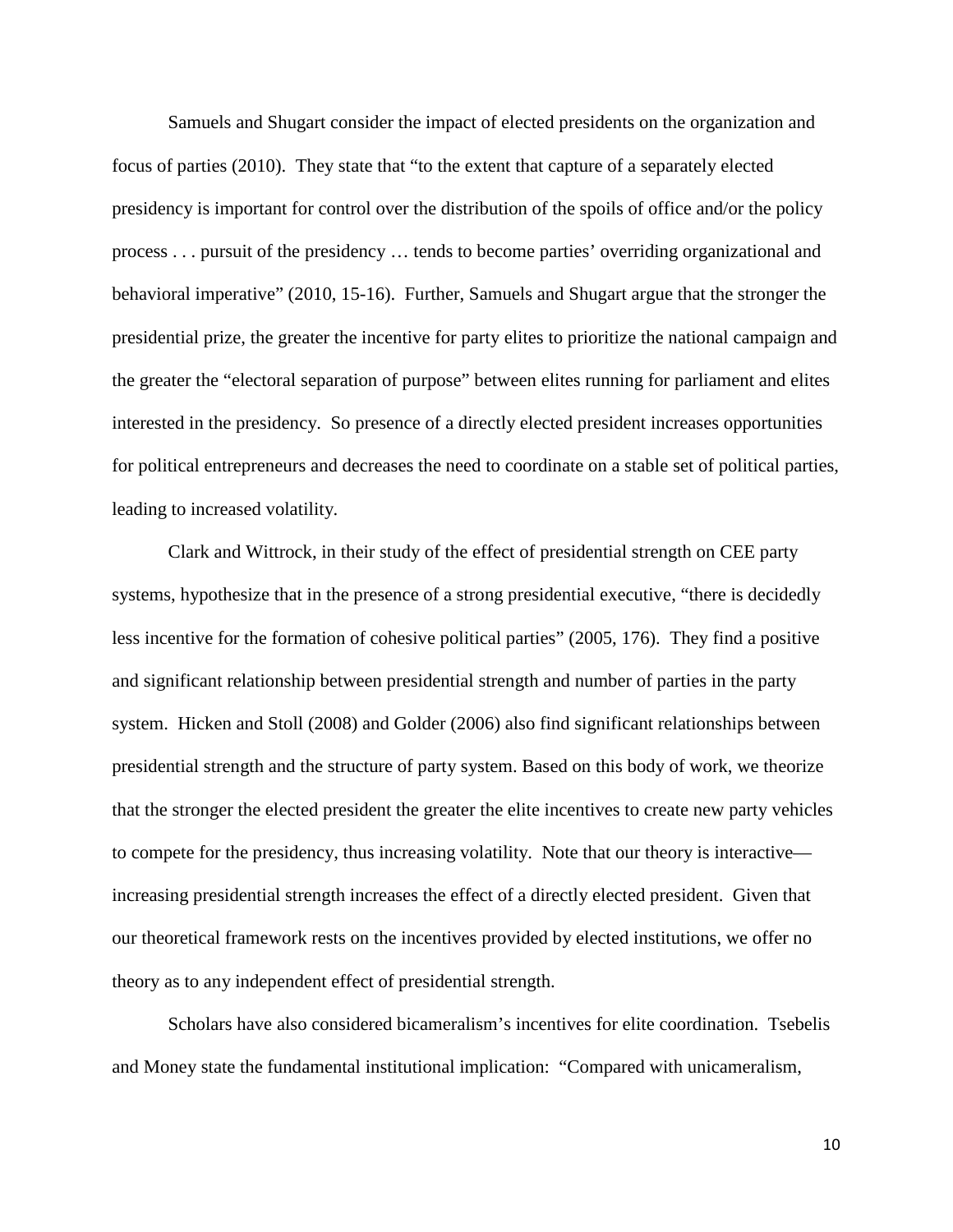bicameralism makes a change to the status quo more difficult" (1997, 75). Hence, as summarized by Heller, to assure the passage of their parliamentary agenda, or its opposition, parties in lower chambers must forge lasting alliances with like-minded groups in upper chambers (2007). Druckman and Theis find that cabinets enjoying majority support in upper chambers endure longer, even when upper chambers do not participate in votes of confidence (2002). Legislative alliances promote electoral alliances, and vice versa (Cox 1987). Consistent with these studies, we expect presence of upper chambers to decrease volatility.

Based on these theoretical arguments, we propose the following hypotheses concerning the effect of institutions on Type A volatility, and thus total volatility.

- H1: Lower district magnitudes provide stronger incentives for elites to coordinate and so decrease volatility; higher district magnitudes increase volatility.
- H2: Presence of a directly elected president increases volatility.
- H3: In the case of a directly elected president, the greater the strength of the presidency, the greater the increase in volatility.
- H4: Presence of a second legislative chamber reduces volatility.
- H5: Concurrent election of president and legislature reduces volatility.

Collectively, our hypotheses suggest that volatility is lowest in pure parliamentary systems with low district magnitudes and upper chambers, and highest in systems with high district magnitudes or directly elected presidents, especially when elected on different cycles than the legislature. In the latter type of system, volatility increases with presidential strength.

We estimate the relationships of our key explanatory variables with both total and Type A electoral volatility, and include control variables that others have found to be significant predictors of Pederson's standard measure. Not surprisingly, since most of the volatility in the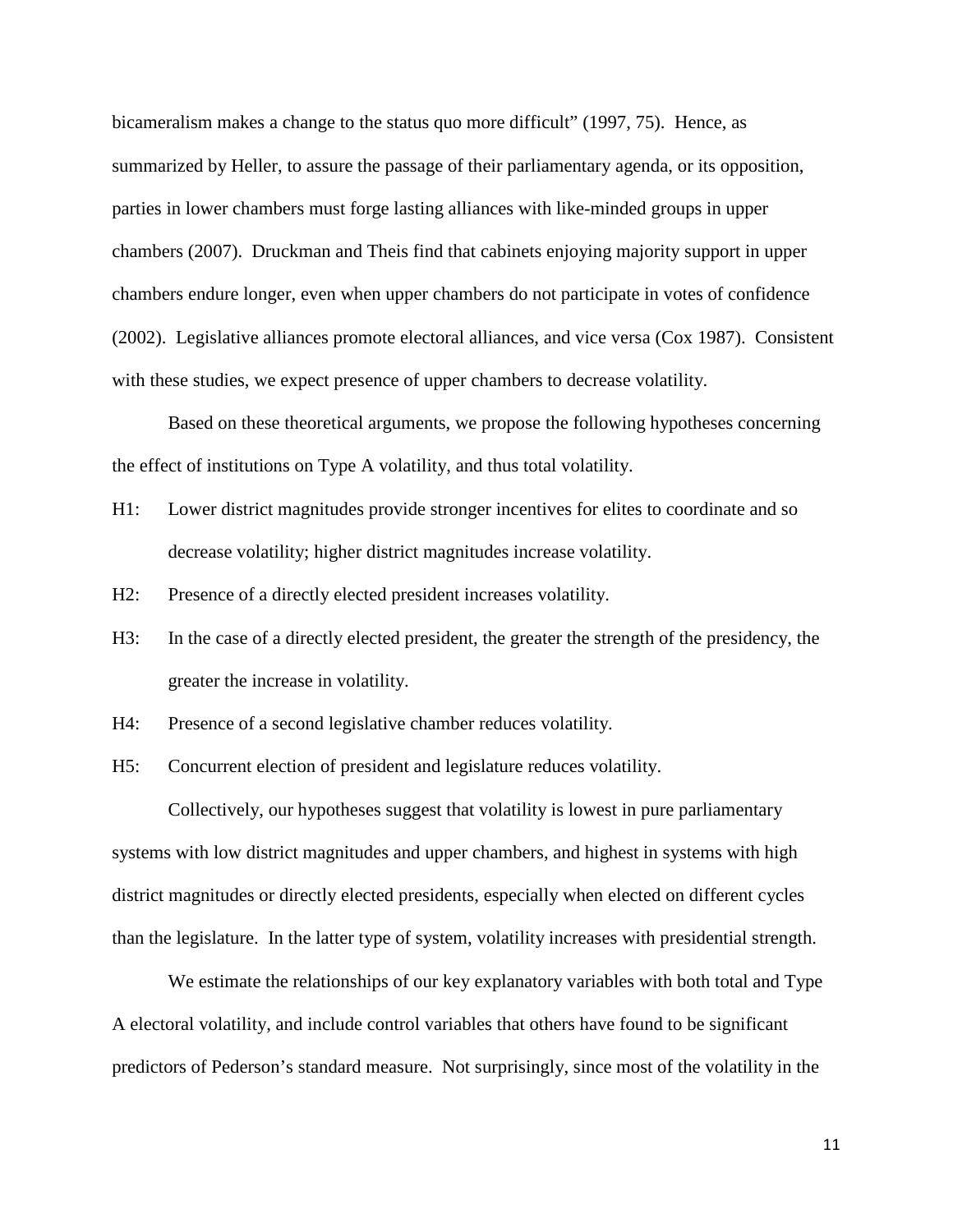CEE cases is due to party entry and exit, our model performs well on both total volatility and the more refined measure of Type A volatility.

3. Data and Measures

Our data comprise 70 democratic lower-house elections in 16 post-communist CEE countries from 1990 to 2011.<sup>[8](#page-12-0)</sup> Table 1 presents a summary of institutional characteristics for each country in our sample.

[Table 1 approximately here]

#### 3.1 Electoral volatility

Total volatility. We adopt the standard Pedersen Index for total electoral volatility:

$$
Volatility = \frac{\sum_{i=1}^{n} |p_{it} - p_{i(t+1)}|}{2}
$$

where *n* is number of parties and  $p_i$  represents percentage of votes received by a particular party at time  $t$  and  $t + 1$ . For each election, we include all parties receiving at least 1% of the vote in the party system. If a party received at least 1% of the vote in election *t* but less than 1% in election  $t+1$ , we consider it to have exited the system.<sup>[9](#page-12-1)</sup>

<span id="page-12-0"></span><sup>8</sup> Included elections are shown in Table 1 and Figure 1.

<span id="page-12-1"></span><sup>&</sup>lt;sup>9</sup> In coding volatility, we rely primarily on data from the European Election Database, which was originally collected by the Norwegian Social Science Data Services (NSD), and is currently accessible online at [http://www.nsd.uib.no/european\\_election\\_database/.](http://www.nsd.uib.no/european_election_database/) For countries not in this dataset, such as Moldova and Ukraine, we rely on information from "Parties and Elections in Europe", accessible at [www.parties-and](http://www.parties-and-elections.de/)[elections.de/](http://www.parties-and-elections.de/)*.* For certain country elections, we cross-checked information using several available online resources including the University of Essex online archive "Political Transformation and the Electoral Process in Post-Communist Europe", at [http://www.essex.ac.uk/elections/,](http://www.essex.ac.uk/elections/) and Wikipedia.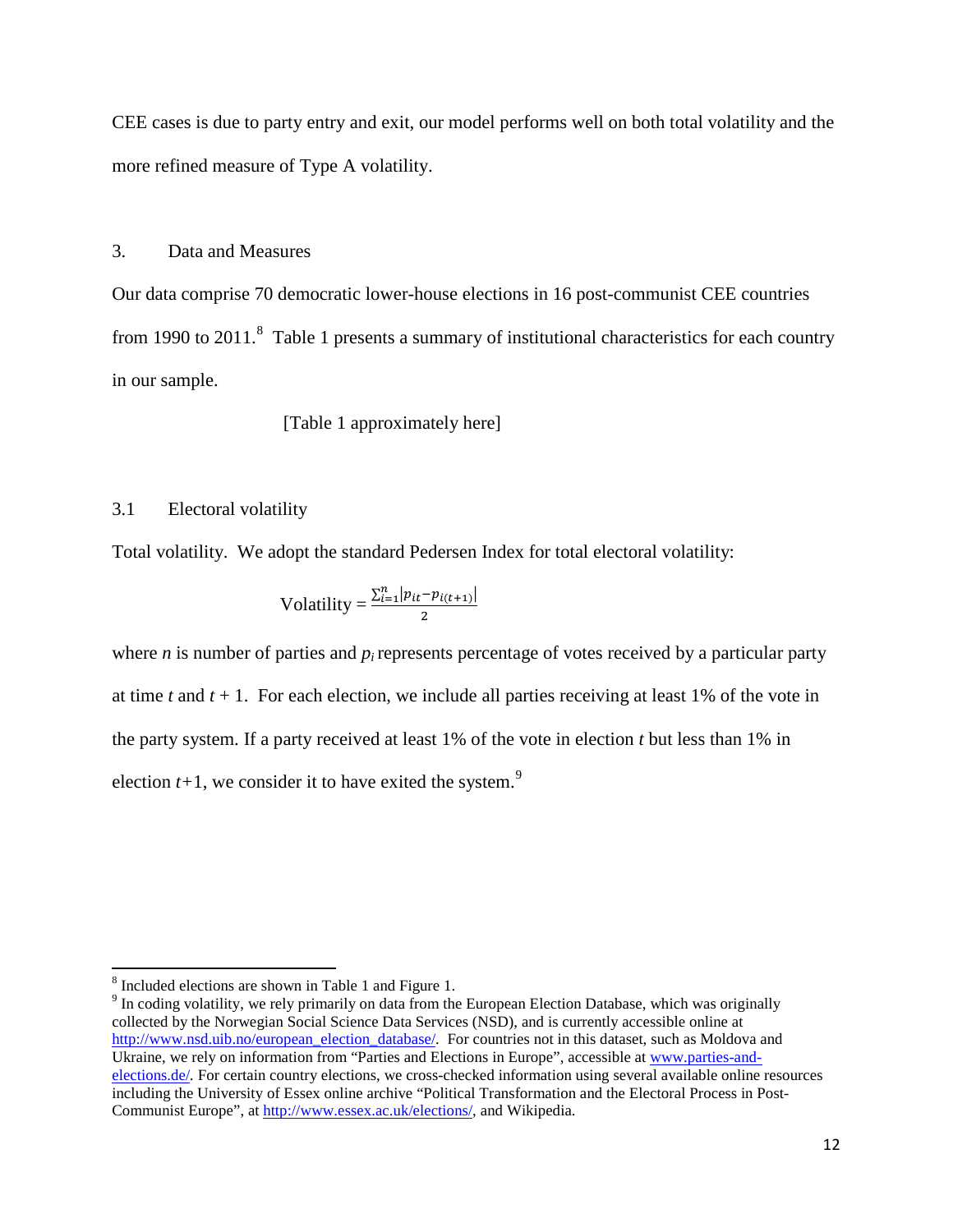Type A volatility.<sup>[10](#page-13-0)</sup> In the new CEE democracies it is non-trivial to determine which parties are truly new. What appears to be a new party may be an old party that changed its name, or a coalition formed predominately from one large old party and several small ones. In general, our rule is: if a coalition is formed by parties that contested the prior election (*t*), but only one of the parties obtained seats in the prior parliament and that party received more than twice as many votes as the other member parties combined in the current election  $(t + 1)$ , we code the coalition as a continuation of the largest party; any change in vote share between the new coalition and its largest member in the prior election contributes to Type B volatility—changing voter preferences. On the other hand, if a coalition forms and two or more member parties obtained seats in the prior parliament and no single party obtained more than twice as many votes as the other parties combined, we code the new coalition as a new party, and changes in vote share for the new party and the old member parties contribute to Type A volatility.<sup>[11](#page-13-1)</sup>

It is also common to observe the breakup of a party into a series of new parties, or for a small party to break off from a larger party. If a small breakaway party received assembly seats, we code it as a new party (unless it is clearly identified as an old party that temporarily joined an electoral coalition). If the largest of the parties resulting from party breakup (whether it retains the prior name or not) is the only member of the prior coalition to obtain seats in parliament, and if it receives more than twice as many votes as all of the small breakaway parties combined, we code the largest party as a continuation of the prior party; otherwise, we code it as one of the new

l

<span id="page-13-0"></span><sup>&</sup>lt;sup>10</sup> We adopt Powell and Tucker's formula: Type A Volatility =  $\frac{\left|\sum_{o=1}^{n} p_{ot} + \sum_{w=1}^{n} p_{w(t+1)}\right|}{2}$ , where  $o =$  old disappearing parties that contested only the election at time *t* and *w* = new parties that cont

<span id="page-13-1"></span>time  $t + 1$  (2009, equation (2), p. 5).<br><sup>11</sup> Our coding rules differ from Powell and Tucker, who apply the following: if a coalition is made up of several parties, any two of which obtained more than 5% of the vote, they consider the coalition to be a new party; thus, the change in vote share contributes to Type A volatility. Although their rules are defensible on a number of grounds including strict consistency, we believe they provide too low a bar for designating a new coalition to be a new party, with the result being inflated values of Type A volatility. Estimation based on Powell and Tucker's coding confirms our findings, yielding results substantively indistinguishable from those we report.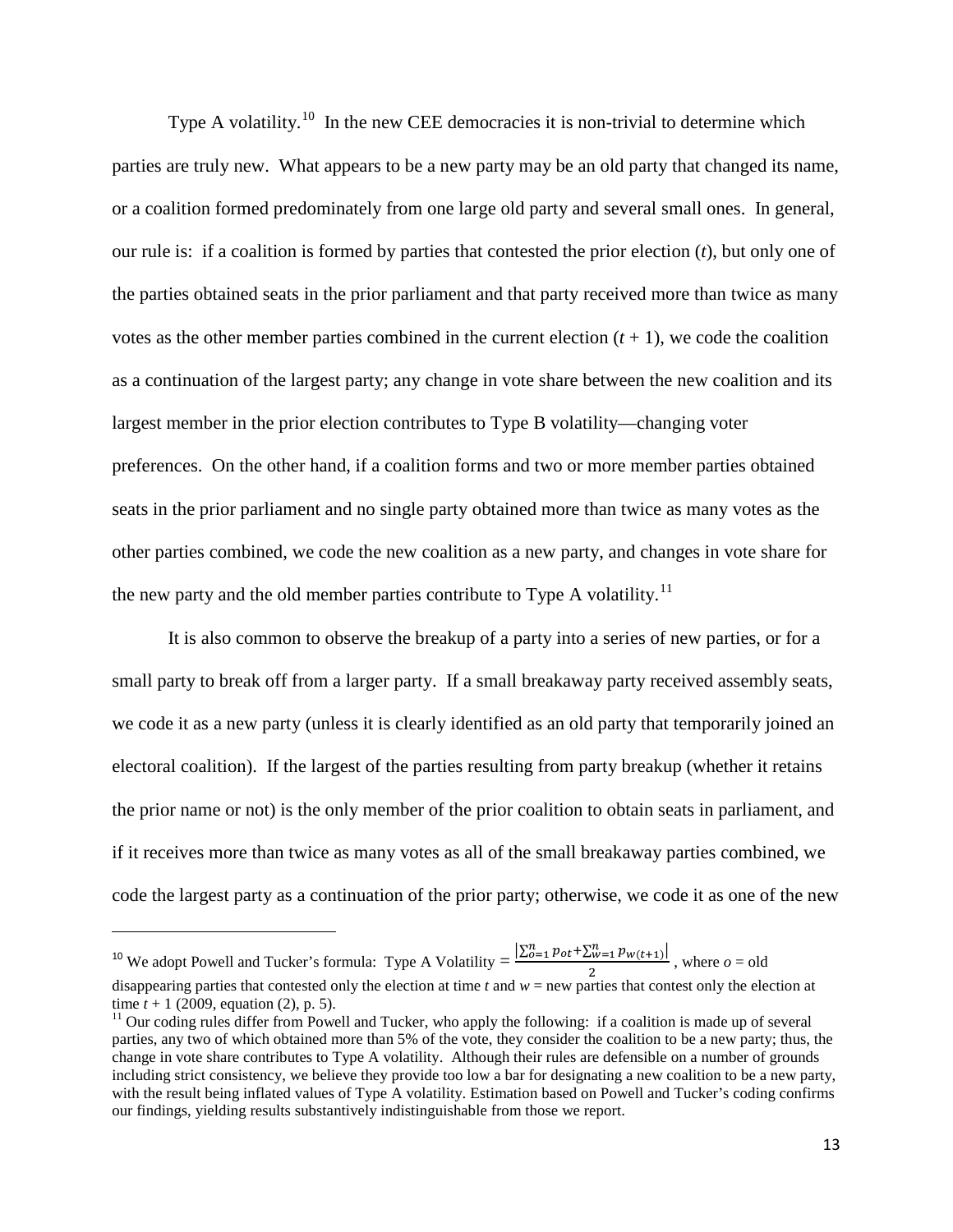parties formed from breakup of the old party. In general and whenever there were questions about proper coding of coalitions or new parties, we did additional research to determine the proper identification of new parties versus continuation of old parties.

## 3.2 Explanatory variables

Our key explanatory variables are those hypothesized to influence coordination within and among party elites competing for national political office.

### 3.2.1 Electoral system

Average district magnitude.<sup>[12](#page-14-0)</sup> Following Cox, we consider district magnitude to be the single best summary measure of an electoral system's institutional characteristics (1997). Using average district magnitude (DM) for each country electoral period, we follow others, including Hallerberg and Marier (2004, 576), in taking the log of this variable (*log DM*), since we expect DM increases at the low end of the scale to have greater impact on party incentives to coordinate, and thus on party consolidation or fragmentation, than increases at the high end of the scale.<sup>13</sup>

#### 3.2.2 Elected institutions

<span id="page-14-0"></span> $12$  Data on mean district magnitude is from the World Bank's Database of Political Institutions, 2009 version, at [http://go.worldbank.org/2EAGGLRZ40.](http://go.worldbank.org/2EAGGLRZ40) Mean district magnitude is based on the magnitude of all country electoral districts. In our data, the highest mean magnitude is Ukraine, starting in 2006, which temporarily adopted a single, national district for its 450 person parliament (Ukraine returns to multi-tier electoral rules for the 2012 parliamentary elections). No CEE country adopted a pure single-member district system, although several adopted multi-tier systems in which one tier was based on single-member districts.<br><sup>13</sup> For instance a change in average district magnitude from 1 to 2 should influence coordination incentives far more

<span id="page-14-1"></span>than a change from 401 to 402. Since there are no pure single-member district (SMD) electoral systems among our cases, the lowest average district magnitude is 1.96, found in both Hungary's and Lithuania's mixed-member systems. The highest average district magnitudes are 113 (*log DM* = 4.7) in Russia, and 150 (*log DM* = 5.0) in Slovakia, except for the 4<sup>th</sup> Ukrainian election under single national district PR at 450 (*log DM* = 6.1).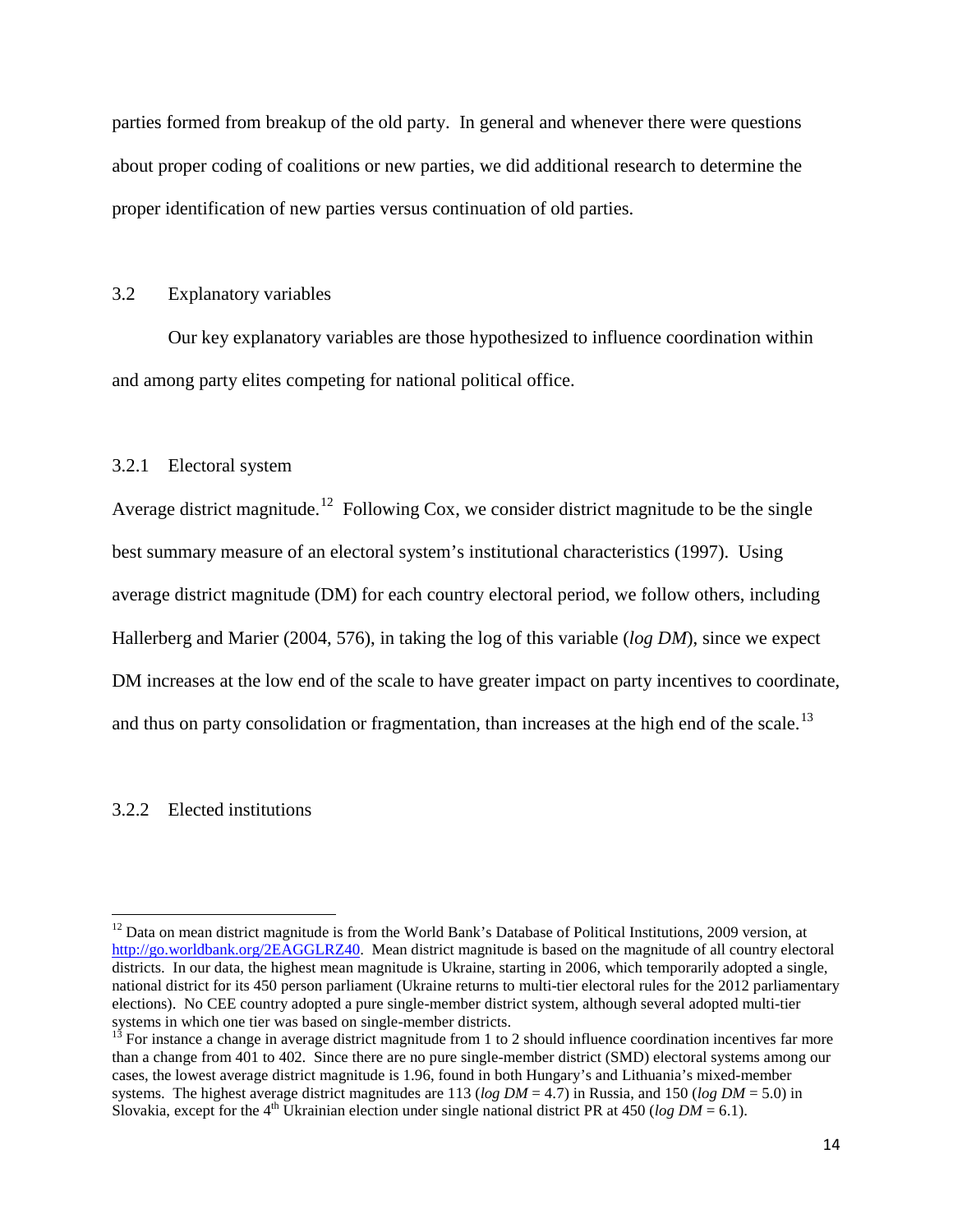Directly elected presidency. All countries in our data have a presidency, although some are indirectly elected by parliament. We are interested in the effect of direct election and include a binary variable coded 1 for lower-house elections held under institutional arrangements that include a *directly elected president*. Of 70 assembly elections, 38 were held under such institutional rules. Due to changes in their respective constitutions, Moldova, and Slovakia have held parliamentary elections both with and without directly elected presidents. We capture these changes.

Concurrence of presidential and lower house elections. *Concurrence* is a five-category variable in which direct presidential elections having greater than one year separation from lower-house elections are coded 0, six to twelve months separation are coded 1, three to six months as 2, one to three months as 3, and less than one month separation between elections are coded 4. We believe the effect of concurrent elections on party coordination incentives diminishes rapidly with increasing separation of elections, so these categories are coded accordingly.

Upper legislative chamber. Five of our 16 cases have upper chambers. While there is considerable variation in veto powers, even the weakest—the Slovenian National Council—has power to review parliamentary decisions, propose laws, and call national referenda (Fink-Hafner 1998, Lukšič 2003). Adopting the World Bank Database of Political Institutions measure, we operationalize levels of coordination required with upper chambers using the proportion of upper house legislative seats in relation to all seats. For example, if a country has a lower house with 80 seats and an upper house with 20 seats, *upper seats* = .20.

#### 3.2.3 Presidential Power

15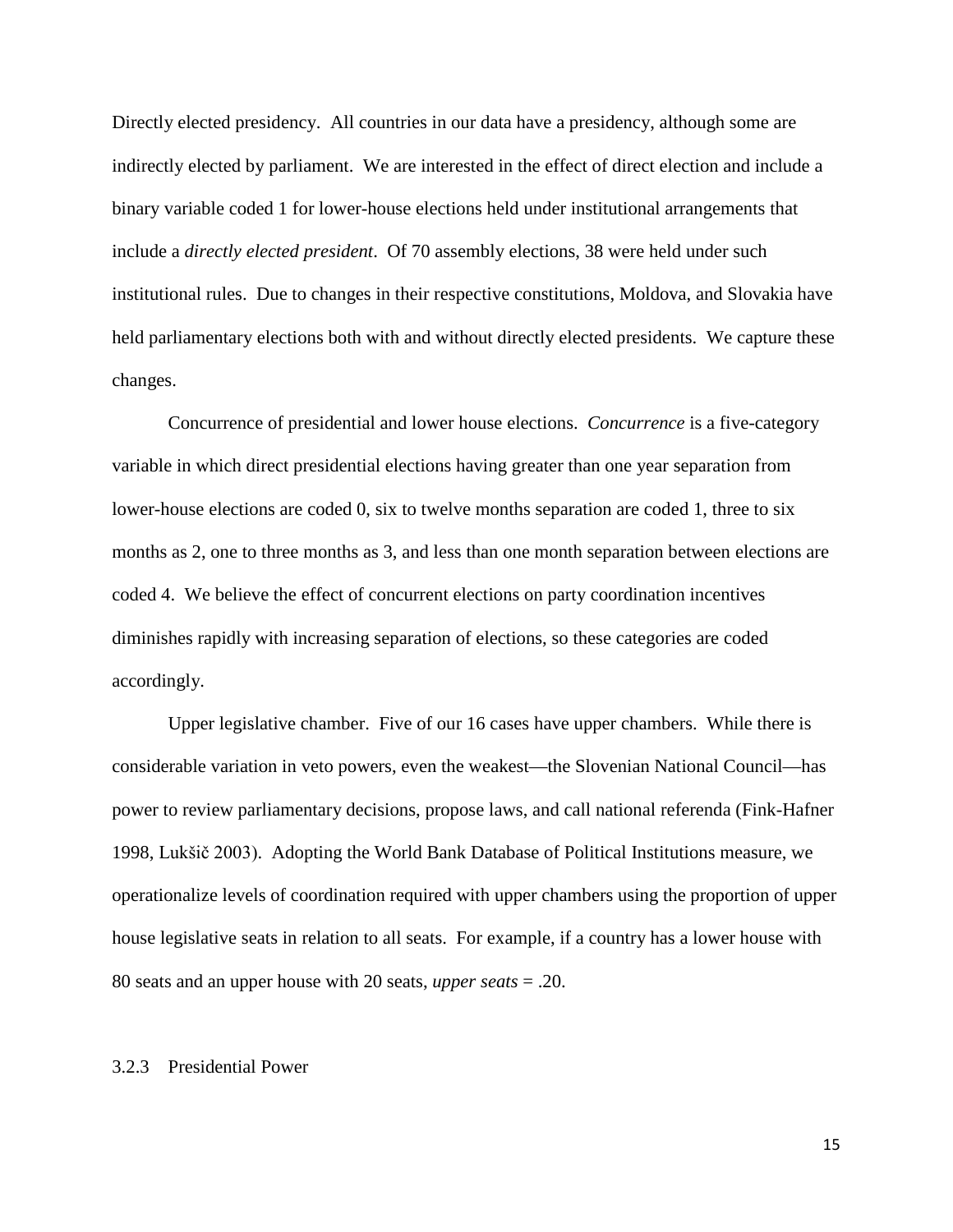Presidential power, a conditioning variable for *directly elected president*, is based on Shugart and Carey's appraisal of legislative and non-legislative dimensions of presidential power (1992, 150),<sup>[14](#page-16-0)</sup> as modified by Metcalf (2000). Metcalf adjudicates between "checklist" indices of presidential power, in which possible powers are listed but not weighted, and the Shugart and Carey method, and makes a good case for Shugart and Carey. We similarly review and reject two checklist methods.[15](#page-16-1) A disadvantage of Shugart and Carey coding—that it does not effectively distinguish low levels of presidential power—is resolved by Metcalf's improvements, some based on Shugart's own revisions (Shugart 1996). Metcalf scores are nearly always higher, which most noticeably affects the low end of the scoring range, enabling finer distinctions among weak presidents (Metcalf 2000, 668-676).<sup>16</sup> The resultant range is 0 to 44, with 44 representing a president with completely dominant powers along both legislative and nonlegislative dimensions. Based on a thorough review of constitutions for our country cases, we code *presidential power* from 2 (Macedonia) through 26 (Russia).

#### 3.3 Institutional Controls

Electoral system. Although Cox (1997) shows that most of the explanatory effect of electoral rules is captured by average district magnitude, we also control for mixed-member versus pure

<span id="page-16-0"></span> $14$  The legislative dimension includes veto or decree powers, as well as levels of ability to introduce legislation, propose referenda, or control the budget process. The non-legislative dimension considers presidential control over

<span id="page-16-1"></span><sup>&</sup>lt;sup>15</sup> The Frye method of measuring presidential authority is extensive, with 27 listed powers, but ignores the relative importance of those powers—power to appoint "senior officers" is weighted the same as the power to dissolve parliament (1997). Siaroff limits his list to nine "key" presidential powers, which includes popular (direct) election alongside a handful of important constitutional powers, and also weights each identically (2003). For our analysis, however, direct election is *the* key factor by which presidentialism impacts Type A volatility, and is *conditioned* by constitutional powers. Thus Siaroff's scheme is also unsuitable for this project on substantive grounds. We ran our models using Metcalf's, Shugart and Carey's, and Frye's coding schemes. Results using Shugart and Carey or Frye

<span id="page-16-2"></span><sup>&</sup>lt;sup>16</sup> Metcalf adds Judicial Review as an important legislative power. She also argues that Shugart and Careys' scheme fails to account for some limited presidential powers, so proposes a few additional scoring categories within the 0 to 4 range. For instance, where Shugart and Carey code a president's referenda proposal powers as *none* = 0, *restricted* = 2, or *unrestricted* = 4, Metcalf adds *countersignature of minister required* = 1.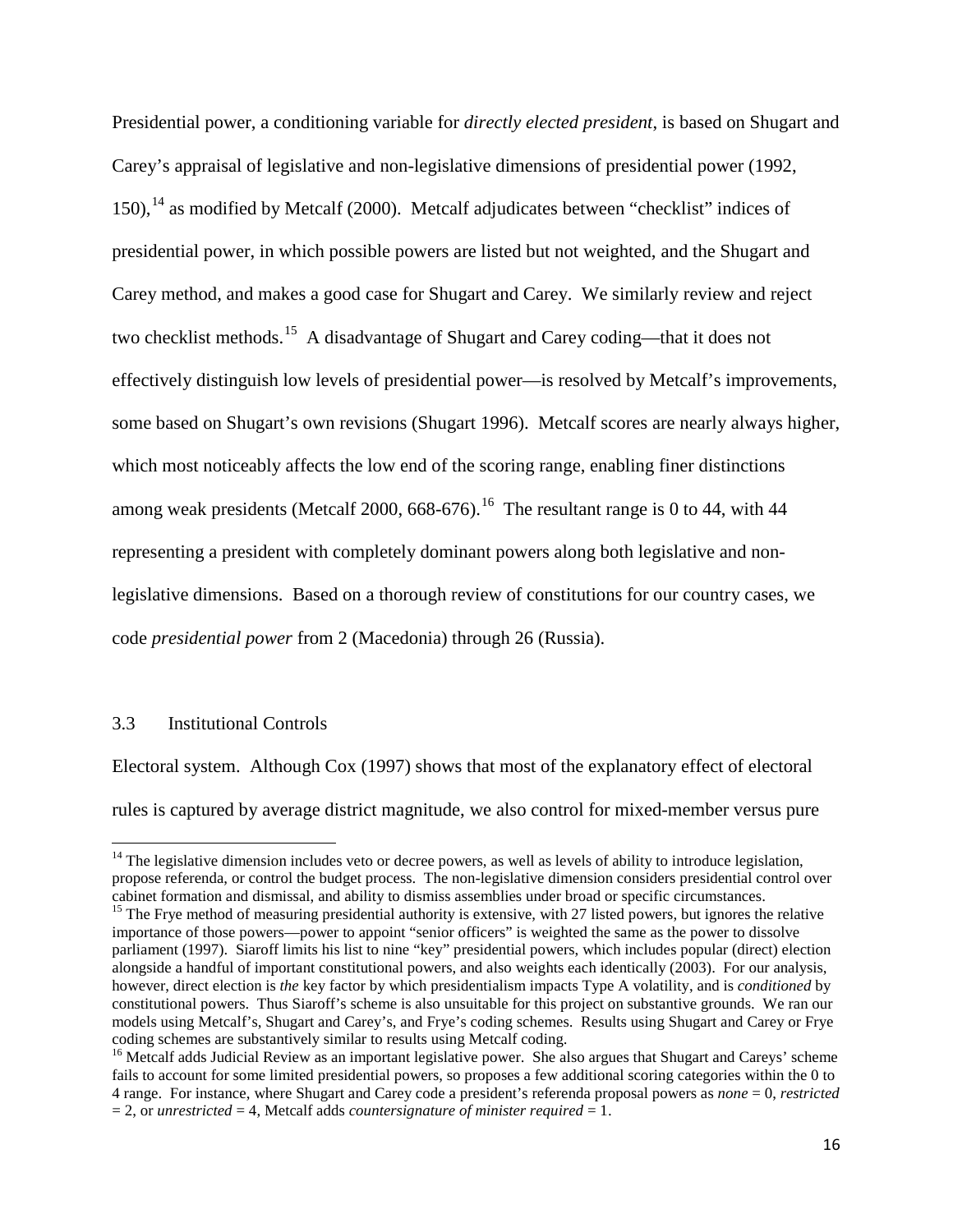proportional systems (Kostadinova 2002, Moser and Scheiner 2004). *Multi-tier* is coded 0 for elections under pure proportional representation (PR) rules and coded 1 for elections under mixed single-member district and PR.

Electoral threshold. Cox describes electoral thresholds as an "important wrinkle" affecting the mechanical translation of votes to seats and so impacting how the electoral system affects the party system (1997, 62). However, it is not clear that thresholds exert an effect independent of district magnitude: they can be applied in primary districts, at the national level, or both, and may affect volatility differently depending on the size and level of district. Unfortunately we do not have sufficient variation in our data to test these interactive effects. Most of the countries in our sample imposed an electoral *threshold* of 4 or 5% (61 of the 70 elections), and only nine elections were held with thresholds of 3% or less. That said, since thresholds should impact elite coordination, we include it as an important control.

#### 3.4 Additional controls

Type B volatility, which we also control for, is caused by shifts in voter support from one party to another, both of which participated in elections *t* and *t+*1. It is also the mathematical difference between total volatility and Type A volatility. We do not expect Type B to impact Type A volatility, which is what we find.

We also include *population*, change in gross domestic product per capita (*Δ GDPpc*), and *time*. [17](#page-17-0) We use lagged population to control for variation in district size and total seat share which, unrelated to institutions, may create coordination challenges for political elites and increase Type A volatility. Correlation between total lower house legislative seats and

<span id="page-17-0"></span> $17$  We also test effects of change in unemployment and inflation; however, neither variable is a significant predictor of Type A or total volatility.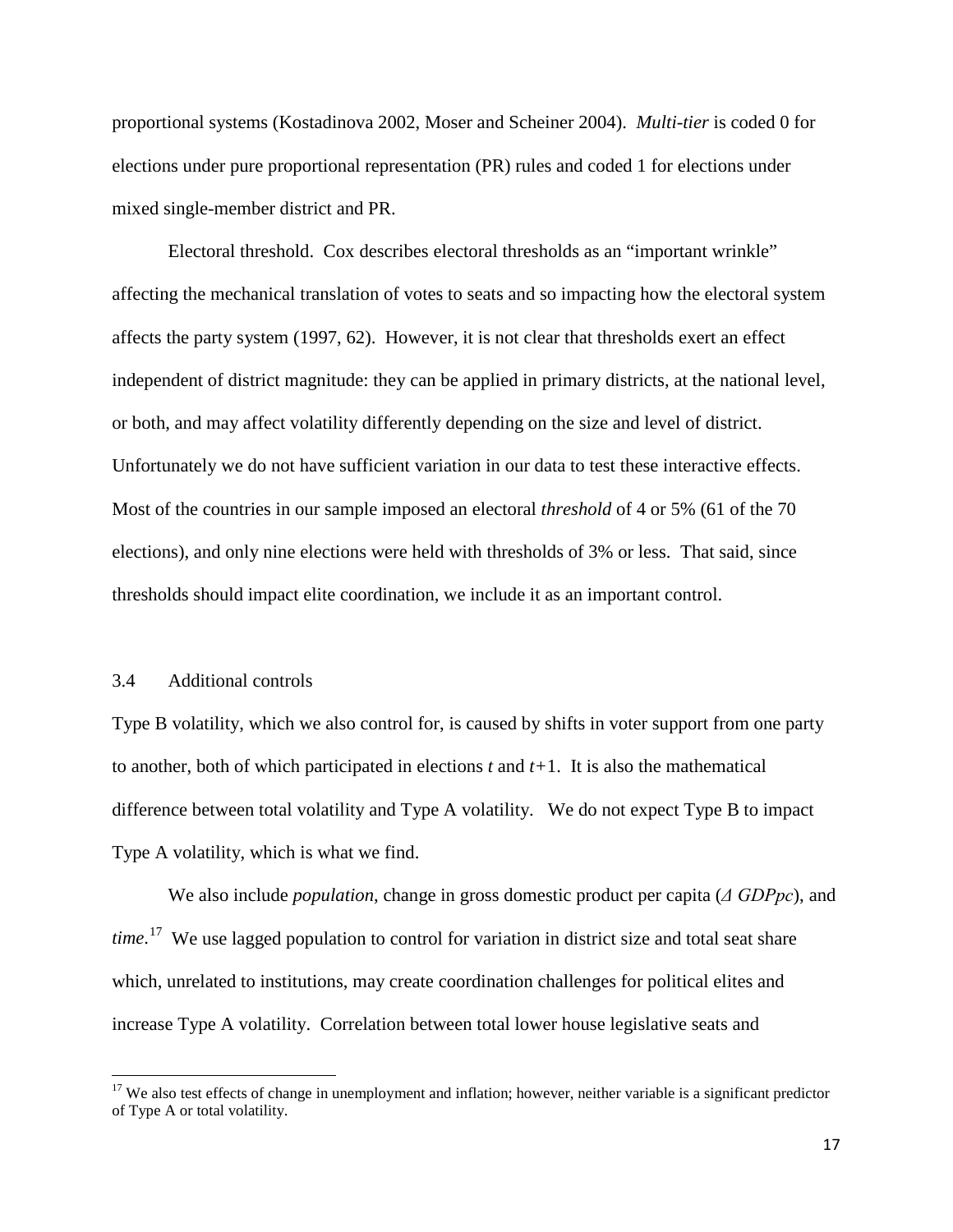population is .67 in our data. Other studies of electoral volatility, which do not distinguish between Type A and Type B volatility, suggest that economic downturns increase volatility (Tavits 2005), and that volatility should decrease as elites gain coordination experience and voter preferences stabilize (Reich 2004). Thus, we control for economic conditions—*Δ GDPpc*—and *time*—the sequential lower-house election number—which ranges from first to sixth elections. [18](#page-18-0)

#### 4. Estimation and Results

Results from pooled OLS models with robust standard errors clustered by country, <sup>[19](#page-18-1)</sup> presented in Table 2, provide considerable support for our theory that institutions impact volatility and that these effects are interactive. In Model 1 we estimate a basic (non-interactive) Type A volatility model with all explanatory and control variables and find that our key explanatory institutional variable—*directly elected president*—is positively and significantly associated with Type A volatility, confirming H2. Although the impact of log DM on Type A volatility is positive, as

<span id="page-18-1"></span><span id="page-18-0"></span><sup>&</sup>lt;sup>18</sup> Data for change in GDP are from the World Bank World Development Indicators, www.worldbank.org. <sup>19</sup> While our data are longitudinal, they contain only 70 observations with interrupted and unbalanced panels, and we find pooled ordinary least squares (OLS) with robust standard errors clustered by country to be the best available modeling strategy. Longitudinal data can violate OLS assumptions in four ways: errors might be serially correlated rather than independent across time; errors might have panel heteroscedasticity—different variances across countries—rather than constant variance; errors might be correlated at points in time due to exogenous shocks; and, errors might be simultaneously autocorrelated and heteroscedastic (Plümper, Troeger, and Manow 2005, 329). Checking by-country summary statistics for Type A volatility and by-country mean residuals from the predicted value of Type A volatility does indicate non-constant variance. However, a Wald test does not allow us to reject the null hypothesis that country intercepts are homogenous, and with only 70 observations it is not possible to test the null hypothesis that both slopes and intercepts are homogenous. Another modeling challenge is that two key explanatory variables—*upper seats* and *presidential power*—vary only slightly, or not at all, over time. Estimation of variables having little within-unit variance using fixed effects is inefficient (Plümper and Troeger 2007, 135), and an important assumption that underlies use of random effects models—that unit effects are uncorrelated with the covariates—is not justifiable in this context. While we believe the most efficient approach remaining is OLS with unit-clustered standard errors, modeling these data using a multi-level approach with random intercepts by country does not alter our substantive conclusions.

Summary statistics for the dependent variable over time also indicate non-constant variance. Since Type A volatility is specifically defined as *change* due to parties entering and exiting the system, the value of Type A volatility for one election is not likely to be caused by the preceding election(s), and we verify that lagged Type A volatility is not significant. We do expect volatility to decrease with democratic electoral experience, which is the pattern we observe through fifth elections; however, such effects are not the same as serial correlation. Because of its theoretical value and to offset violations of OLS assumptions, we include *time* (election number) in our model.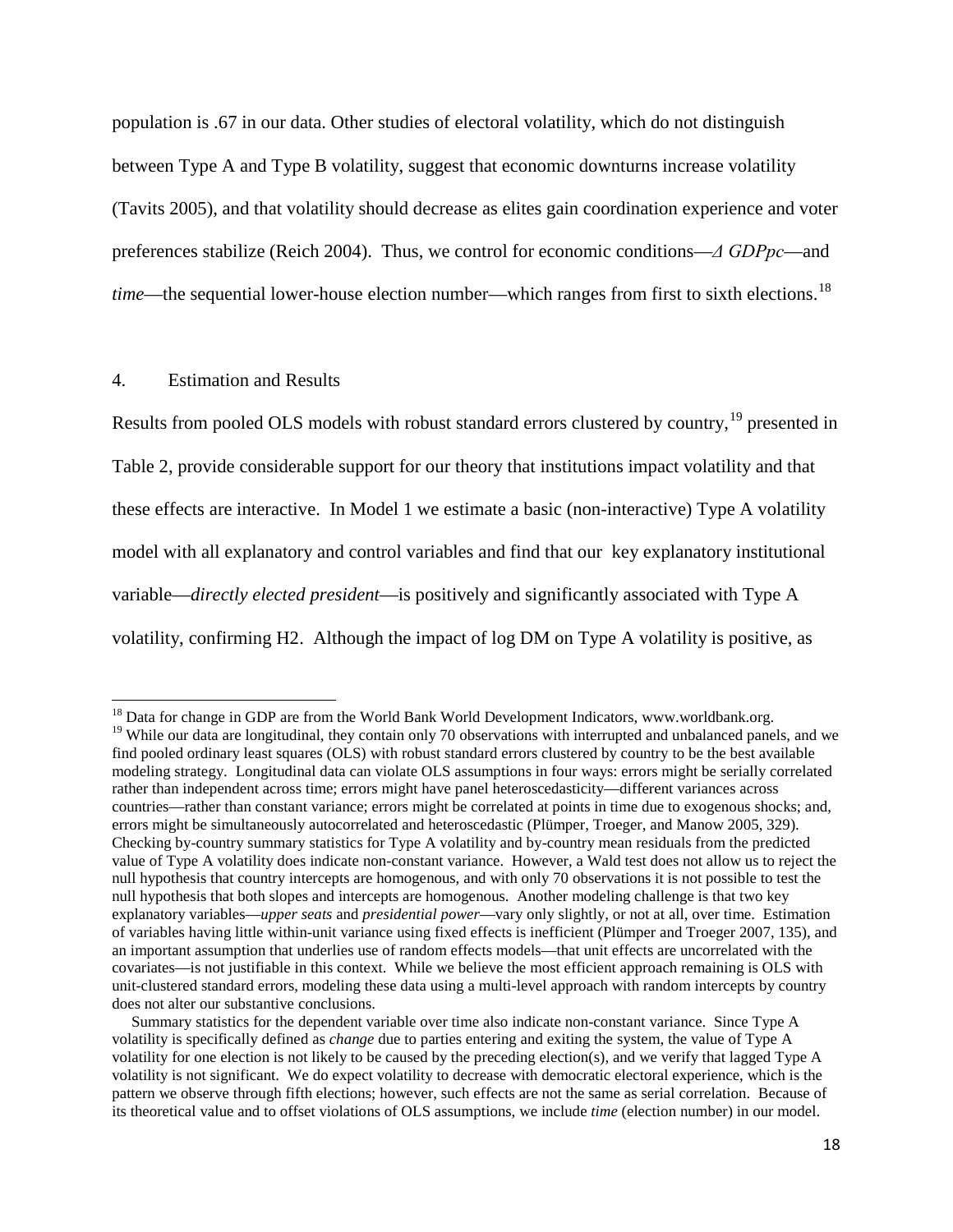predicted in H1, this effect is not significant in the basic model, suggesting that proper specification of impact of electoral rules on volatility must include its interaction with other key institutional features, e.g. elected president as well as power of that president. Party threshold is an institutional control that is positive and significant. Our theory is interactive rather than additive, and, as expected, institutional effects are much stronger in the interactive model.

Model 2 incorporates our theorized interactions of *directly elected president* with levels of *presidential power* and with levels of average district magnitude. By properly specifying the interactive relationship of direct election of presidents with presidential strength and electoral rules, the data fit is far better (note increased  $R^2$  with lower AIC<sup>[20](#page-19-0)</sup>) and all of the institutional variables in our hypotheses find support. As specified in H3, the effect of a directly elected president depends on the strength of the presidential prize, and both *presidential power* and its interaction with *directly elected president* are statistically significant. *Log DM* and its interaction with *directly elected president* are similarly significant, while electoral *concurrence* and *upper seats* (H4 and H5) increase in magnitude and become significant at conventional levels. As for non-institutional control variables, *time* falls short of conventional significance levels in both basic and interactive models. Contrary to findings reported by Tavits (2005 and 2008), yet in accord with other empirical work (Bielasiak 2002, Reich 2004), we find no evidence that passage of time alone leads to party system stabilization.<sup>[21](#page-19-1)</sup> Lagged *population* changes signs and

<span id="page-19-0"></span><sup>20</sup> Akaike, H. 1974. "A New Look at the Statistical Model Identification." *IEEE Transactions on Automatic Control* 19:716–723.

<span id="page-19-1"></span> $21$  Inconsistency in impact of time on volatility may be due to differences in model specification as well as measures of time. In our study, we use number of elections held; in other studies, authors use age of democracy.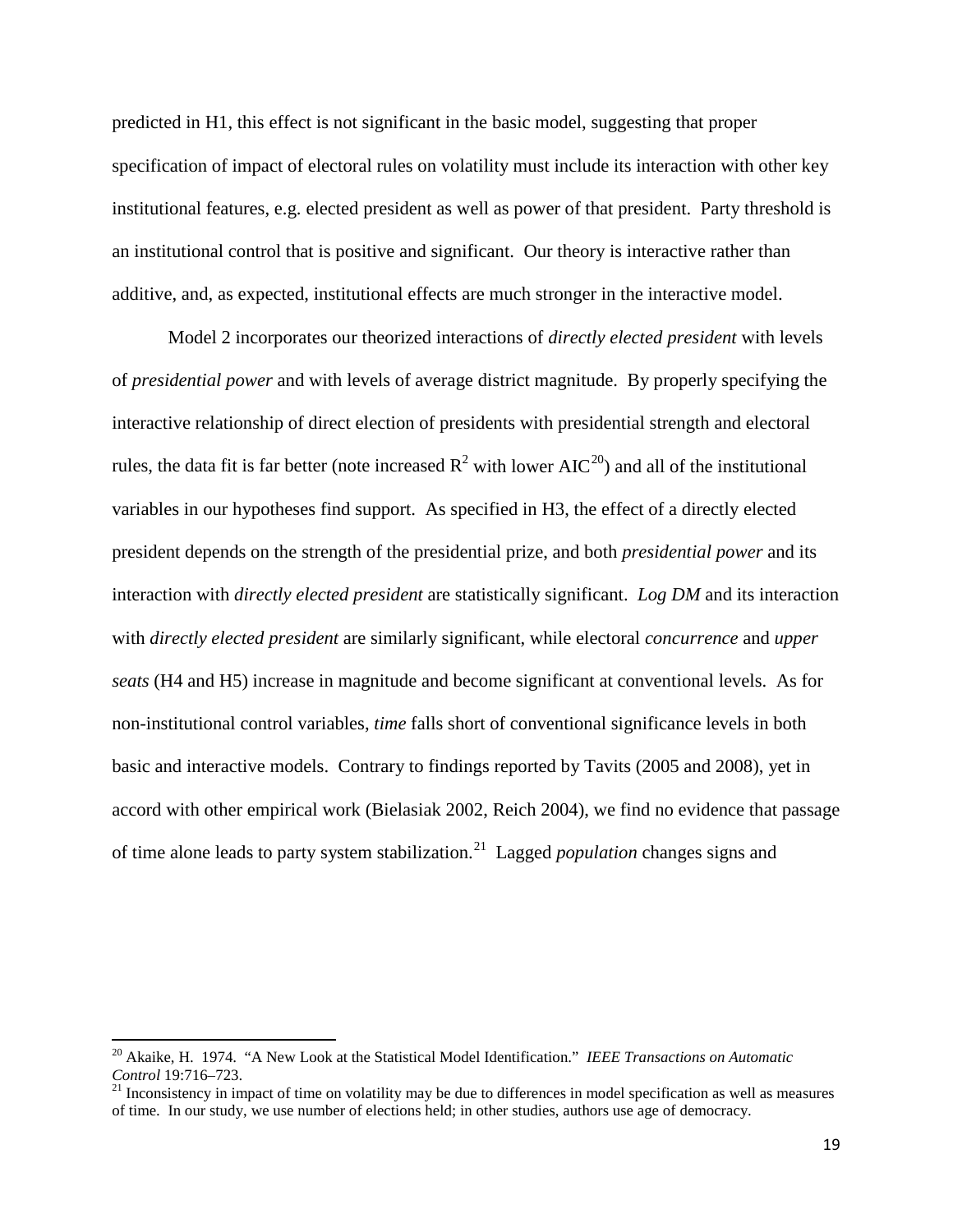becomes significant in the interactive model.[22](#page-20-0) The relationships of Type B volatility and *Δ GDPpc* to Type A volatility are not significant at conventional levels.<sup>[23](#page-20-1)</sup>

Except where otherwise noted, the following discussion is based on Model 2, the interactive Type A volatility model.

## [Table 2 approximately here]

4.1 Institutional Choice and Implications

Based on Cox's (1997) predictions, we expect to find that increases in average district magnitude (DM) exacerbate elite coordination problems and are associated with increased volatility. Accordingly the model predicts a substantively interesting increase in Type A volatility for a unit increase in *log DM*. For instance, increasing *log DM* from 2 to 3—equivalent to increasing average DM from 7.4 to 20.1—predicts an increase in Type A volatility of 3.43%. This finding supports H1—higher DMs increase Type A volatility—although it is somewhat sensitive to case selection since *log DM*, and its interaction with *directly elected president*, are not significant if Hungary is dropped from the analysis. Because it is interacted, the *log DM* coefficient is only the predicted marginal effect when there is no directly elected president. When *directly elected president* = 1 the marginal effect of *log DM* is -1.69, and is significant at the .10 level, although significance is highly dependent on case selection. [24](#page-20-2) So while H1 is only partially supported, *log DM* appears to remain an important conditioning variable for understanding the relationship of

<span id="page-20-0"></span><sup>22</sup> Estimated relationships of *Type B* volatility, *population ,* and *Δ GDPpc* and *time* to Type A volatility are sensitive to case selection, and vary greatly in magnitude and significance as individual countries, founding elections, or fifth and sixth elections are dropped from the analysis.

<span id="page-20-1"></span><sup>&</sup>lt;sup>23</sup> To test robustness of our results to influence of prior history or communist legacy, we also introduced controls for membership in EU, history as republic of both the USSR and Yugoslavia, and length of time under communism. None of these controls were significant (standard errors were typically larger than estimated coefficients) and none had any impact on our models. We also tested for effects of prior history or communist legacy on volatility absent institutional controls, and found that communist legacy as captured by depth of communist bureaucratization or<br>length of time under communism had no impact on volatility (standard errors are large or larger than coefficien

<span id="page-20-2"></span><sup>&</sup>lt;sup>24</sup> Statistical significance of the marginal effect of *Log DM* when *directly elected president* = 1 is quite sensitive to case selection, and is not robust to dropping fifth and sixth elections or to individually dropping many of the countries in our dataset from the analysis.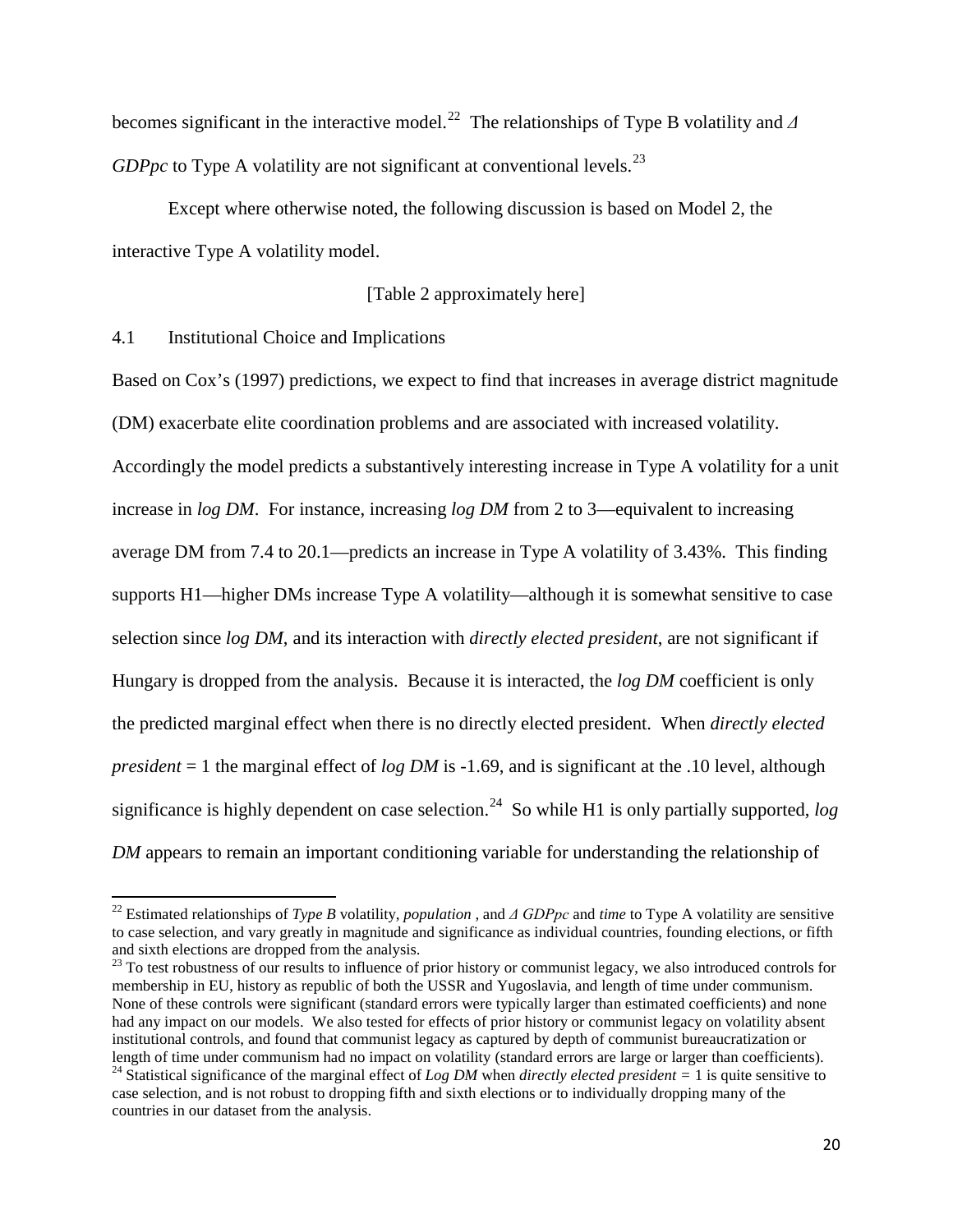directly elected presidents and Type A volatility, which we discuss in greater detail below. Thus, the impact of district magnitude on elite coordination is not independent of the presence of multiple institutional prizes. We note that presence of a multi-tier system has no independent relationship with Type A volatility.

Our results strongly support the body of work suggesting that a directly elected president makes it more difficult for political elites to coordinate and slows consolidation of party systems (Samuels and Shugart  $2010$ ).<sup>[25](#page-21-0)</sup> However, our interactive model reminds us that there is much more to the story. Hypotheses 2 and 3 assert that presence of a directly elected president increases volatility and that this positive relationship increases with the strength of the presidential prize. Derivation of the marginal effect and standard error of *presidential power* from Model 2 indicates that when there is a directly elected president the marginal effect of presidential power on volatility is always positive and significant (2.50 with standard error .50).

In Figure 2, we see that Type A volatility is, in fact, predicted to increase as the constitutional power of a directly elected president increases. Since *directly elected president* is interacted with both *presidential power* and *log DM*, both conditioning variables are part of calculating the marginal effect. When  $log DM = 3$  (mean  $log DM$  for these data is 2.9) in Panel B, denoting an average district magnitude of 20, the predicted marginal effect of *directly elected president* becomes significant by *presidential power* = 5 and rises appreciably with increasing presidential power (3.34 per unit increase). So in a country with *Log DM* = 3 and *presidential*

<span id="page-21-0"></span> $25$  Although the Russian president has worked to weaken parties, we do not believe this mechanism is driving volatility in other CEE cases. The Russian president is institutionally particularly powerful and has used those powers to strengthen the presidency at the expense of parliament, thereby weakening the role of parties considerably (McFaul 2001, Colton and McFaul 2003, Hale 2005, Fish 2005, Colton and Hale 2009, Reuter and Remington 2009). In other CEE cases where the balance of power between president versus parliament has changed (e.g. Albania, Croatia, Moldova, Poland, Romania, and post-Orange Revolution Ukraine), power has shifted to parliament—the result of powerful parliamentary parties and coalitions—supporting our contention that in the new democracies of CEE, the office of president increases volatility by increasing electoral opportunities for elites rather than through the efforts of presidential officeholders to weaken parties.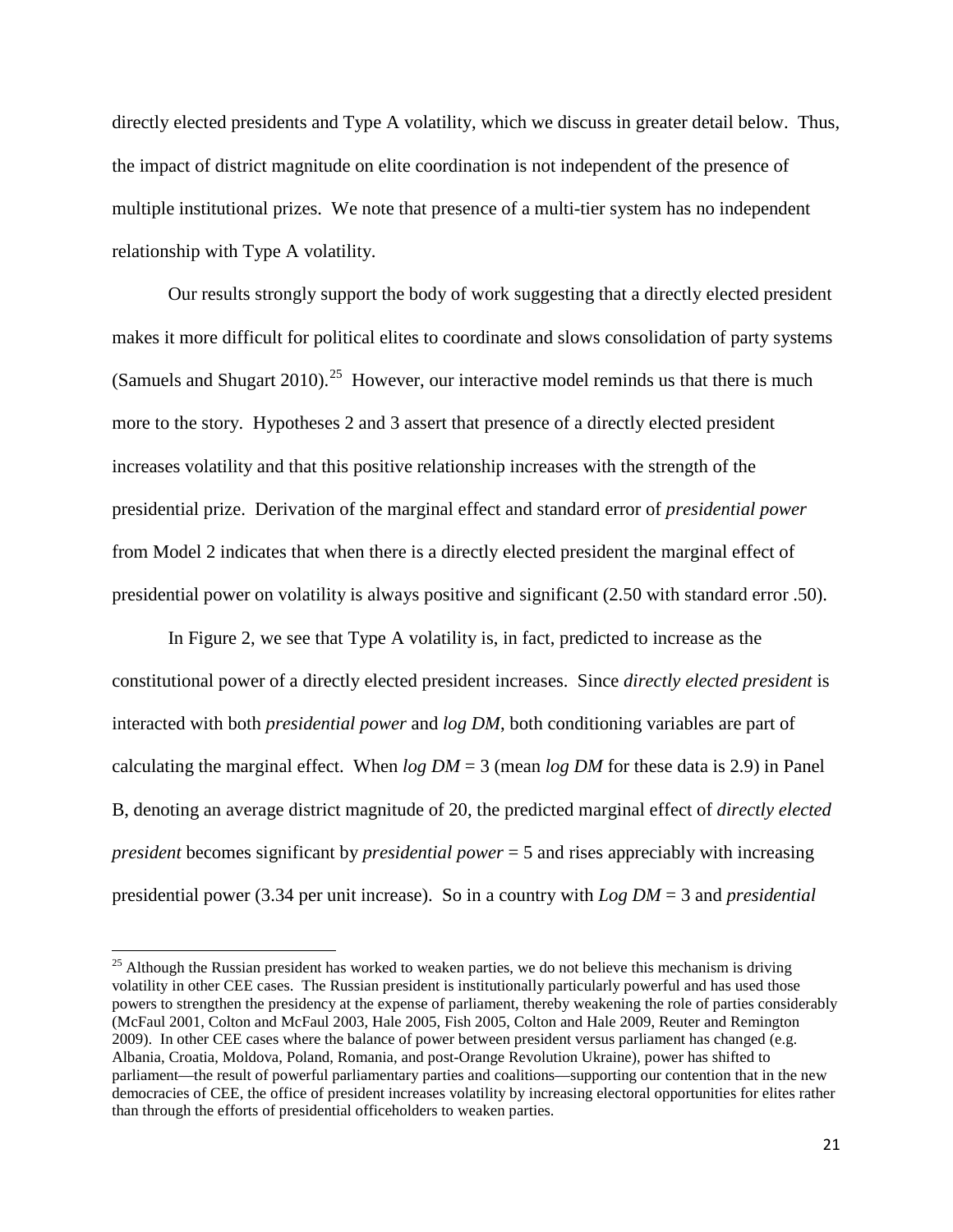*power* = 10, a directly elected president is predicted to increase Type A volatility by 22%. This strong, positive relationship is robust to dropping any individual country, to dropping founding elections, or to dropping fifth and sixth elections from the analysis. Thus hypotheses 2 and 3 are strongly supported.

*Log DM* is an important conditioning variable for the impact of a directly elected president*.* The effect of greater *log DM* is to shift the Type A volatility curves in Fig. 2 downward, increasing levels of presidential power required for *directly elected president* to become significant, and decreasing the overall impact on Type A volatility. At extreme values of district magnitude, *log DM* = 5 (Panel C), *directly elected president* is not significant until approximately *presidential power* = 9, and the expected increase in Type A volatility for any level of *presidential power* is approximately 10 percentage points less than with *log DM* = 3 (Panel B). Thus, higher *log DM* offsets some of the positive relationship of *directly elected president* with Type A volatility when there is such a president. Clearly, the impact of institutions on elite coordination is not additive; volatility can only increase so much.

We note that absent a directly elected president, *presidential power* has a *negative* and significant relationship with Type A volatility. Since *presidential power* is interacted with *directly elected president* in Model 2, its negative and significant coefficient is only meaningful when *directly elected president* = 0, which suggests that increasing presidential power when a president is *not* directly elected is associated with a *decrease* in Type A volatility. Although we did not anticipate this finding, it is likely that since indirectly elected presidents are chosen by parliamentary majority, rather than creating incentives to form new parties they increase incentives for elites to join established parties from which presidential candidates are chosen and which are crucial to election of the president, thus reducing volatility. Greater presidential

22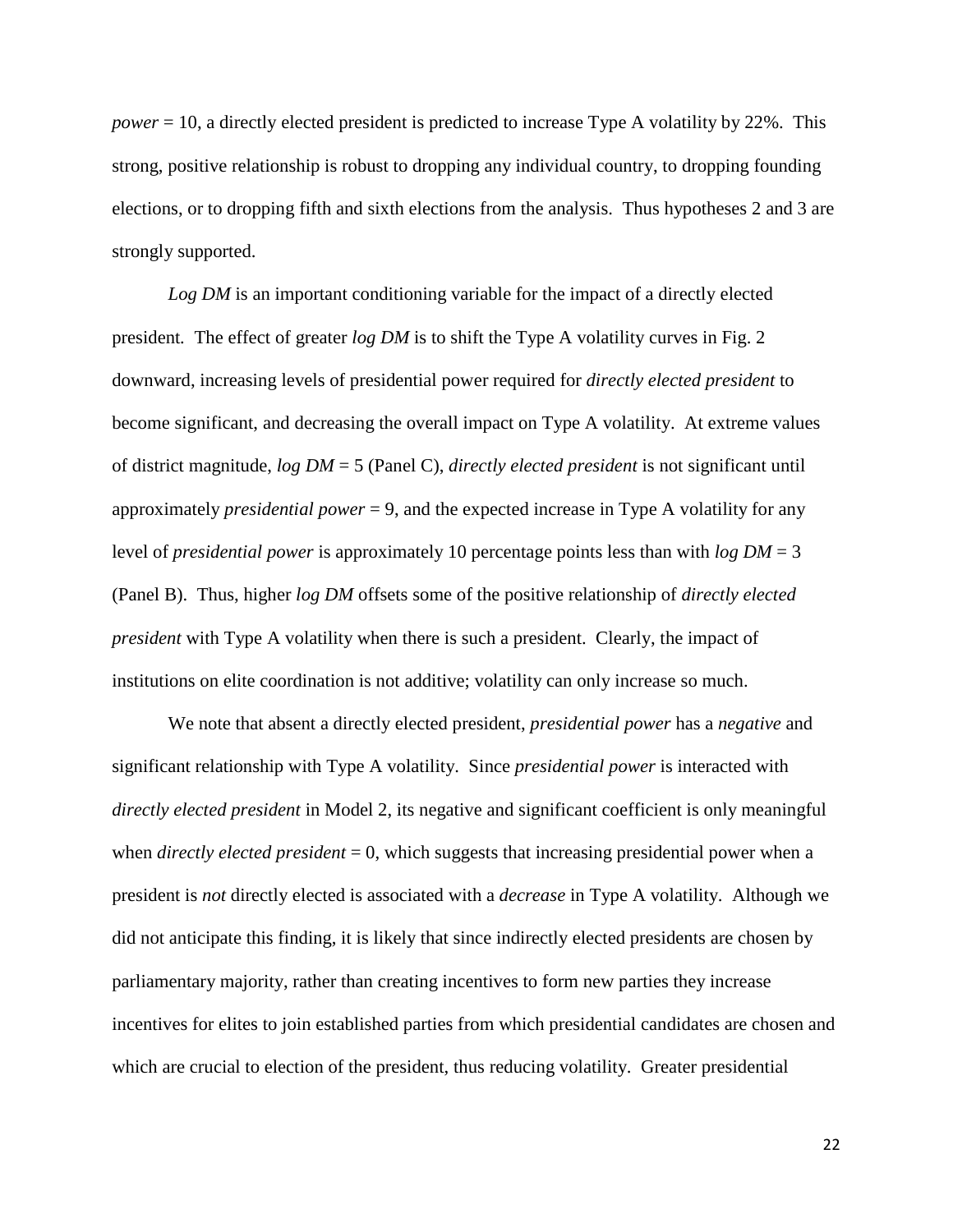powers serve to augment the power of the majority coalition, magnifying the effect. We note that in the two countries with the strongest indirectly elected presidents, Hungary and Moldova (*presidential power* = 12 in both), the president is usually affiliated with a governing party.<sup>[26](#page-23-0)</sup>

While the institution of an upper house should also impact coordination efforts, we hypothesize that a second legislative chamber *decreases* Type A volatility since ensuring passage of a party's parliamentary agenda promotes cross-chamber coordination.<sup>[27](#page-23-1)</sup> The coefficient of *upper seats* is large, significant, and in the expected negative direction. Up to 31% of the legislative seats among our cases are in upper houses (Slovenia), in which case the model predicts a 10% reduction in Type A volatility (-32.34  $*$  .31 = -10). This result is robust to dropping founding elections, fifth and sixth elections, and each country individually from the dataset, so H4 is strongly supported.

Finally, we hypothesize that concurrence of presidential and legislative elections decreases Type A volatility because elections in two important arenas strengthen coordination incentives. While *concurrence* is insignificant in the additive model, it becomes significant in Model 2. Thus we find that closer proximity of presidential and parliamentary elections is related to decreased volatility. The model predicts up to a 9.4% decrease in Type A volatility when presidential elections are held within one month of assembly elections (*concurrence* = 4). However, the CEE norm is non-concurrent elections and there is little variation in our data. Only four of 70 elections occurred within three months of a direct presidential election (*concurrence* =

<span id="page-23-0"></span><sup>&</sup>lt;sup>26</sup> In Hungary, the president was a member of or affiliated with a governmental party in all years except during Antall's government (1990-1994) and Orban's first government (1998-2002). In Moldova, after direct election was abolished, the president has always been a member of the governing party. Not surprisingly, because our cases include only three countries having indirectly elected presidents with *presidential power*  $\geq 6$ , this finding is sensitive to case selection. Specifically it is not robust to dropping either Hungary or Moldova from the analysis. <sup>27</sup> Since upper and lower house elections normally occur concurrently, increased coordination across electoral aren

<span id="page-23-1"></span>should also help decrease Type A volatility.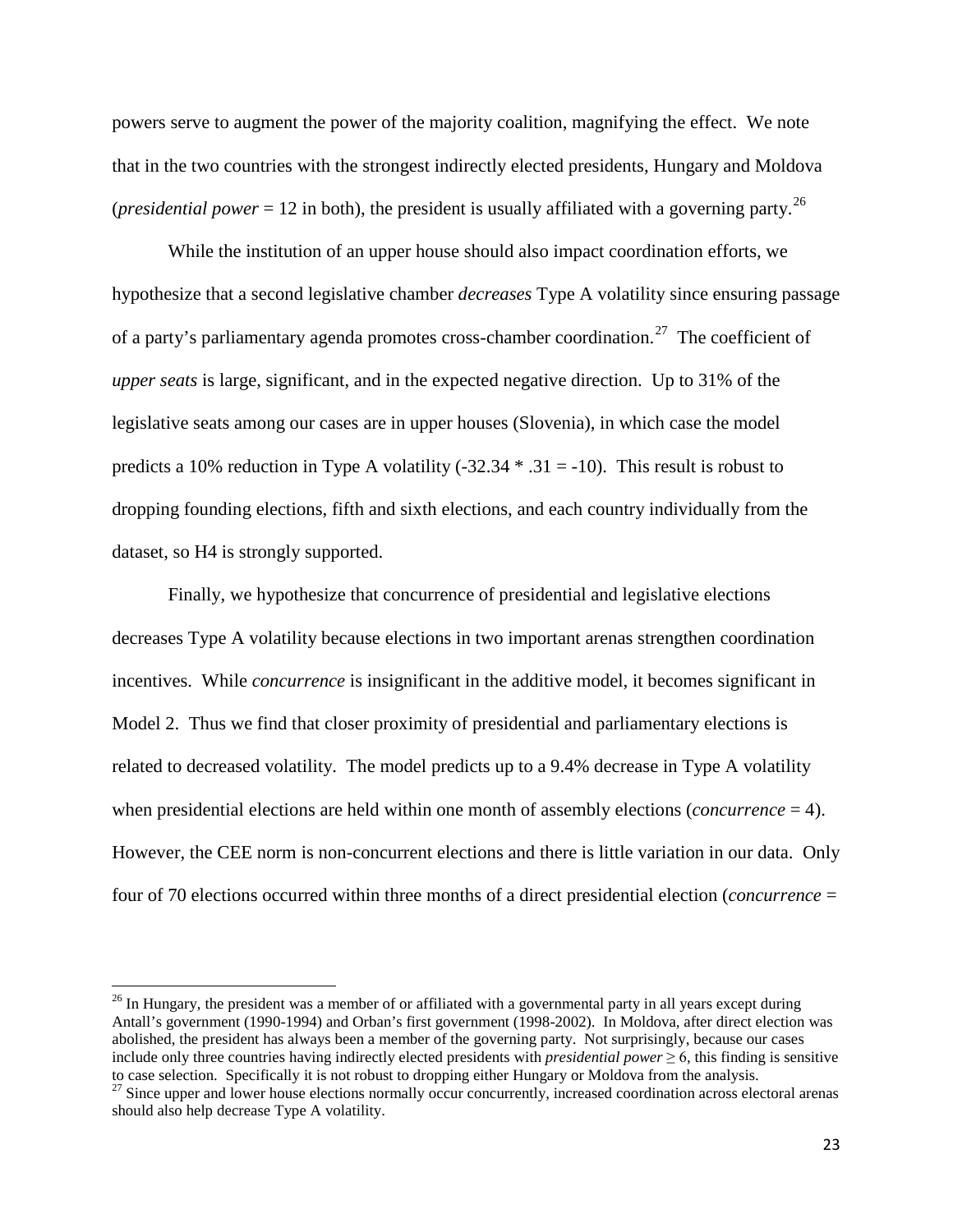3 or 4), while 54 had at least 12 months separation (*concurrence* = 0). Thus results are sensitive to case selection and we consider hypothesis 5 only partially supported.<sup>[28](#page-24-0)</sup>

As with the additive model (Model 1), we find that party threshold positively and significantly affects Type A volatility. Our model predicts a 2% increase in Type A volatility for each unit (1%) increase in *threshold*. The fact that *threshold* has a significant relationship with Type A volatility is not surprising, although the positive sign may run counter to expectations. It may be that while electoral thresholds discourage small fractions from breaking off to run on their own, they may simultaneously encourage small parties to form coalitions, a phenomenon that would increase Type A volatility and which has been quite common in CEE. Given limited variation in *threshold* within our data—61 of 70 elections occurred with 4 or 5% thresholds any conclusions are necessarily tentative. As discussed earlier, the effect of thresholds is highly dependent on district size, presence of upper tiers, and tier at which thresholds are imposed, and perhaps even more dependent on societal cleavages. To properly capture the impact of threshold on volatility, we would need to estimate its effects across different sizes and types of districts, which, due to data constraints, is outside the scope of this project.

## 4.2 Institutional Accommodation

We find confirmation for all of our hypotheses regarding effects of specific institutions. However, some institutions (high district magnitudes and directly elected presidents with real power) increase volatility whereas others (upper chambers and concurrent legislative and executive elections) decrease volatility. Clearly different combinations of institutions create more or less complex electoral arenas with different effects on volatility.

<span id="page-24-0"></span><sup>&</sup>lt;sup>28</sup> Concurrence is statistically insignificant if either Poland or Romania is dropped from the analysis.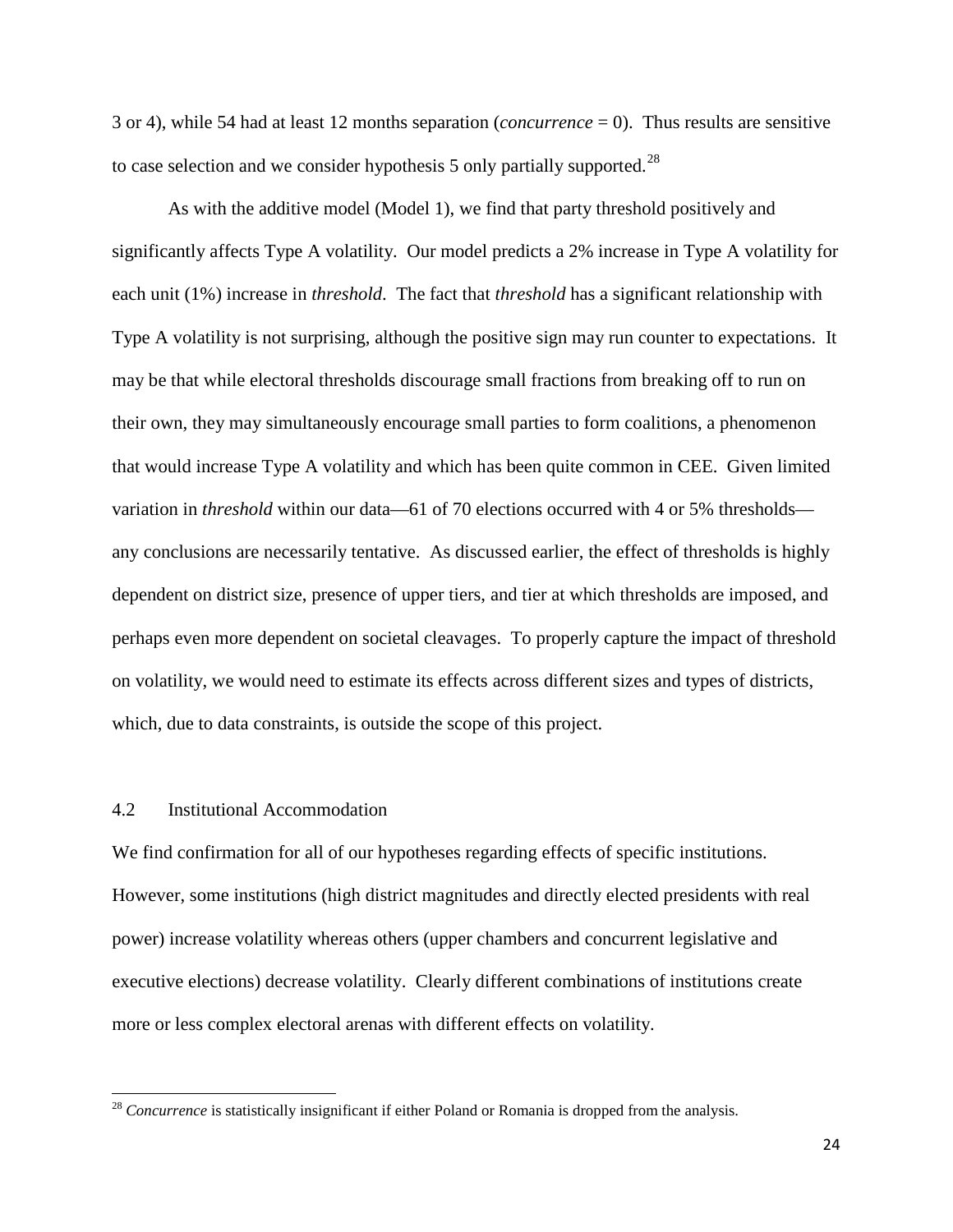It is illustrative to consider expected values of Type A volatility given specific values of the covariates— $E(Y|X)$ —as departures from the European "standard" of pure parliamentary government with proportional representation and relatively low district magnitudes.<sup>[29](#page-25-0)</sup> Insofar as such a standard forms a baseline for expected Type A volatility, this approach allows us to analyze how other institutional choices impact volatility and helps us understand why party systems in CEE democracies have been slow to consolidate.

We first calculate the expected value of Type A volatility for the European baseline using the covariate values in Table  $3^{30}$  $3^{30}$  $3^{30}$  Since Type A volatility cannot be less than zero, our interactive model predicts no Type A volatility in cases with the institutional profile of most West European democracies. In fact, West European party systems have been extremely stable over the post-War period with low electoral volatility (Bartolini and Mair 1990, Bielasiak 2002, Table 3). However, adding a directly elected president to that baseline increases expected Type A volatility by over 18 points to 16.4%, with moderate *presidential power* = 7.6. Our analysis suggests that low volatility in Western Europe is due, at least in part, to the paucity of elected presidents and dominance of proportional representation with relatively low district magnitudes.

### [Table 3 approximately here]

We present the expected value of Type A volatility for CEE democracies absent an elected president in the third row of Table 3. This value, 1.7%, is four points higher than that for

<span id="page-25-0"></span><sup>&</sup>lt;sup>29</sup> We use Clarify (Tomz, Wittenberg, and King 2001) to simulate 10,000 random draws from the distributions of each parameter estimate and then to calculate  $E(Y|X)$  for various covariate profiles. The means and standard deviations of the parameter draws are effectively identical to the OLS parameter estimates and standard errors.  $^{30}$  Log DM and threshold are the averages for 18 Western European countries from the Database of Political

<span id="page-25-1"></span>Institutions (1975-2010). *Upper seats* is the average from the same dataset with the United Kingdom dropped, since members of the House of Lords are not directly or indirectly elected. Since we do not have Metcalf coding for Western European *presidential power*, we use the CEE mean of presidential power with no directly elected president (*presidential power* = 7.6). We also assume electoral *concurrence* = 0, since only the French president is directly elected, and that *multi-tier* = 0, since only Germany has a multi-tier electoral system. We use *time* = 5 because almost all CEE countries have had five or more elections, and a higher election number more closely approximates the stabilized condition of established Western European democracies.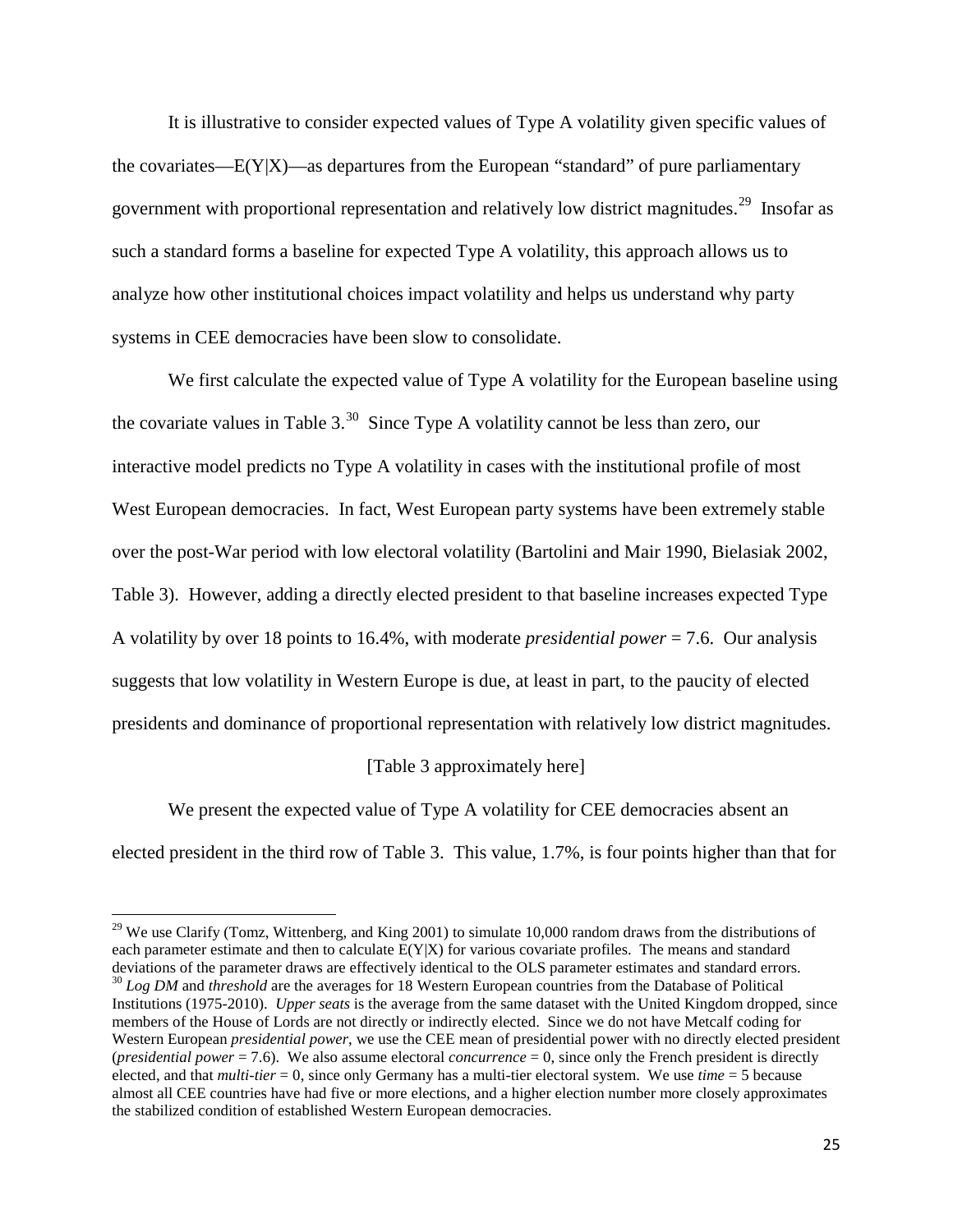the Western European baseline due to higher average district magnitudes and higher party thresholds. Even absent the elevating impact of an elected president, institutional choices in the post-communist democracies presaged higher levels of party system instability. When a directly elected president is added, using average CEE *presidential power* when *directly elected president* = 1, predicted Type A volatility increases to 15%, and increasing presidential power above the CEE mean for directly elected presidents raises this value further as shown in Figure 3. In a typical CEE case, with a directly elected president not concurrently elected, no upper chamber and mean values of district magnitude, expected Type A volatility is quite high at 25.4%. Thus, institutional choices made in the initial environment of extreme uncertainty have contributed to high volatility and impeded consolidation of party systems.

## [Figure 3 approximately here]

#### 4.3 Total Volatility

When our interactive, institutions-based model is applied to total volatility (Table 2, Model 3) 49% of the variation in total volatility is explained ( $R^2 = .485$ ) and our hypotheses are largely confirmed. $31$  Some differences are worth exploring.

The relationships of *log DM* and its interaction with *directly elected president* are smaller and fall short of conventional significance levels. We are aware of no theoretical reason why district magnitude should impact change in voter preferences, so this finding suggests it mainly affects Type A volatility via the elite coordination mechanism we describe.

Perhaps the most important difference is that the predicted marginal effect of a directly elected president with real power is higher in the total volatility model than in the interactive

<span id="page-26-0"></span> $31$  We do not include Type B as a control variable since total volatility is the additive result of Type A and Type B.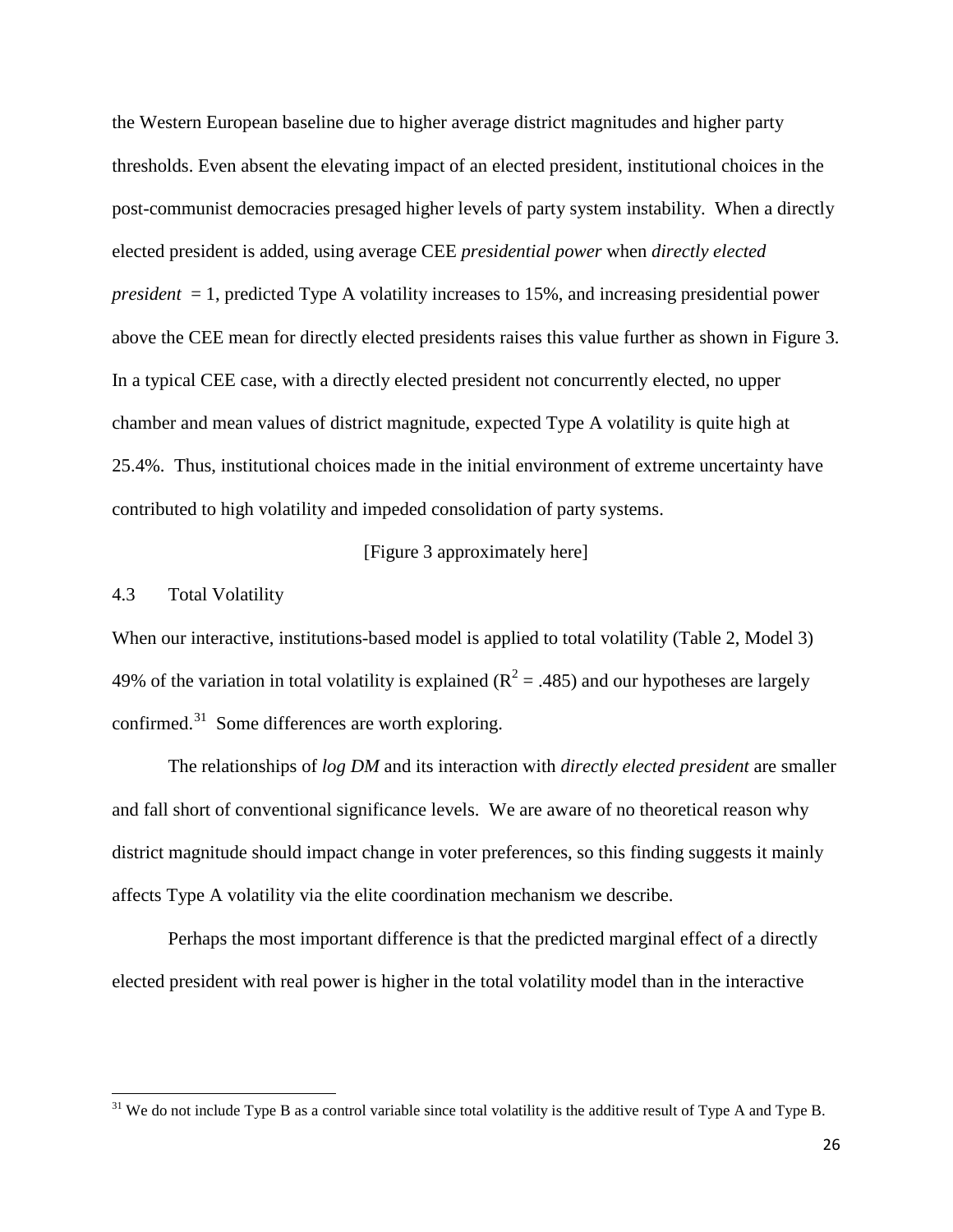Type A volatility model.[32](#page-27-0) Given *log DM* = 3, the marginal effect of *directly elected president* on total volatility is still positive and significant by *presidential power* = 5. At *presidential power* = 10, the predicted marginal effect of *directly elected president* on total volatility is 29%, or 7% higher than for Type A volatility, and continues upward at a steeper rate.<sup>[33](#page-27-1)</sup> This finding suggests that having a popularly elected president with at least moderate power almost certainly increases not only Type A volatility, but impacts changes in voter preferences reflected in Type B volatility as well. H2 and H3 continue to be strongly supported.

The relationship of *upper seats* to total volatility is significant and similar in magnitude to its relationship with Type A volatility alone, so H4 is supported and having a second legislative chamber may impact Type B as well as Type A volatility. Conversely, it is not clear that H5 that electoral concurrence reduces volatility—is supported in the total volatility model since the coefficient of *concurrence* is small and insignificant. As we have already noted, limited variation of *concurrence* in our data makes drawing conclusions tenuous.

Our theoretical framework explains how the institutional environment impacts party system stabilization via elite coordination, thus it is beyond the scope of this project to theorize about how institutions impact voter preferences (Type B volatility) or to attempt to model changes in those preferences. However, differences in results between Models 2 and 3 point to a study of the relationships between political and electoral institutions and changes in voter preferences as a promising area of future research.

<span id="page-27-0"></span><sup>&</sup>lt;sup>32</sup> Although the sign of *directly elected president* in Model 3 is now negative and almost statistically significant (pvalue = .103), we cannot interpret this as evidence that a directly elected president depresses total volatility. First, the coefficient of an interacted variable is directly meaningful only when values of all variables with which it is interacted—*presidential power* and *log DM* in this case—equal zero. This situation is empirically unlikely and does not incur in our data since *log DM* is never zero (average district magnitude = 1), and *presidential power* is never less than two. Additionally, the interaction of *directly elected president* and *presidential power* is larger, relative to the interactive Type A volatility model, in the total volatility model.

<span id="page-27-1"></span><sup>33</sup> Regardless of the value of *log DM*, the predicted marginal effect of *directly elected president* on total volatility increases approximately 4.8% per unit increase in *presidential power*, versus about 3.3% per unit increase in *presidential power* when Type A volatility is the dependent variable.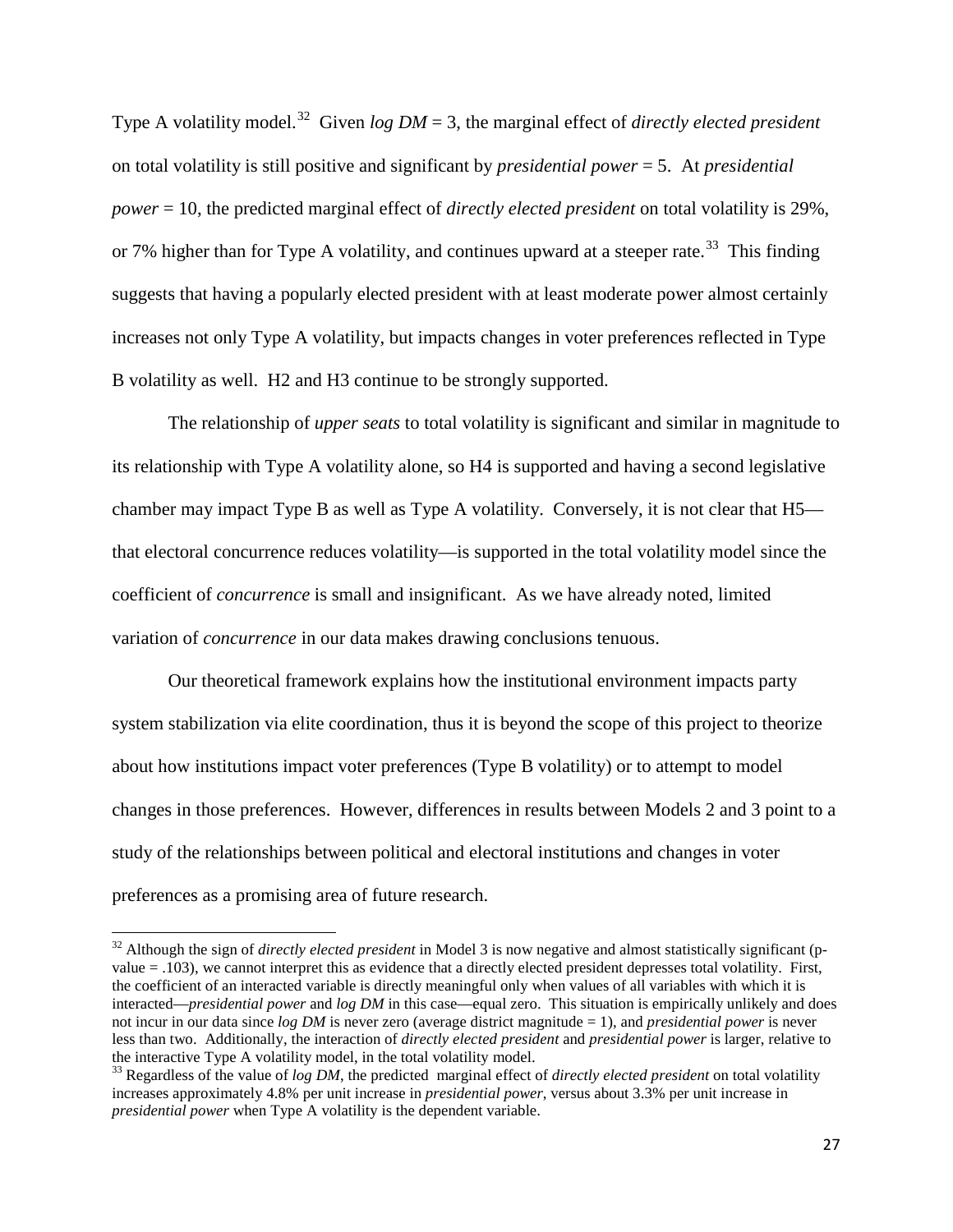## 5. Discussion

We present strong empirical evidence that complex institutional designs resulting from compromises forged by elites during communism's collapse in Central and Eastern Europe have had a lasting impact on party system stabilization. Drawing on the comparative institutions literature, we develop theory regarding unique effects of specific institutions, specifically district magnitude, directly elected presidents conditioned by presidential strength and district magnitude, presence of upper chambers, and electoral concurrency, on electoral volatility. We test each of these relationships on both the traditional measure of total volatility as well as the more refined Type A volatility and find confirmation for each. High district magnitudes provide disincentives for elites to coordinate on a small set of stable parties and so increase volatility. Presence of a directly elected president creates incentives for political elites to form new party vehicles to compete for the presidency, and high presidential power further amplifies these incentives and thus increases volatility. Our results suggest that upper chambers decrease volatility, consistent with the theory that presence of an upper house induces greater coordination among elites. Concurrence of legislative and executive elections is associated with a decrease in volatility, although we confirm this relationship only for Type A volatility.

Most importantly, we show that institutional effects are interactive. District magnitude has no independent effect in systems with a directly elected president, and in systems with a directly elected president increasing district magnitude actually dampens the impact of presidential power on volatility. Certain institutional features reduce volatility while others increase it. The institutional arrangements that we find predict high levels of volatility, popularly elected presidents and relatively high district magnitudes, are common among the CEE democracies. The institutional arrangement that we find predicts the lowest levels of volatility,

28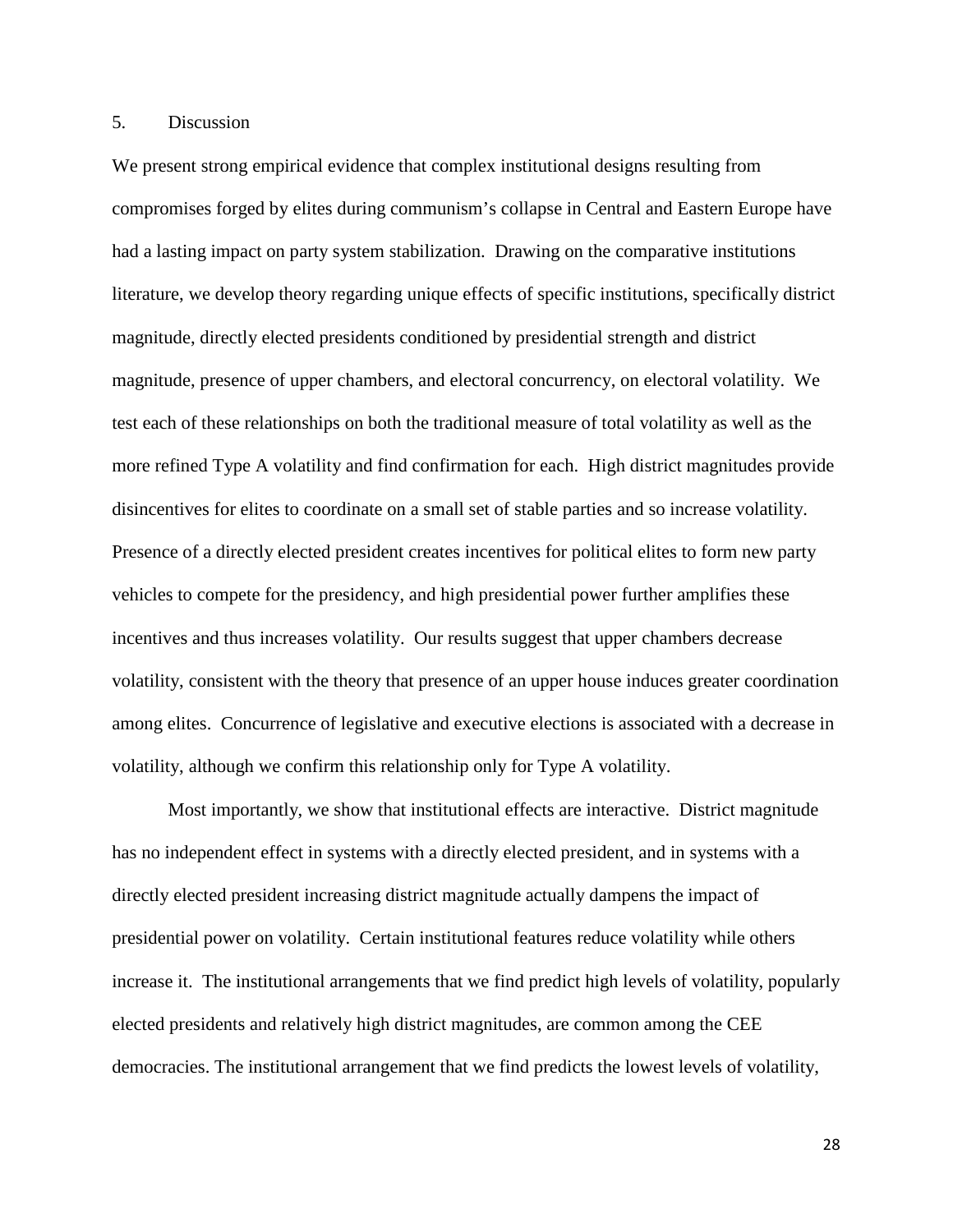pure parliamentarism with low district magnitude, is the modal institutional design in Western Europe, which has the lowest recorded levels of electoral volatility and notably stable party systems. Thus, not only does our institutions-based theory of party system stabilization explain lack of stability in the new democracies of Central and Eastern Europe, it also helps explain the continuation of low electoral volatility in Western Europe even though the social cleavages that defined those systems have little relevance to today's voters, and ties between parties and voters have weakened (Inglehart 1985, Kitschelt 1994).<sup>[34](#page-29-0)</sup>

Party systems in most of the CEE democracies remain volatile—important new parties continue to enter and old parties to exit, even in cases where democracy is consolidated.<sup>[35](#page-29-1)</sup> If we are correct that most of this volatility is due to elites' strategic responses to incentives created by the electoral arena, high volatility is the predicted result of institutional choices made at the time of transition and is not necessarily associated with characteristics that hamper democratic consolidation. In this regard, our institutional explanation is agnostic with regard to the relationship between institutions, high volatility, and democratization.

Our study has implications for the study of comparative institutions more broadly. Most institutional theory focuses on the effect of one institution (e.g. electoral rules) in isolation; yet, theorizing about one institution at a time can lead to inaccurate conclusions regarding the impact of institutions on political outcomes. We conclude, therefore, that to estimate accurately the impact of institutions on political outcomes, scholars should strive to model the broader institutional environment.

<span id="page-29-0"></span> $34$  Volatility in Western Europe remains at about the levels recorded at the start of post-WWII democratization (compare Bielasiak 2002, Table 2 with Mainwaring 1999, Table 2.1).

<span id="page-29-1"></span> $\frac{35}{35}$  For example, in Bulgaria's most recent parliamentary election, a new party, Citizens for European Development of Bulgaria, won 40% of the vote and the election. In Latvia's most recent elections the new Unity party won the most seats. In other cases—Czech Republic (TOP 09), Lithuania (National Resurrection Party), Poland (Palikot's Movement), Romania (Democratic Liberal Party), and Slovakia (Freedom and Solidarity)—at least one of today's prominent parties was formed in the last five years.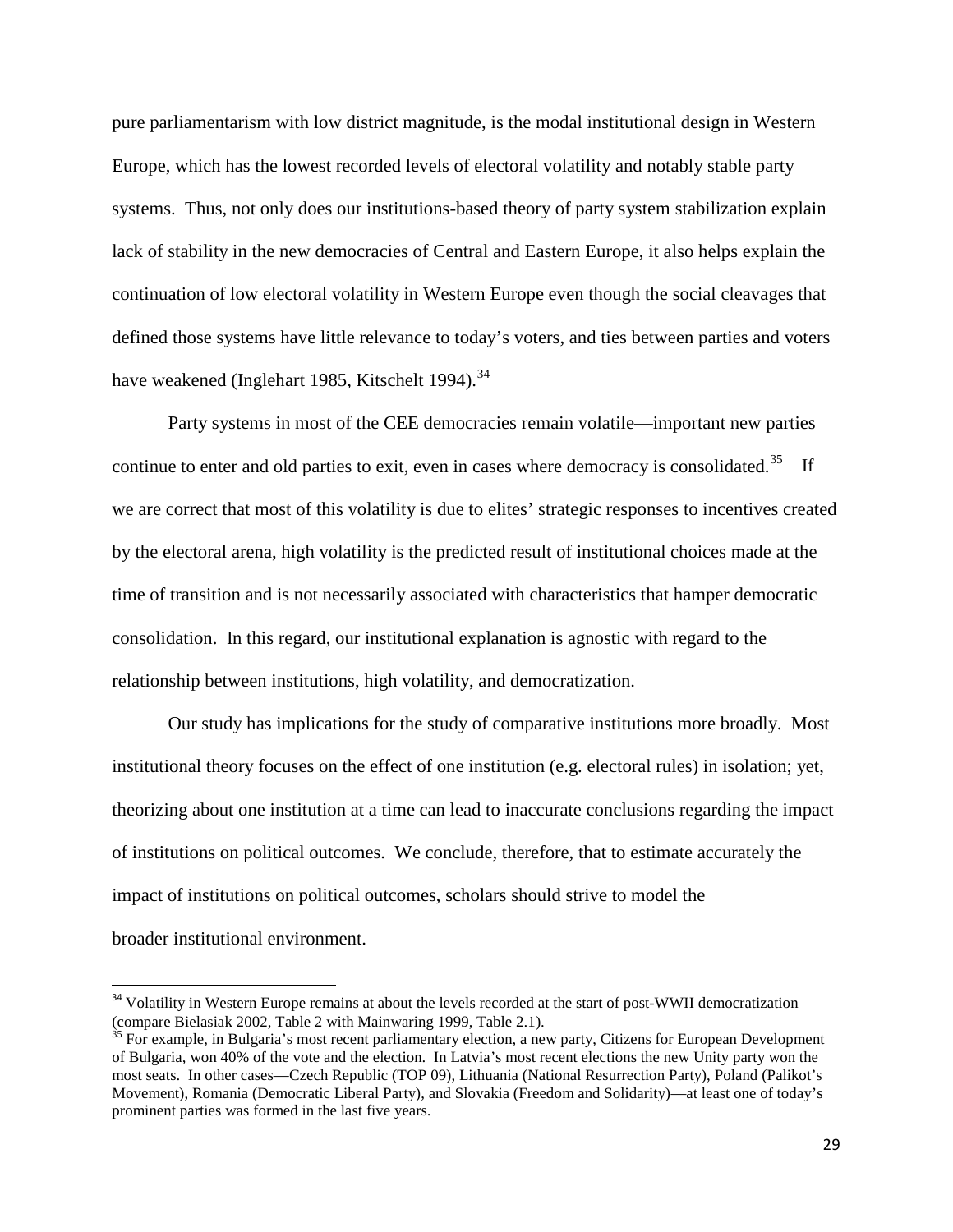## **References**

- Aceuska, Ljubica. 1996. The Republic of Macedonia: An Atypical Balkan Country. *Fordham International Law Journal*, 20: 1521-1531.
- Andrews, Josephine T. and Robert W. Jackman. 2005. Strategic Fools: Electoral Rule Choice Under Extreme Uncertainty. *Electoral Studies*, 24: 65-84.
- Bartolini, Stefano, and Peter Mair. 1990*. Identity, Competition, and Electoral Availability: The Stabilization of European Electorates 1885-1985*. Cambridge: Cambridge University Press.
- Benoit, Kenneth, and John W. Scheimann. 2001. "Institutional Choice in New Democracies: Bargaining over Hungary's 1989 Electoral Law." *Journal of Theoretical Politics* 13: 153-182.
- Bielasiak, Jack. 2002. "The Institutionalization of Electoral and Party Systems in Postcommunist States." *Comparative Politics* 34: 189-210.
- Birch, Sarah. 2001. "Electoral Systems and Party System Stability in Post-Communist Europe." Paper presented at the 2001 Annual Meetings of the American Political Science Association, August 30 – September 2, San Francisco.
- Brezianu, Andrei and Vlad Spânu. 2007. *The A to Z of Moldova*. Lanham, MD: Rowman &Littlefield Publishing Group.
- Calda, Miloš. 1996. "The Roundtable Talks in Czechoslovakia." In *The Roundtable Talks and the Breakdown of Communism*, ed. Jon Elster. Chicago: University of Chicago Press, 135-177.
- Christensen, Robert K., Edward R. Rakhimkulov, and Charles R. Wise. 2005. The Ukrainian Orange Revolution Brought More Than a New President: What Kind of Democracy Will the Institutional Changes Bring? *Communist and Post-Communist Studies*, 38: 207-230.
- Clark, Terry D., and Jill N. Wittrock. 2005. "Presidentialism and the Effect of Electoral Law in Postcommunist Systems: Regime Type Matters," *Comparative Political Studies* 38: 171- 188.
- Colton, Timothy. 1995. "Superpresidentialism and Russia's Backward State," *Post-Soviet Affairs* 11: 144-148.
- Colton, Timothy J. 2000. *Transitional Citizens: Voters and What Influences Them in the New Russia*. Cambridge: Harvard University Press.
- Colton, Timothy J. and Michael McFaul. 2003. "Russian Democracy Under Putin". *Problems of Post-Communism* Vol. 50.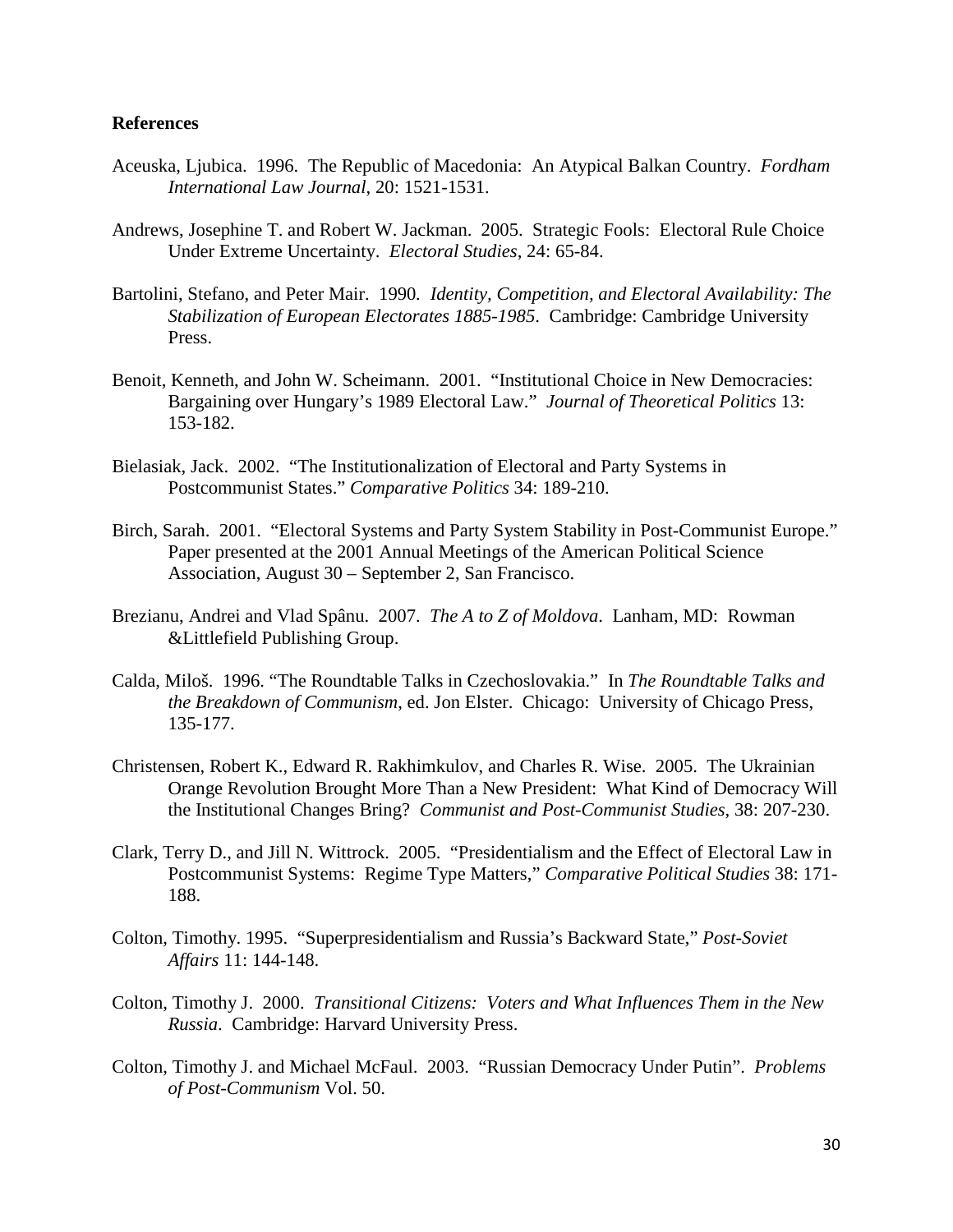- Colton, Timothy J. and Henry E. Hale. 2009. "The Putin Vote: Presidential Electorates in a Hybrid Regime." *Slavic Review* 68:473-503.
- Cox, Gary. 1997. *Making Votes Count: Strategic Coordination in the World's Electoral Systems*. New York: Cambridge University Press.
- Druckman, James N. and Michael F. Theis. 2002. "The Importance of Concurrence: The Impact of Bicameralism on Government Formation and Duration." *American Journal of Political Science* 46: 760-771.
- Elster, Jon, Claus Offe, and Ulrich K. Preuss. 1998. *Institutional Design in Post-communist Societies: Rebuilding the Ship at Sea*. New York: Cambridge University Press.
- Evans, Geoffrey and Stephen Whitefield. 1993. "The Politics and Economics of Democratic Commitment: Support for Democracy in Transition Societies." *British Journal of Political Science* 25: 485-514.
- Fink-Hafner, Danica. 1998. "Organized Interests in the Policy-making Process in Slovenia." *Journal of European Public Policy* 5: 285-302.
- Fish, Steven. 2000. "The Executive Deception: Superpresidentialism and the Degradation of Russian Politics." In *Building the Russian State: Institutional Crisis and the Quest for Democratic Governance*, ed. Valerie Sperling. Boulder, CO: Westview, 177-192.
- Fish, Steven. 2005. *Democracy Derailed in Russia*. New York: Cambridge University Press.
- Frye, Timothy. 1997. "A Politics of Institutional Choice: Post-Communist Presidencies." *Comparative Political Studies* 30: 523-552.
- Geddes, Barbara. 1996. "Initiation of new democratic institutions in Eastern Europe and Latin America," in *Institutional Design in New Democracies: Eastern Europe and Latin America*, eds. Arend Lijphart and Carlos H. Waisman. Boulder, CO: Westview Press.
- Golder, Matt. 2006. "Presidential Coattails and Legislative Fragmentation." *American Journal of Political Science* 50: 34-48.
- Hale, Henry. 2005. *Why Not Parties in Russia?: Democracy, Federalism, and the State*. New York: Cambridge University Press.
- Hallerberg, Mark, and Patrik Marier. 2004. "Executive Authority, the Personal Vote, and Budget Discipline in Latin American Countries." *American Journal of Political Science* 48: 571-587.
- Heller, William B. 2007. "Divided Politics: Bicameralism, Parties, and Policy in Democratic Legislatures." *Annual Review of Political Science* 10: 245-69.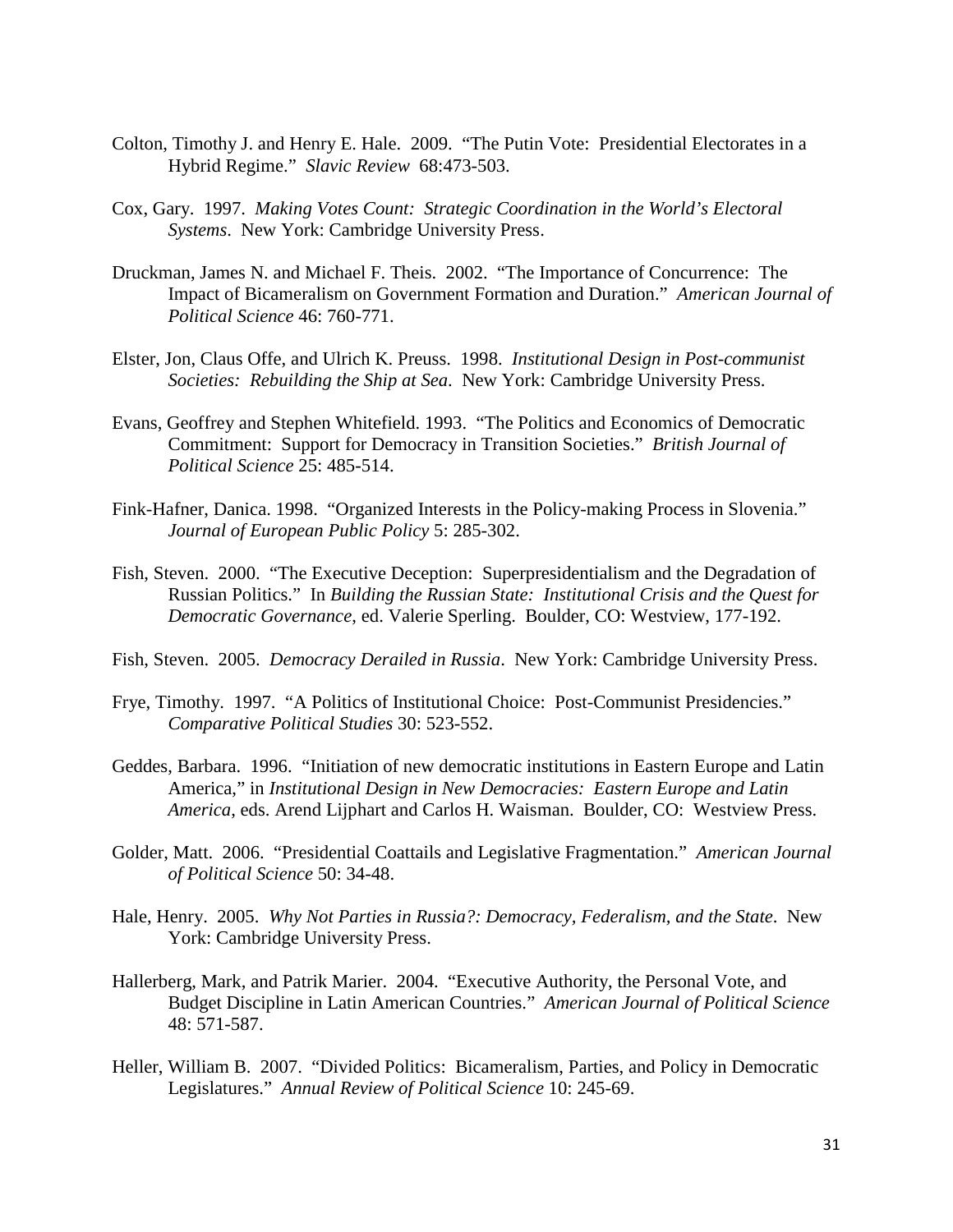- Hicken, Allen and Heather Stoll. 2008. "Electoral Rules and the Size of the Prize: How Political Institutions Shape Presidential Party Systems." *Journal of Politics* 70: 1109- 1127.
- Ishiyama, John. 1999. "The Communist Successor Parties and Party Organizational Development in Post-Communist Parties." *Political Research Quarterly* 52: 87-112.
- Inglehart, Ronald. 1985. "Aggregate Stability and Individual-Level Flux in Mass Belief Systems: The Level of Analysis Paradox." *American Political Science Review*. 79:97- 116.
- Jones Luong, Pauline. 2000. "After the Breakup: Institutional Design in Transitional States." *Comparative Political Studies* 33:563-592.
- Jowitt, Kenneth. 1992. *New World Disorder: The Leninist Extinction*. Berkeley: University of California Press.
- Kaminski, Marek M. 2002. "Do Parties Benefit from Electoral Manipulation? Electoral Laws and Heresthetics in Poland, 1989-93." *Journal of Theoretical Politics* 14: 325-58.
- King, Gary, Michael Tomz, and Jason Wittenberg. 2000. "Making the Most of Statistical Analyses: Improving Interpretation and Presentation." *American Journal of Political Science* 44: 347-61.
- Kitschelt, Herbert. 1994. *The Transformation of European Social Democracy*. New York: Cambridge University Press.
- Kitschelt, Herbert, Zdenka Mansfeldova, Radoslaw Markowski and Gábor Tóka. 1999. *Post-Communist Party Systems: Competition, Representation and Inter-Party Cooperation.* New York, NY: Cambridge University Press.
- Kitschelt, Herbert and Regina Smyth. 2002. "Programmatic Party Cohesion in Emerging Postcommunist Democracies: Russia in Comparative Context." *Comparative Political Studies* 35: 1228-56.
- Kostadinova, Tatiana. 2002. "Do Mixed Electoral Systems Matter?: A Cross-national Analysis of Their Effects in Eastern Europe." *Electoral Studies* 21: 23-34.
- Kreuzer, Marcus and Vello Pettai. 2003. "Patterns of Political Instability: Affiliation Patterns of Politicians and Voters in Post-Communist Estonia, Latvia, and Lithuania." *Studies in Comparative International Development* 38: 76-98.
- Lewis, Paul G. 2007. "Party Systems in Post-communist Central Europe: Patterns of Stability and Consolidation." *Democratization* 13: 562-583.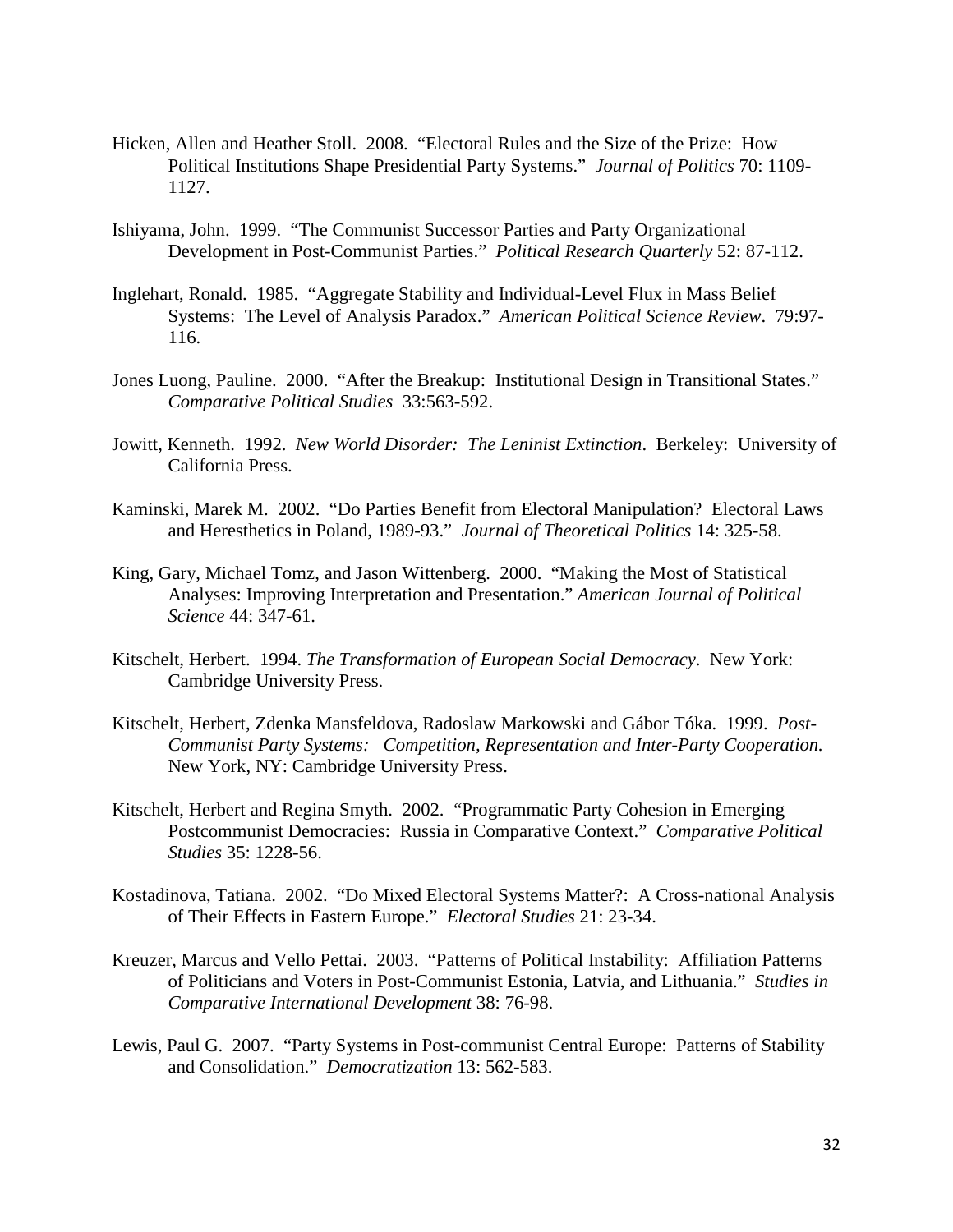- Lijphart, Arend. 1992. "Democratization and Constitutional Choices in Czecho-Slovakia, Hungary and Poland, 1989-1991." *Journal of Theoretical Politics* 4: 207-23.
- Lipset, Seymour Martin and Stein Rokkan. 1967. "Cleavage Structures, Party Systems, and Voter Alignments: An Introduction." In Seymour Martin Lipset and Stein Rokkan, eds., *Party Systems and Voter Alignments: Cross-National Perspectives*. New York: Free Press, 1-64.
- Ludwikowski, Rett R. 1996. *Constitution-Making in the Region of Former Soviet Dominance*. Durham, NC: Duke University Press.
- Lukšič, Igor. 2003. "Corporatism Packaged in Pluralist Ideology: The Case of Slovenia." *Communist and Post-Communist Studies* 36: 509-525.
- Mainwaring, Scott. 1993. "Presidentialism, Multipartism, and Democracy: The Difficult Combination." *Comparative Political Studies* 26: 198-228.
- Mainwaring, Scott and Timothy R. Scully. 1995. *Building Democratic Institutions: Party Systems in Latin America.* Stanford, CA: Stanford University Press.
- Mainwaring, Scott. 1998. "Electoral Volatility in Brazil." *Party Politics* 4: 523-45.
- Mainwaring, Scott. 1999. *Rethinking Party Systems in the Third Wave of Democratization: The Case of Brazil*. Stanford, CA: Stanford University Press.
- Mair, Peter. 1997. *Party System Change: Approaches and Interpretations*. Oxford: Clarendon Press.
- McFaul, Michael. 2001. "Explaining Party Formation and Nonformation in Russia: Actors, Institutions, and Chance." *Comparative Political Studies* 34:1159-1187.
- Metcalf, Lee Kendall. 2000. "Measuring Presidential Power." *Comparative Political Studies*  33: 660-685.
- Moser, Robert G. 2001. *Unexpected Outcomes: Electoral Systems, Political Parties, and Representation in Russia*. Pittsburgh: University of Pittsburgh Press.
- Moser, Robert, and Ethan Scheiner. 2004. "Mixed Electoral Systems and Electoral Systems Effects: Controlled Comparison and Cross-National Analysis." *Electoral Studies* 23: 575-99.
- Mozaffar, Shaheen and James R. Scarritt. 2005. "The Puzzle of African Party Systems." *Party Politics* 11: 399-421.
- Osiatynski, Wiktor. 1996. "The Roundtable Talks in Poland." In *The Roundtable Talks and the Breakdown of Communism*, ed. Jon Elster. Chicago: University of Chicago Press, 21-68.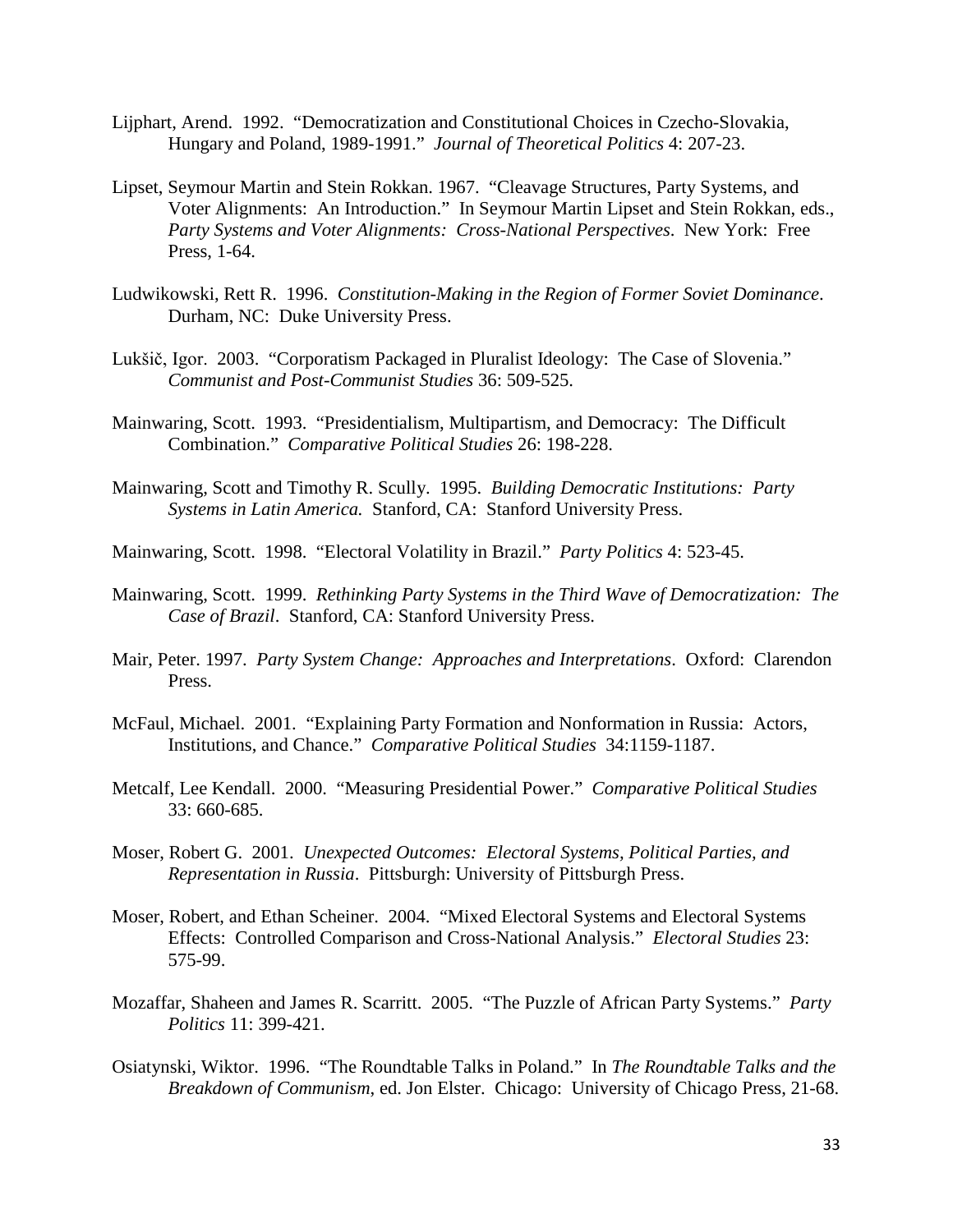- Pedersen, Mogens. 1983. "Changing Patterns of Electoral Volatility in European Party Systems, 1948-1977." In *Western European Party Systems: Continuity and Change*, eds. Hans Daalder and Peter Mair. Beverly Hills, CA: Sage, 29-66.
- Plümper, Thomas, Vera Troeger, and Philip Manow. 2005. "Panel Data Analysis in Comparative Politics: Linking Method to Theory." *European Journal of Political Research* 44: 327-354.
- Plümper, Thomas, and Vera E. Troeger. 2007. "Efficient Estimation of Time-Invariant and Rarely Changing Variables in Finite Sample Panel Analyses with Unit Fixed Effects." *Political Analysis* 15: 124-139.
- Powell, Eleanor Neff, and Joshua A. Tucker. 2009. "New Approaches to Electoral Volatility: Evidence from Postcommunist Countries." Paper presented at the 2008 Annual Meeting of the Midwest Political Science Association, Chicago, IL, April 3-6. Working paper.
- Reich, Gary. 2004. "The Evolution of New Party Systems: Are Early Elections Exceptional?" *Electoral Studies* 23: 235-250.
- Remington, Thomas F. and Steven S. Smith. 1996. Political Goals, Institutional Context, and the Choice of an Electoral System: The Russian Parliamentary Election Law. *American Journal of Political Science*, 40: 1253-1279.
- Reuter, Ora John and Thomas F. Remington. 2009. "Dominant Party Regimes and the Commitment Problem: The Case of United Russia." *Comparative Political Studies*  42:501-26.
- Roberts, Kenneth M., and Erik Wibbels. 1999. "Party Systems and Electoral Volatility in Latin America: A Test of Economic, Institutional, and Structural Explanations." *American Political Science Review* 93: 575-590.
- Roberts, Andrew. 2009. *The Politics of Constitutional Amendment in Postcommunist Europe*. *Constitutional Political Economy*, 20: 99-117.
- Rose, Richard and Neil Munro. 2003. *Elections and Parties in New European Democracies*. Washington D.C.: CQ Press.
- Sajó, András. 1996. "The Roundtable Talks in Hungary." In *The Roundtable Talks and the Breakdown of Communism*, ed. Jon Elster. Chicago: University of Chicago Press, 69-98.
- Samuels, David J, and Matthew Shugart. 2010. *Presidents, Parties, and Prime Ministers*. New York: Cambridge University Press.
- Sartori, Giovanni. 1976. *Parties and Party Systems: A Framework for Analysis*. New York and Cambridge: Cambridge University Press.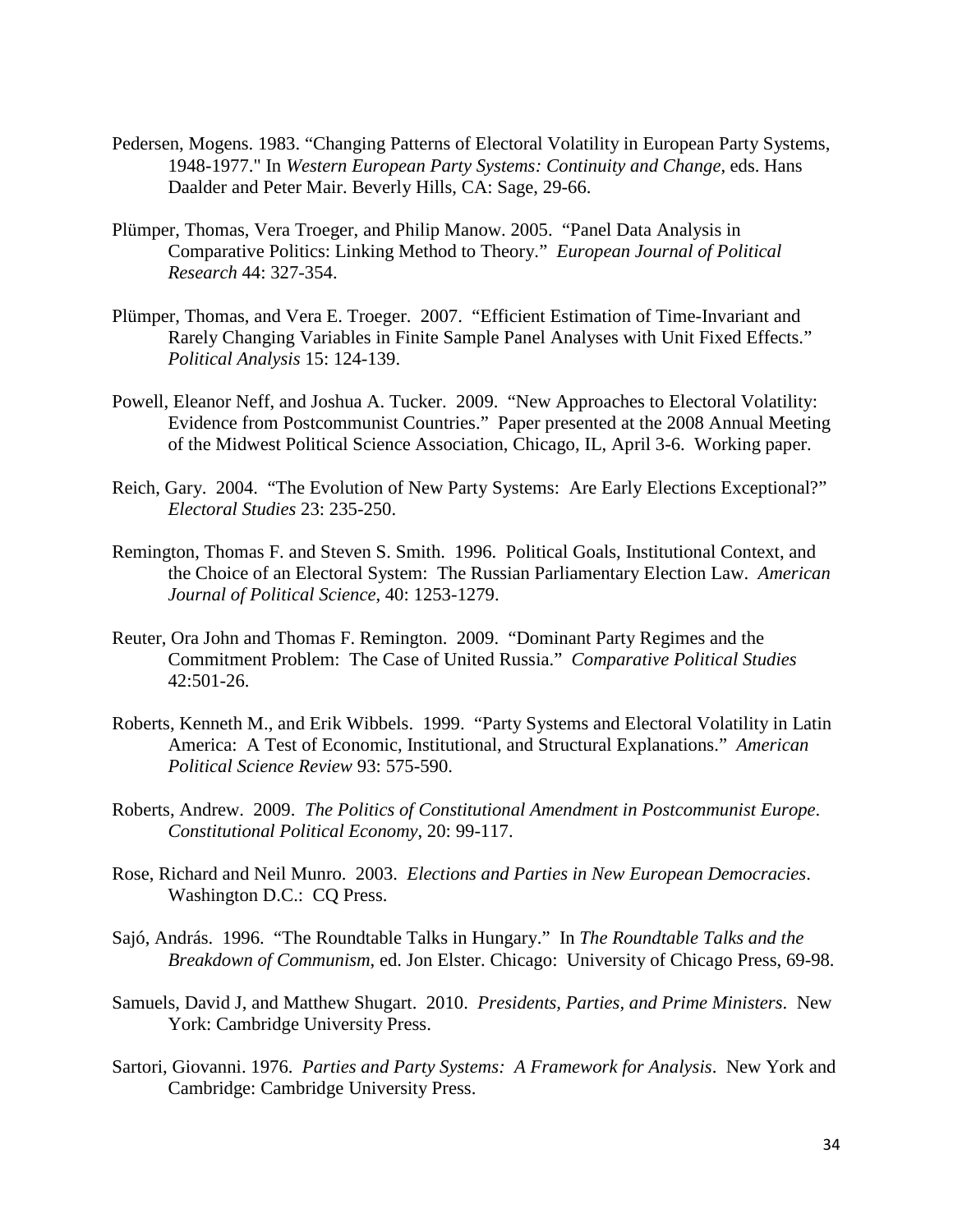- Shevtsova, Lilia. 2003. *Putin's Russia*. Washington, D.C.: Carnegie Endowment for International Peace.
- Shugart, Matthew Soberg. 1996. "Executive-Legislative Relations in Post-Communist Europe." *Transition* 2: 6-11.
- Shugart, Matthew Soberg, and John M. Carey. 1992. *Presidents and Assemblies: Constitutional Design and Electoral Dynamics*. New York: Cambridge University Press.
- Shvetsova, Olga. 2003. "Endogenous selection of institutions and their exogenous effects." *Constitutional Political Economy* 14: 191-212.
- Siaroff, Alan. 2003. "Comparative Presidencies: The Inadequacy of the Presidential, Semipresidential and Parliamentary Distinction." *European Journal of Political Research* 42: 287-312.
- Sikk, Allan. 2005. "How Unstable? Volatility and the Genuinely New Parties in Eastern Europe." *European Journal of Political Research* 44: 391-412.
- Smith, Gordon B. and Robert Sharlet. 2008. *Russia and Its Constitution: Promise and Political Reality*. The Netherlands: Martinus Nijuhoff Publishers.
- Tavits, Margit. 2005. "The Development of Stable Party Support: Electoral Dynamics in Post-Communist Europe." *American Journal of Political Science* 49: 283-298.
- Tavits, Margit. 2008. "On the Linkage Between Electoral Volatility and Party System Instability in Central and Eastern Europe." *European Journal of Political Research* 47: 537-555.
- Tóka, Gabor. 1995. "Parties and Electoral Choices in East- Central Europe." In *Stabilising Fragile Democracies: Comparing New Party Systems in Southern and Eastern Europe*, eds. Geoffrey Pridham and Paul G. Lewis. New York: Routledge, 100-125.
- Tomz, Michael, Jason Wittenberg, and Gary King. 2001. "CLARIFY: Software for Interpreting and Presenting Statistical Results." Version 2.0 Cambridge, MA: Harvard University, June 1. [http://gking.harvard.edu](http://gking.harvard.edu/) (October 28, 2011).
- Tsebelis, George, and Jeannette Money. 1997. *Bicameralism*. Cambridge: Cambridge University Press.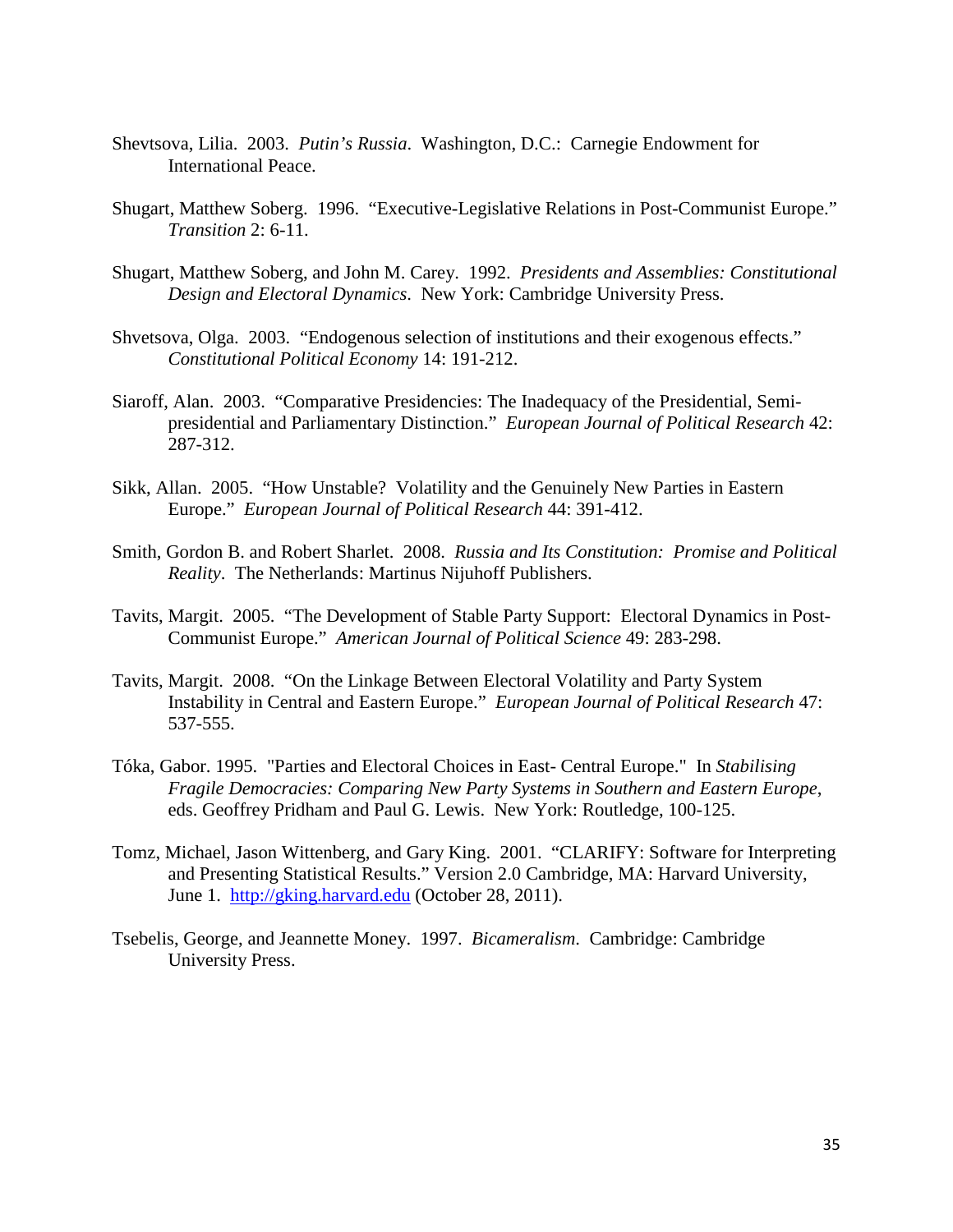| <b>Country</b>    | <b>Constitution</b><br><b>Effective</b> | <b>Election</b><br><b>Number</b>               | <b>Electoral</b><br><b>Rules</b> | <b>Directly</b><br><b>Elected</b><br><b>President</b> | <b>Presidential</b><br>Power | Avg.<br><b>DM</b>            | Party<br><b>Threshold</b> | <b>Upper</b><br>Seats % |
|-------------------|-----------------------------------------|------------------------------------------------|----------------------------------|-------------------------------------------------------|------------------------------|------------------------------|---------------------------|-------------------------|
| Albania           | Apr 1991<br>Oct 1998                    | $1 - 2$<br>$4 - 6$                             | <b>PR</b><br>Multi-tier          | No                                                    | 5<br>6                       | 5.3<br>11.1                  | $\overline{4}$<br>2.5     | 0                       |
| <b>Bulgaria</b>   | <b>Jul 1991</b>                         | $2 - 6$                                        | <b>PR</b>                        | Yes                                                   | 4                            | 7.7                          | $\overline{4}$            | 0                       |
| Croatia           | Dec 1990                                | $\overline{4}$<br>5                            | <b>PR</b>                        | Yes                                                   | 4                            | 13.1<br>12.7                 | 5                         | 0                       |
| Czech<br>Republic | Jan 1993                                | $2 - 4$<br>$5-6$                               | <b>PR</b>                        | No                                                    | 5                            | 25.0<br>14.3                 | 5                         | .29                     |
| Estonia           | Jun 1992                                | $1 - 5$                                        | <b>PR</b>                        | No                                                    | 8                            | 9.2                          | 5                         | 0                       |
| Hungary           | Oct 1989<br>Jan 2012                    | $1 - 4$<br>5                                   | Multi-tier                       | No                                                    | 12                           | 2.0<br>13.8                  | 5                         | 0                       |
| Latvia            | Jul 1993                                | $1 - 5$                                        | <b>PR</b>                        | No                                                    | 4                            | 20.0                         | 5                         | 0                       |
| Lithuania         | Nov 1992                                | $\mathbf{1}$<br>$2 - 4$                        | Multi-tier                       | Yes                                                   | $\overline{7}$               | 35.3<br>2.0                  | 5                         | 0                       |
| Macedonia         | Nov 2001                                | $2 - 5$                                        | <b>PR</b>                        | Yes                                                   | $\overline{2}$               | 10.9                         | $\pmb{0}$                 | 0                       |
| Moldova           | Aug 1994                                | $1 - 2$<br>$3-6$                               | <b>PR</b>                        | Yes<br>No                                             | 12                           | 101                          | 4                         | 0                       |
| Poland            | Oct 1992<br>Oct 1997                    | $\mathbf{1}$<br>$\overline{c}$<br>3<br>$4 - 5$ | <b>PR</b>                        | Yes                                                   | 11<br>11<br>10<br>10         | 19.3<br>16.7<br>16.7<br>11.2 | $\pmb{0}$<br>5<br>5<br>5  | .18                     |
| Romania           | Dec 1991                                | $2 - 3$<br>$4 - 5$                             | <b>PR</b>                        | Yes                                                   | 10                           | 7.8                          | 4<br>5                    | .29                     |
| Russia            | Dec 1993                                | $1 - 3$                                        | Multi-tier                       | Yes                                                   | 26                           | 113.0                        | 5                         | .28                     |
| Slovakia          | Oct 1992                                | $2 - 3$<br>$4 - 6$                             | PR                               | No<br>Yes                                             | 5 <sup>5</sup>               | 150.0                        | 5                         | 0                       |
| Slovenia          | Dec 1991                                | $1 - 4$                                        | <b>PR</b>                        | Yes                                                   | $\sqrt{3}$                   | 11.0                         | $\overline{\mathbf{4}}$   | .31                     |
| Ukraine           | Jun 1996                                | $2 - 3$<br>4                                   | Multi-tier<br>PR                 | Yes                                                   | 11<br>$\,6$                  | 113.0<br>450.0               | $\overline{4}$<br>3       | 0                       |

## **Table 1 Institutional Characteristics**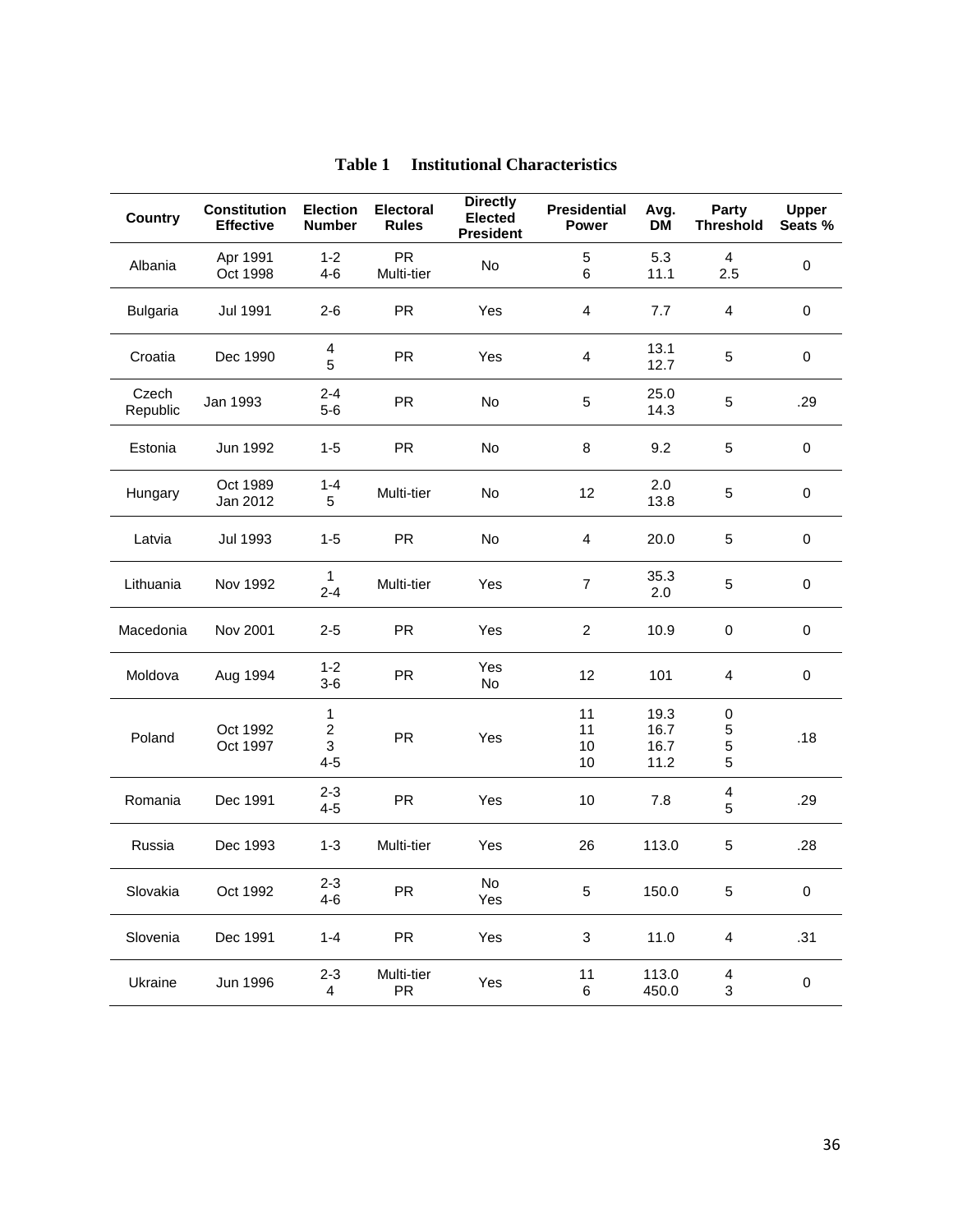|                                   | (1)             | (2)                 | (3)                |
|-----------------------------------|-----------------|---------------------|--------------------|
|                                   | Type A          | Type A              | Total              |
|                                   | Volatility      | Volatility          | Volatility         |
| Type B Volatility                 | $-.08$<br>(.17) | $-.15$<br>(.15)     |                    |
| Population, Lagged                | $2.66e^{-9}$    | $-2.15e^{-7**}$     | $-4.07e^{-7**}$    |
|                                   | $(9.54e^{-8})$  | $(8.03e^{-8})$      | $(1.12e^{-7})$     |
| ∆ GDP per capita                  | $-.002*$        | $-.002$             | $-.003**$          |
|                                   | (.001)          | (.001)              | (.001)             |
| Time                              | $-2.30$         | $-1.84$             | $-2.04$            |
|                                   | (1.56)          | (1.28)              | (1.78)             |
| Multi-tier Electoral System       | 1.11            | 3.29                | 9.16               |
|                                   | (5.25)          | (3.81)              | (6.43)             |
| Party Threshold                   | $2.69**$        | $2.00**$            | 1.39               |
|                                   | (.75)           | (.45)               | (.87)              |
| <b>Upper Seats, Proportion</b>    | $-23.63$        | $-32.34**$          | $-33.63**$         |
|                                   | (14.47)         | (10.38)             | (13.27)            |
| <b>Concurrence of Elections</b>   | $-.09$          | $-2.35**$           | $-1.07$            |
|                                   | (1.99)          | (1.03)              | (1.29)             |
| Log District Magnitude            | 1.09            | $3.43**$            | 2.54               |
|                                   | (1.47)          | (1.52)              | (1.91)             |
| <b>Directly Elected President</b> | $8.86**$        | 3.98                | $-9.70$            |
|                                   | (3.79)          | (7.76)              | (5.59)             |
| <b>Presidential Power</b>         | .48             | $-.84*$             | $-1.57**$          |
|                                   | (.54)           | (.42)               | (.32)              |
| DE Pres*Pres Power                |                 | $3.34**$<br>(.66)   | $4.75***$<br>(.62) |
| DE Pres*Log DM                    |                 | $-5.12**$<br>(1.55) | $-2.90$<br>(1.77)  |
| (Intercept)                       | 7.65            | 14.95               | 41.15**            |
|                                   | (10.41)         | (12.39)             | (8.78)             |
| $R^2$                             | .357            | .521                | .485               |
| <b>AIC</b>                        | 547.4           | 530.8               | 562.8              |
| $N = Country-Elections$           | 70              | 70                  | 70                 |

## **Table 2 Political Institutions and their Relationship with Volatility**

*\*p ≤ .10; \*\*p ≤ .05; 2-tailed tests Robust standard errors in parenthesis, clustered by country*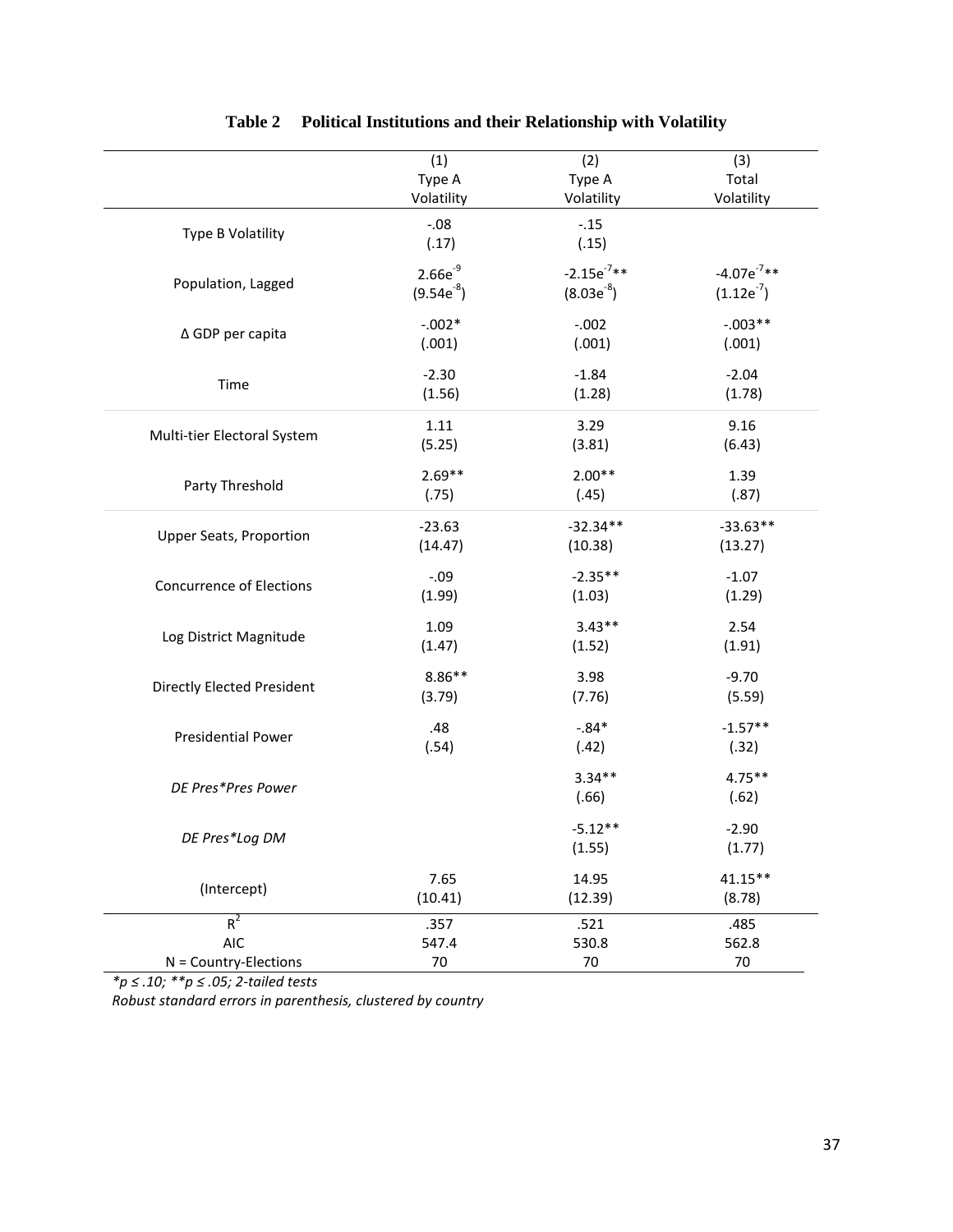|                                | Log<br><b>DM</b> | <b>DE</b><br>Pres | <b>Pres</b><br><b>Power</b> | <b>Upper</b><br><b>Seats</b> | Concur-<br>rence | Thres-<br>hold | Multi-<br><b>Tier</b> | <b>Time</b> | Other<br><b>Controls</b> | E(Y X)                   |
|--------------------------------|------------------|-------------------|-----------------------------|------------------------------|------------------|----------------|-----------------------|-------------|--------------------------|--------------------------|
| European<br><b>Baseline</b>    | 2.15             | $\pmb{0}$         | 7.6                         | .14                          | $\mathbf 0$      | 1.3            | $\boldsymbol{0}$      | 5           | Means                    | $-2.1%$<br>$(-7.1; 3.1)$ |
| Add<br>DE Pres                 | 2.15             | $\mathbf{1}$      | 7.6                         | .14                          | 0                | 1.3            | $\pmb{0}$             | 5           | Means                    | 16.4%<br>(10.7; 22.1)    |
| CEE Means,<br>No DE Pres       | 2.9              | $\pmb{0}$         | 7.6                         | .27                          | $\mathbf 0$      | 4.0            | $\pmb{0}$             | 5           | Means                    | 1.7%<br>$(-3.3; 6.7)$    |
| CEE Means,<br>DE Pres          | 2.9              | $\mathbf{1}$      | 7.8                         | .27                          | .76              | 4.0            | $\pmb{0}$             | 5           | Means                    | 15.0%<br>(8.9; 21.1)     |
| CEE, Not<br>Concurrent         | 2.9              | $\mathbf 1$       | 7.8                         | .27                          | $\pmb{0}$        | 4.0            | $\mathbf 0$           | 5           | Means                    | 16.8%<br>(10.2; 23.3)    |
| CEE, No<br><b>Upper Seats</b>  | 2.9              | $\mathbf{1}$      | 7.8                         | $\pmb{0}$                    | $\pmb{0}$        | 4.0            | $\pmb{0}$             | 5           | Means                    | 25.5%<br>(20.4; 30.6)    |
| $\downarrow$ Log DM<br>个 Power | $\mathbf{1}$     | $\mathbf 1$       | 15                          | 0                            | $\pmb{0}$        | 4.0            | $\boldsymbol{0}$      | 5           | Means                    | 46.7%<br>(35.3; 58.0)    |

|  | Table 3 Expected Values of Type A Volatility |  |  |  |  |
|--|----------------------------------------------|--|--|--|--|
|--|----------------------------------------------|--|--|--|--|

*Means of other control variables: Type B Volatility = 17.7; Δ GDPpc = 347.8; population = 16,100,000 95% confidence bounds in parentheses*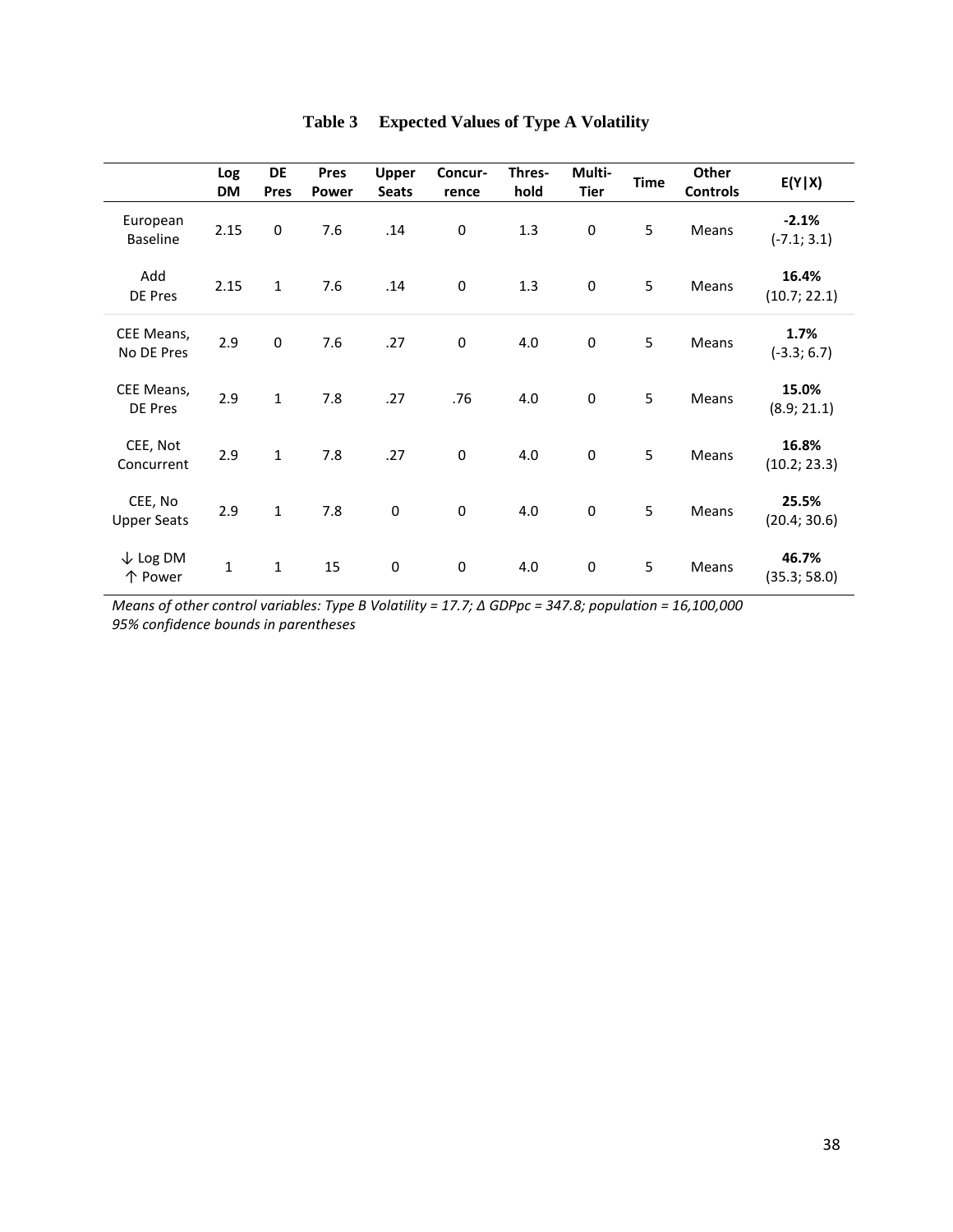

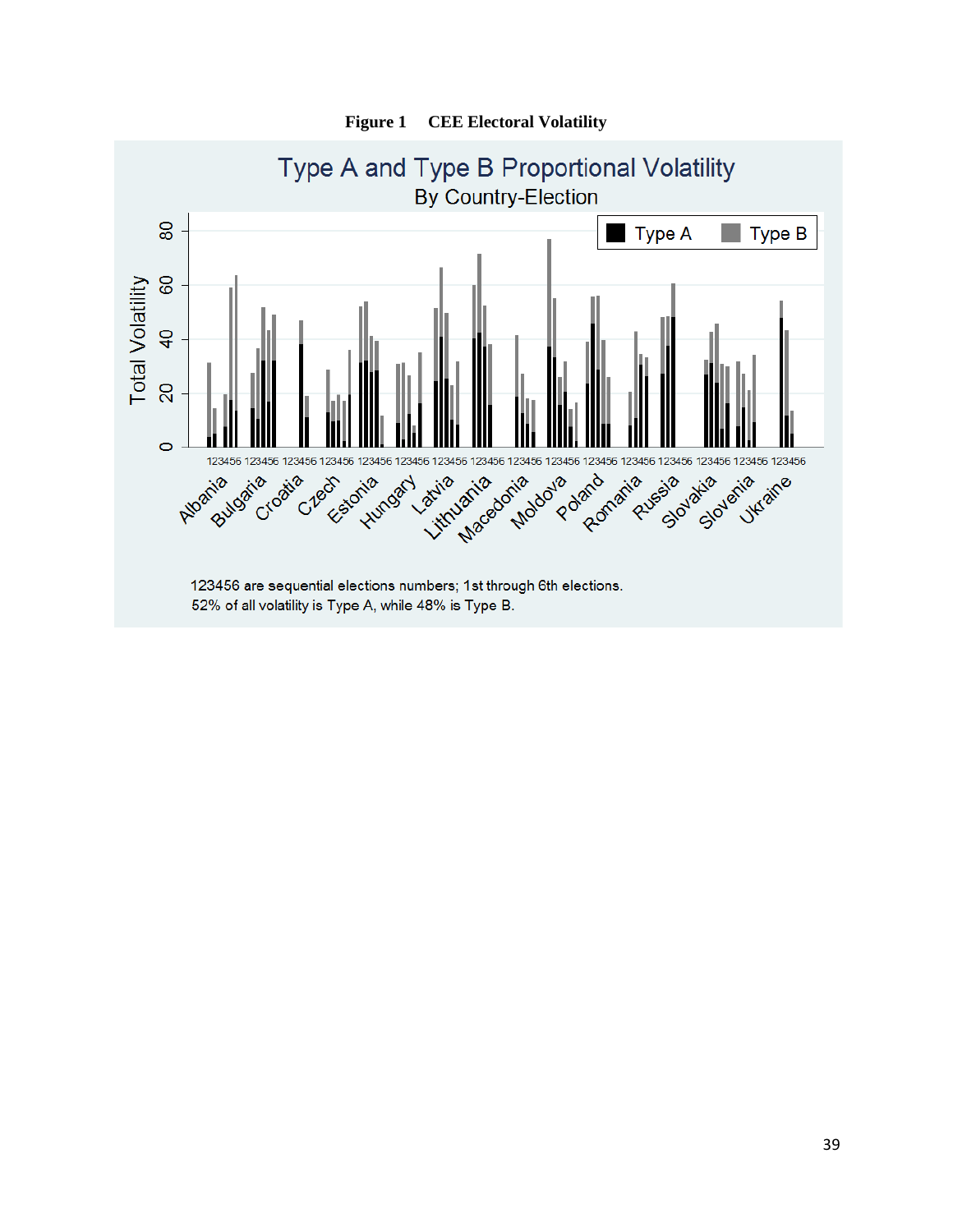

**Figure 2 Marginal Effect of Directly Elected President**